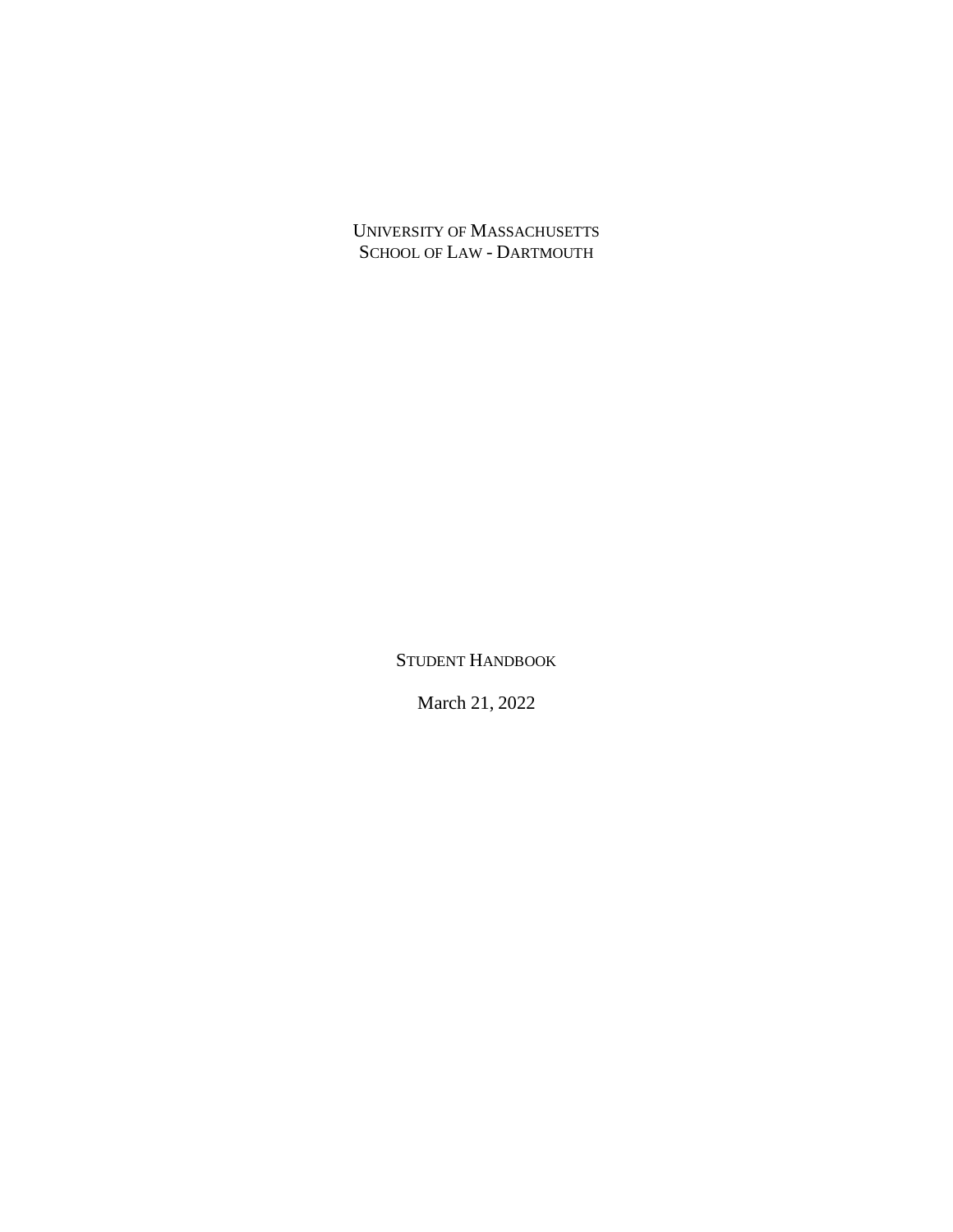This is the Student Handbook of the University of Massachusetts School of Law - Dartmouth. Students are responsible for being thoroughly familiar with its contents. By registering for courses at the law school, students are bound by the provisions contained in this handbook.

The law school reserves the right to alter or amend these provisions at any time. Corrections of errors may also be made. Changes in the provisions made during the academic year will be posted on the school's website. All changes are effective immediately unless otherwise announced.

Such charges as tuition and fees, the policies associated with such charges, and academic or general university policies are subject to change without notice. There will be no refund of tuition, fees, charges, or any other payments made to the university in the event that the operation of the university is suspended at any time as a result of any act of God, strike, riot, or disruption; or for any other reasons beyond the control of the university.

The information in this publication is provided solely for the convenience of the reader, and the university expressly disclaims any liability that may otherwise be incurred. This publication is neither a contract nor an offer to make a contract.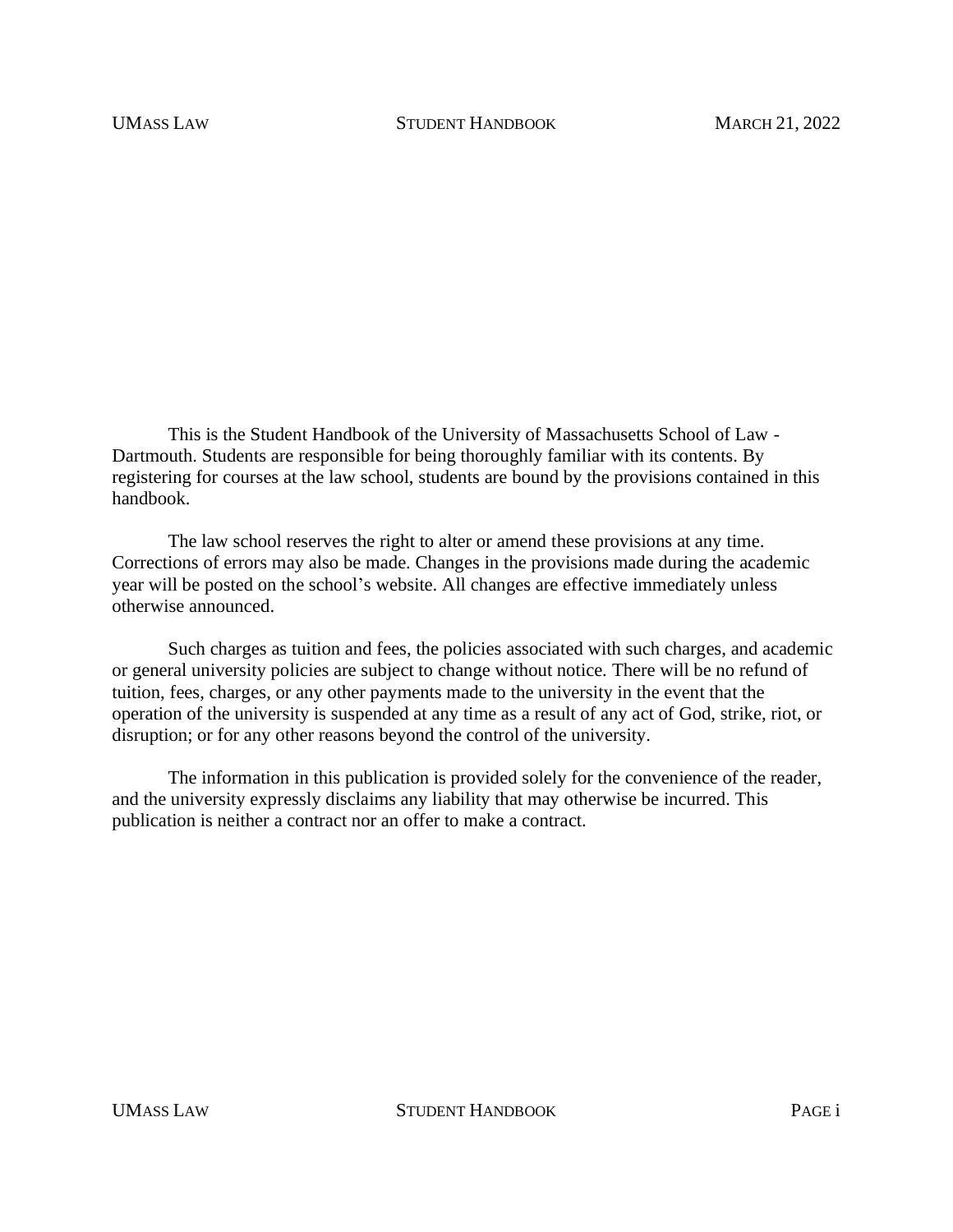# **TABLE OF CONTENTS**

**UMASS LAW** 

STUDENT HANDBOOK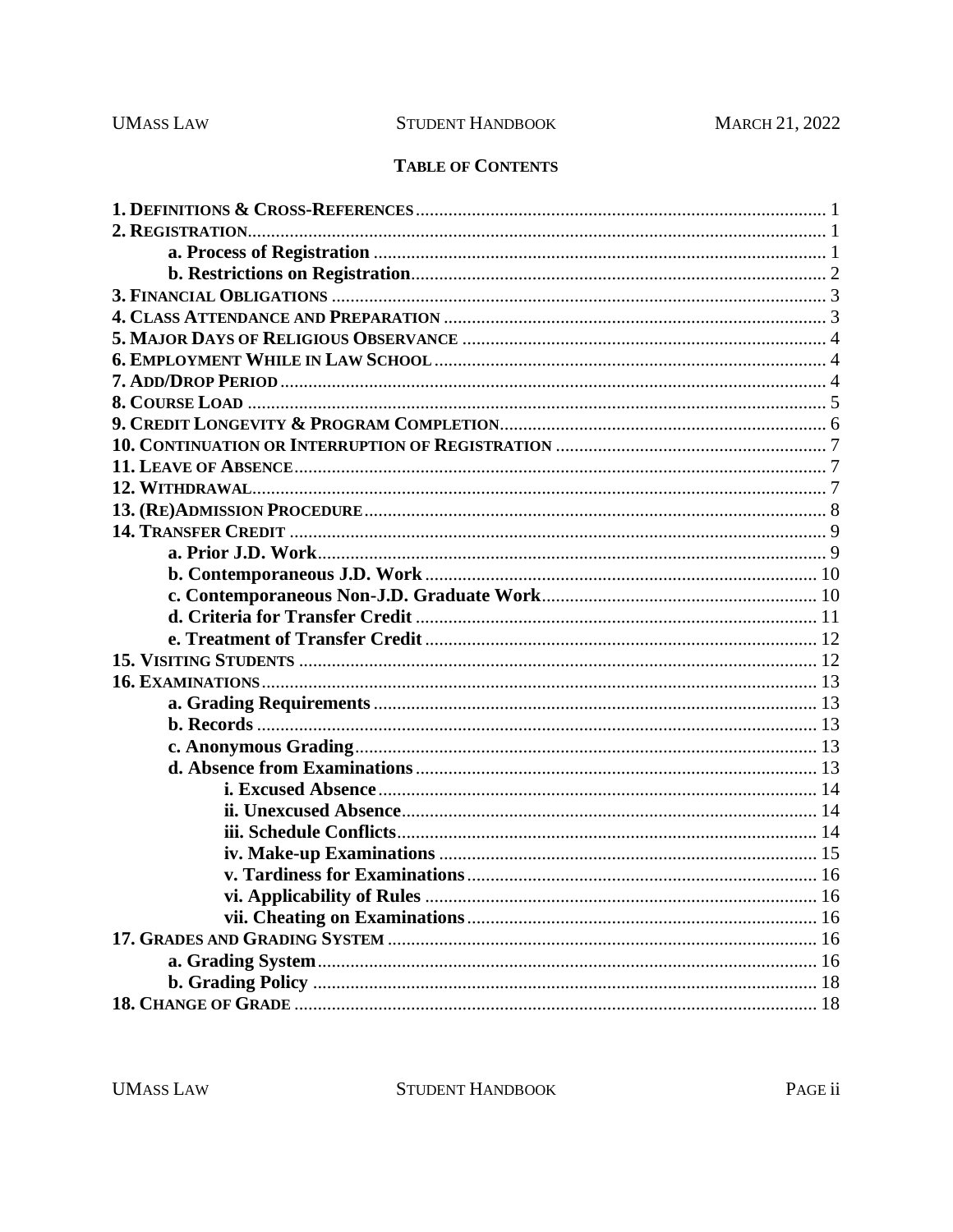**UMASS LAW** 

| h. Violation of Conditions; Termination of Supervision or Probation  27  |  |
|--------------------------------------------------------------------------|--|
|                                                                          |  |
|                                                                          |  |
|                                                                          |  |
|                                                                          |  |
|                                                                          |  |
|                                                                          |  |
|                                                                          |  |
|                                                                          |  |
|                                                                          |  |
|                                                                          |  |
|                                                                          |  |
|                                                                          |  |
|                                                                          |  |
|                                                                          |  |
|                                                                          |  |
|                                                                          |  |
|                                                                          |  |
|                                                                          |  |
|                                                                          |  |
|                                                                          |  |
|                                                                          |  |
| 34. OFFICIAL TRANSCRIPTS VERIFYING PRIOR ACADEMIC CREDITS AND DEGREES 35 |  |

**UMASS LAW**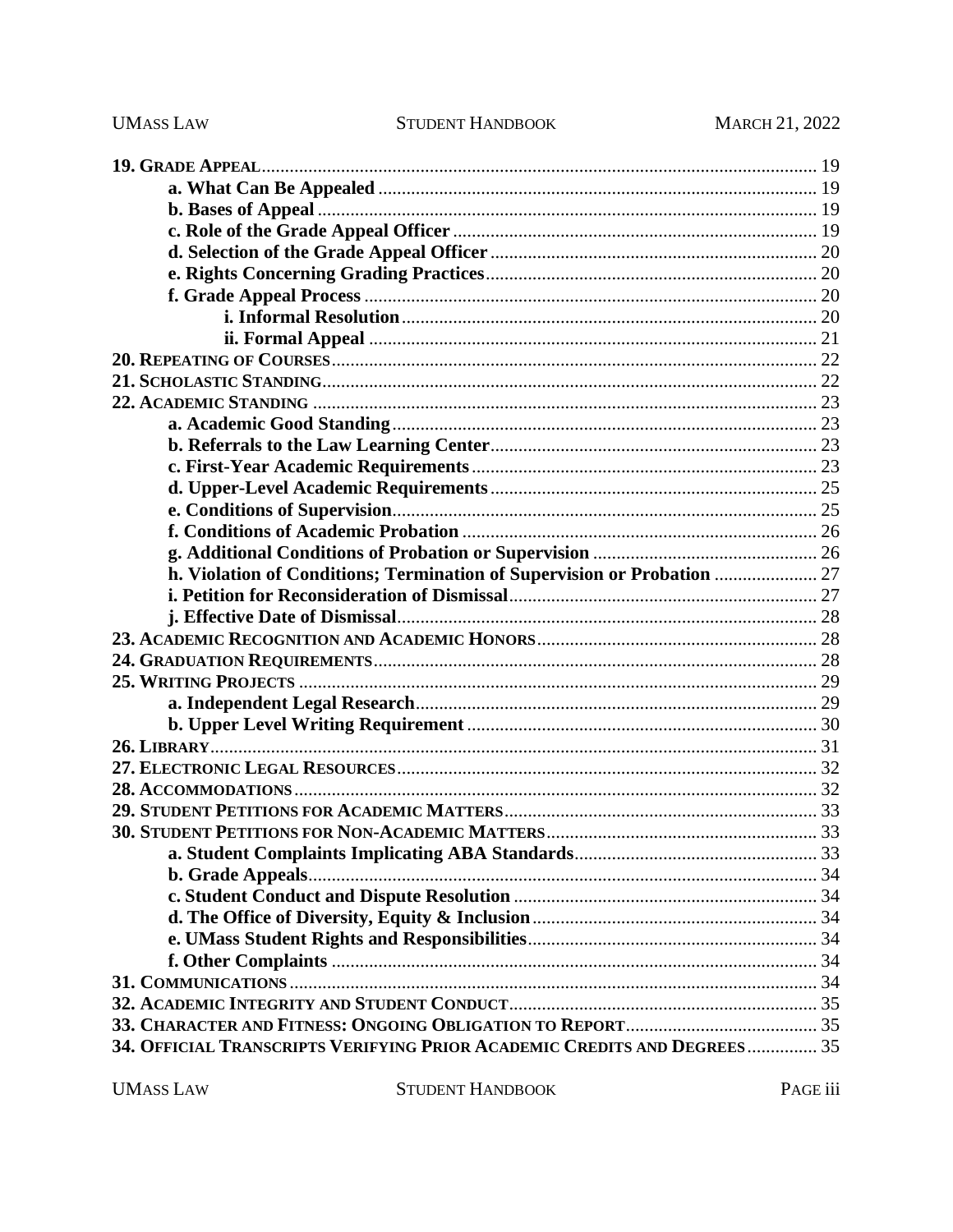| <b>UMASS LAW</b> | STUDENT HANDBOOK                                                                     | <b>MARCH 21, 2022</b> |
|------------------|--------------------------------------------------------------------------------------|-----------------------|
|                  |                                                                                      |                       |
|                  | <b>APPENDIX B: MODIFICATIONS DURING SPRING 2020 COVID-19 PUBLIC HEALTH CRISIS 41</b> |                       |
|                  |                                                                                      |                       |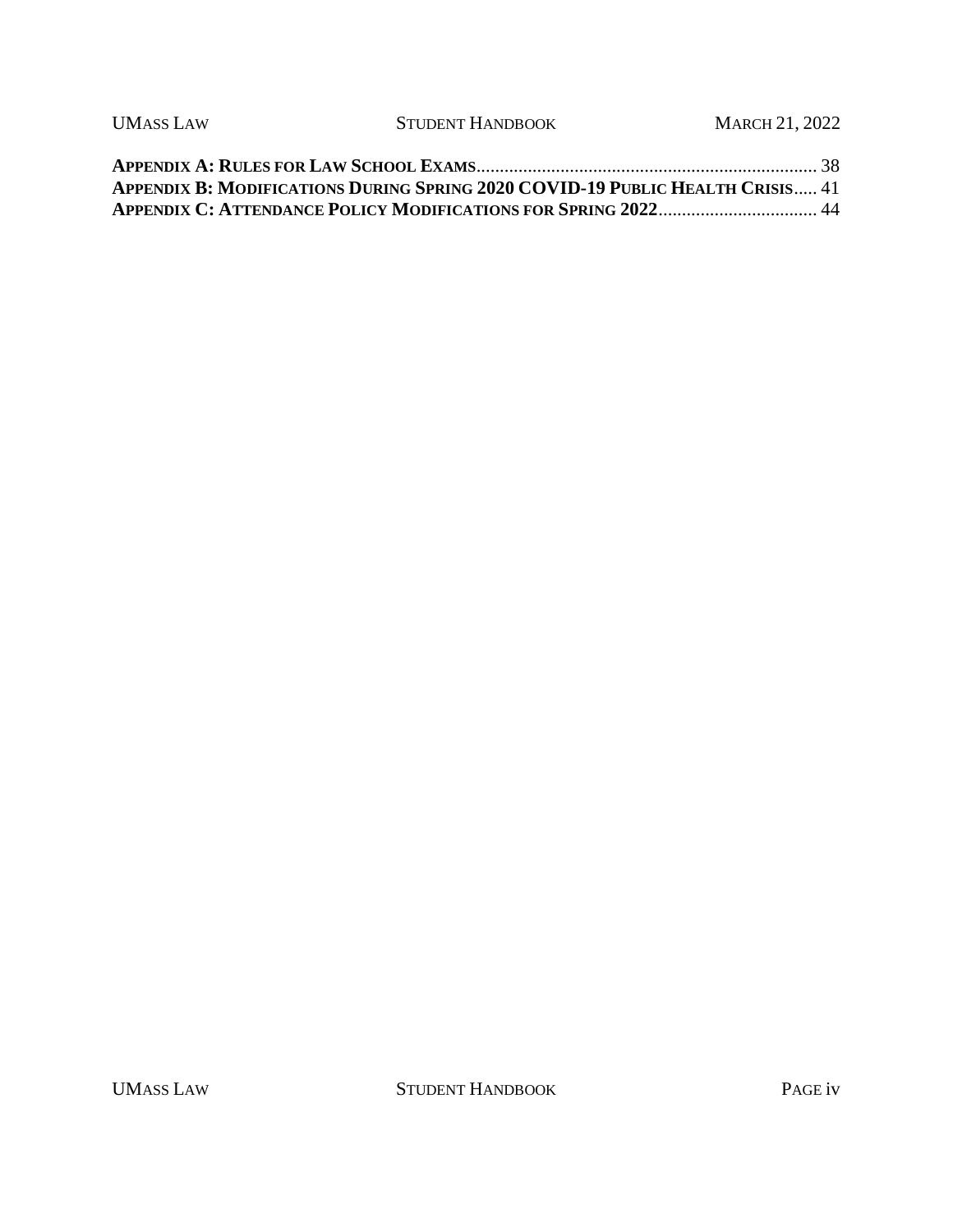## **1. DEFINITIONS & CROSS-REFERENCES**

This handbook shall be known and may be cited as the "UMass Law Student Handbook." It is binding on all students enrolled in the law school.

UMass Law students are also bound by the rules and policies of UMass Dartmouth and UMass. The university's statement of the rights and responsibilities of its students, including the students' rights under the Family Education Rights and Privacy Act ("FERPA") may be found at: [https://www.umassd.edu/studentaffairs/departments/community-standards/.](https://www.umassd.edu/studentaffairs/departments/community-standards/)

The terms "UMass Law," the "law school," the "school," or similar expressions mean the University of Massachusetts School of Law - Dartmouth.

The terms "UMass Dartmouth" or the "university" mean the University of Massachusetts Dartmouth.

The "University of Massachusetts" or "UMass" means the University of Massachusetts system.

"LEC" means the Law Enrollment Center.

"GPA" means a student's grade point average, calculated as set forth in §21.

The law school's website is located at: [http://www.umassd.edu/law/.](http://www.umassd.edu/law/)

The UMass Dartmouth *Code of Student Conduct* appears at: [https://www.umassd.edu/policies/active-policy-list/students/student-conduct-policies-and](https://www.umassd.edu/policies/active-policy-list/students/student-conduct-policies-and-procedures/)[procedures/](https://www.umassd.edu/policies/active-policy-list/students/student-conduct-policies-and-procedures/)

The UMass Dartmouth *Academic Integrity Policy for Graduate Students* appears at: [https://www.umassd.edu/studentaffairs/studenthandbook/academic-regulations-and-procedures/.](https://www.umassd.edu/studentaffairs/studenthandbook/academic-regulations-and-procedures/)

#### **2. REGISTRATION**

#### **a. Process of Registration**

Registration is the process by which students enroll in courses each semester. Continuing students should register during the established registration periods, which occur during the previous semester. New students are automatically enrolled in their initial courses.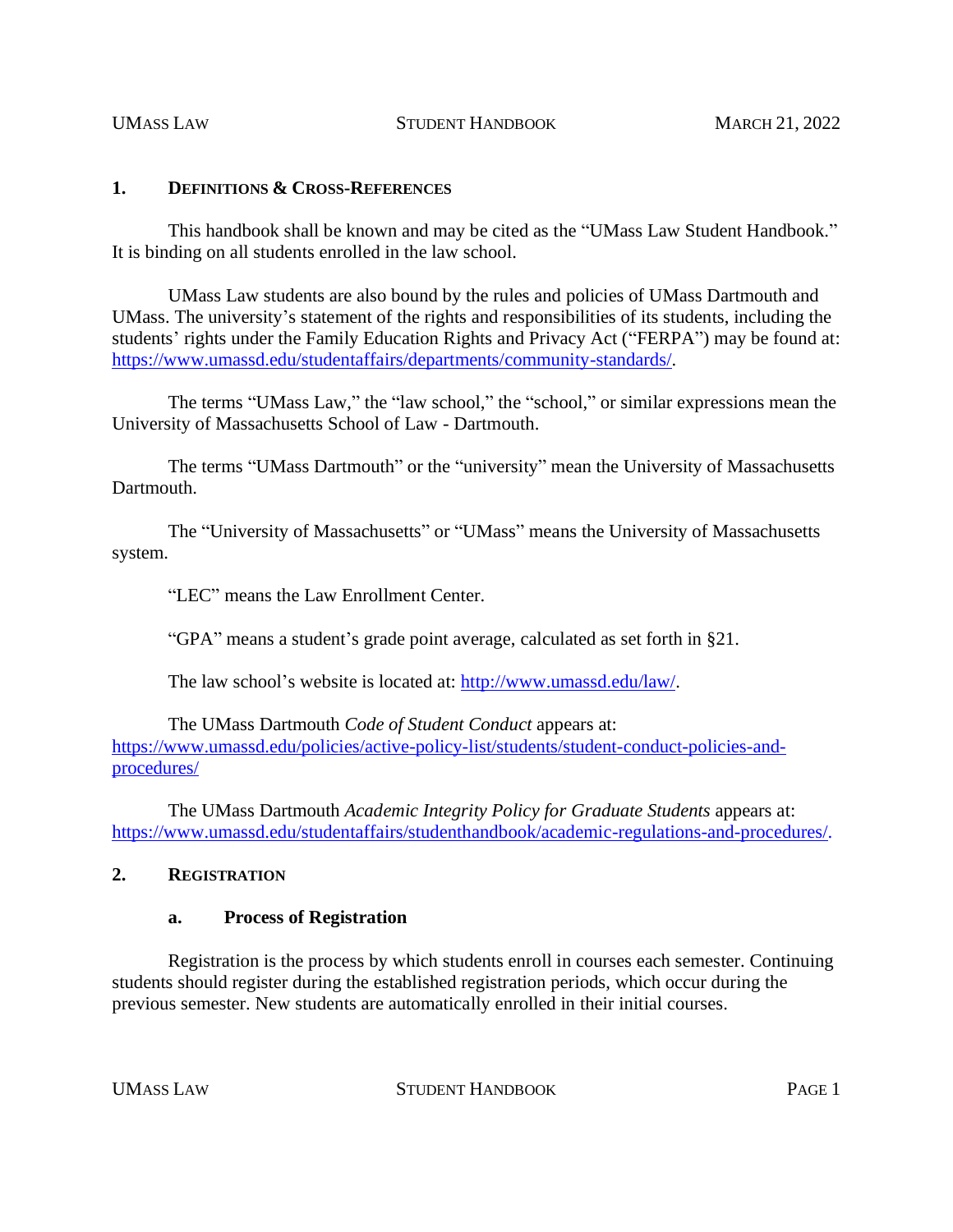Registration must be completed by the end of the Add-Drop period as shown on the law school's [academic calendar](https://www.umassd.edu/law/academic-calendar/) for the semester. The law school's academic calendar differs from the university academic calendar. Law students should follow the law school calendar.

Only after the student meets all financial obligations to UMass Dartmouth will the registration be considered final and official.

### **b. Restrictions on Registration**

In certain situations there are special rules or restrictions on registration. In the following cases, a student's registration is not final and official until the appropriate approval has been obtained, even if the student has registered for the course on COIN.

Students are expected to enroll in the required courses that are scheduled in their program plan. E.g., day students should enroll in the required courses scheduled in the day program. Students who wish to enroll in a required course scheduled in the other program should submit to the LEC (in person or to [lec@umassd.edu\)](mailto:lec@umassd.edu) a petition seeking approval by the associate dean. Required Bar Preparation courses may be scheduled in the day or evening/weekend, and students in one division may be required to enroll in the course scheduled in the other division.

Enrollment in certain courses requires the approval of the instructor. To register in these courses, a student must submit the relevant approval form, which may be obtained from the LEC.

Enrollment in some courses, particularly practice courses, is limited. If such a course is oversubscribed, preference will be given to third-year day students and fourth- or fifth-year parttime students or to students enrolled in the program plan (day or evening/weekend) in which the course is offered.

Students who are on probation must have their schedules approved by the associate dean. The registration of such students is not final and official until it has been so approved.

Students may not earn more than 10 credits in distance education courses during their first 30 credits of J.D. study. Students may earn no more than 30 credits in distance education courses during their entire J.D. program. "Distance education" is defined in ABA Standard 306. If the law school accepts transfer credits earned through distance education courses, those credits count toward the distance education totals described in this paragraph. **Please note that some jurisdictions may impose more stringent limits on distance education credits for admission to the bar. Be sure to review the rules in any jurisdiction where you wish to practice before taking distance education courses.**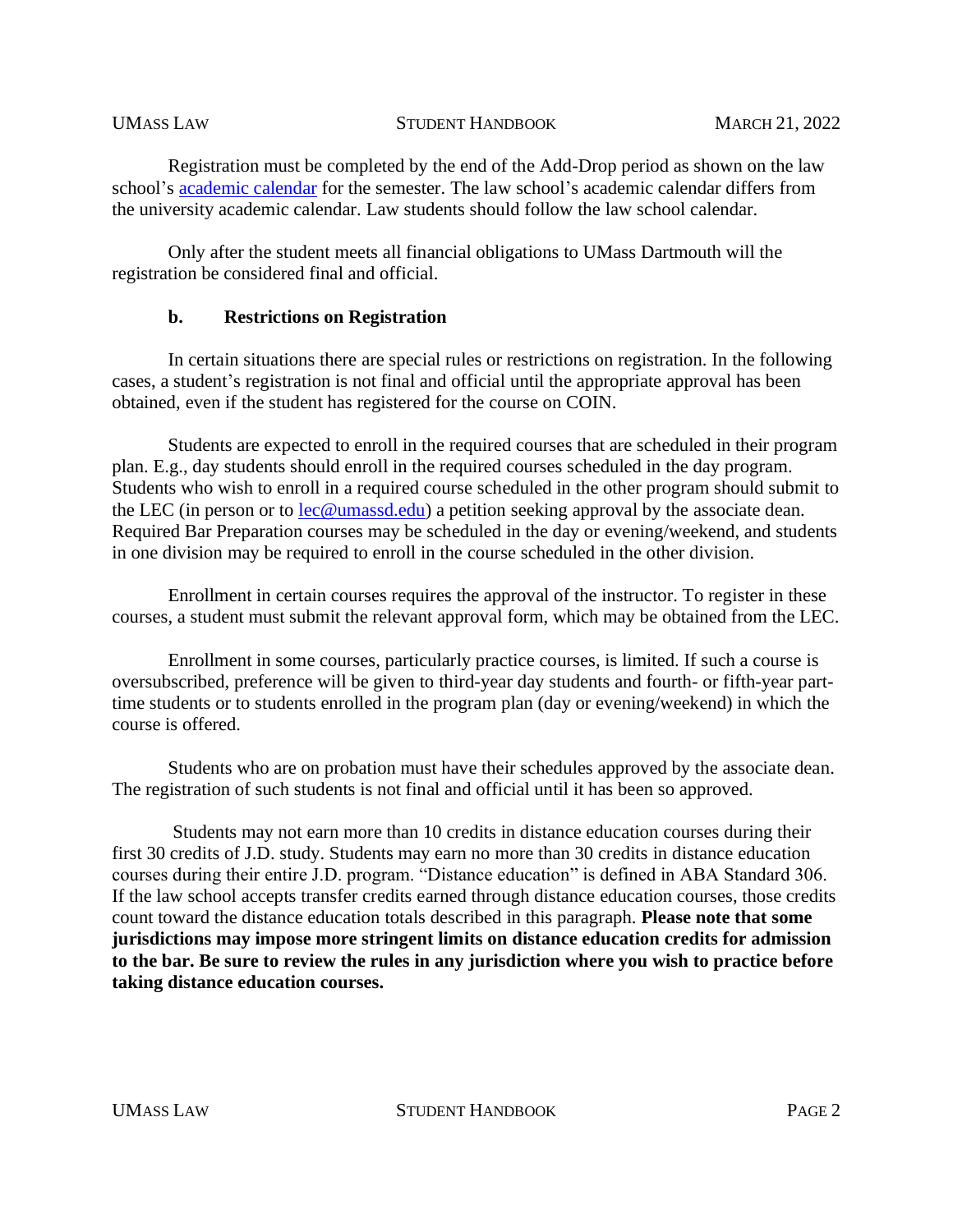## **3. FINANCIAL OBLIGATIONS**

A student is expected to meet his or her financial obligations to the university. Any student who has an outstanding financial obligation to the university will not be considered officially registered for courses and will have official transcripts and diploma held. The obligations include tuition, fees, housing charges, Campus Store balance, library fines, loan balances, parking fines, health forms, etc. Financial clearance must be obtained from the Bursar's Office.

## **4. CLASS ATTENDANCE AND PREPARATION**

Regular attendance and adequate preparation for each class are essential parts of legal education. The analytical and communication skills that are vital to good lawyering are honed in the classroom setting. Students who do not attend class regularly or who fail to prepare adequately for class receive a substandard education. Accordingly, the school has promulgated the following rules regarding class attendance and preparation.

Students shall attend classes on a regular basis. Students who are excessively absent from classes may be subject to sanctions, including, but not limited to, withdrawal from the course. If a student is absent from more than the equivalent of two weeks of scheduled classes in a course in a fall or spring semester, exclusive of absences due to religious observance under §5, the student is deemed excessively absent. In a summer semester, if a student is absent from more than three classes in a class that meets twice per week, or two classes in a class that meets once per week, exclusive of absences due to religious observance under §5, the student is deemed excessively absent.

Students shall read all assigned materials and be prepared for all classes. As a general rule, students should spend at least three hours of preparation for every class hour. Continued lack of preparation may adversely affect a student's final grade or subject the student to sanctions, including exclusion from the final examination.

No student shall be withdrawn from the course under this section unless (1) the student continues to miss class after having been notified in writing that the professor is contemplating withdrawal as a sanction and (2) the associate dean concurs in the decision.

Individual faculty members may establish rules and policies on class attendance, which may be more stringent than the general attendance policy, as well as on participation and student performance. Students are responsible for adhering to class rules and policies and are subject to sanctions for violations.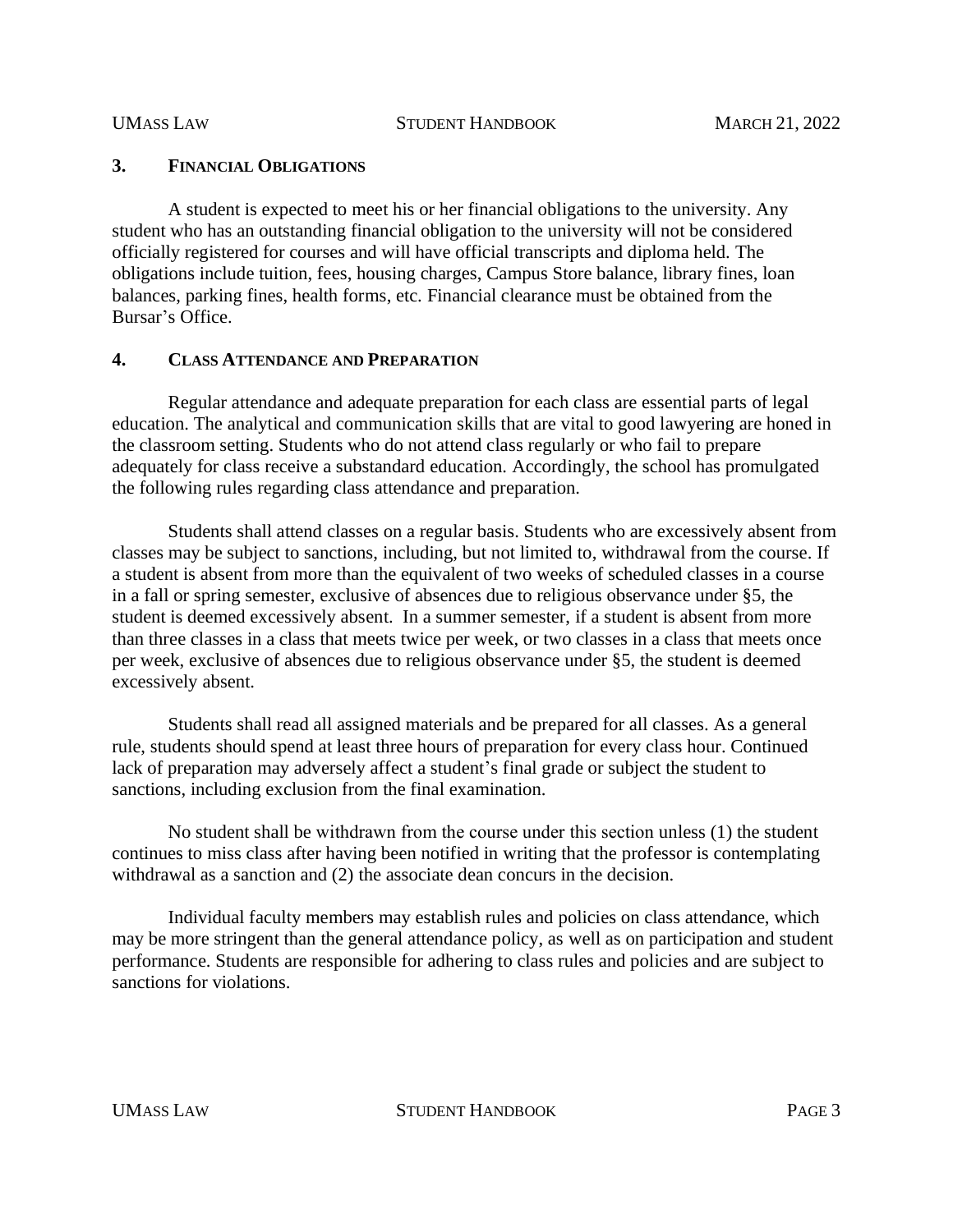## **5. MAJOR DAYS OF RELIGIOUS OBSERVANCE**

University policy and Massachusetts state law require faculty to offer makeup assignments or examinations to students who are absent for religious observance. As an aid to curriculum planning, the list of major religious observances is made available by the Office of the Provost. Faculty, staff, and students are advised that the list is not exhaustive of observances of any religion. Jewish, Baha'i, and some Islamic religious observances begin at sundown of the previous day. Students planning to be absent from classes due to religious observance must notify their instructors at least one week in advance and otherwise follow law school policy regarding attendance.

### **6. EMPLOYMENT WHILE IN LAW SCHOOL**

A student may not be employed more than 20 hours per week in any week in which the student is enrolled in twelve or more credit hours. Part-time students who work more than 20 hours per week may submit to the LEC (in person or to  $\text{lec@umassd.edu)}$ ) a petition seeking approval by the associate dean to enroll in a full-time course load of twelve credits, so long as at least two of the twelve credits for which they seek to register are for Law Review Note Writing, Law Review I or II, Moot Court, or Mock Trial.

To ensure compliance with this policy, all students enrolled in the law school are required to complete an electronic Law Employment Certification at the beginning of their enrollment at the law school. The certification may be found within the Student Center on COIN. Students must confirm or update their Employment Certification before they register for any subsequent semester (excluding the summer session).

Students, whether full-time or part-time, are expected to take the study of law seriously and to adjust their work schedules to meet its demands. Make-up examinations will not be granted because of conflicts with work schedules.

#### **7. ADD/DROP PERIOD**

Subject to the third paragraph of this section, students may change their course schedules up to the end of the first week of the semester, during an add/drop period, without record on the transcript and without financial obligation. In the case of courses that meet only once a week, the add/drop period shall be two weeks.

To add a course, the student must submit a completed add/drop form no later than the close of business on the last day of the add/drop period.

No student may withdraw from a required course without the prior written approval of the associate dean. Even if the student withdraws from a required course on COIN, the withdrawal is not effective unless and until it has been approved.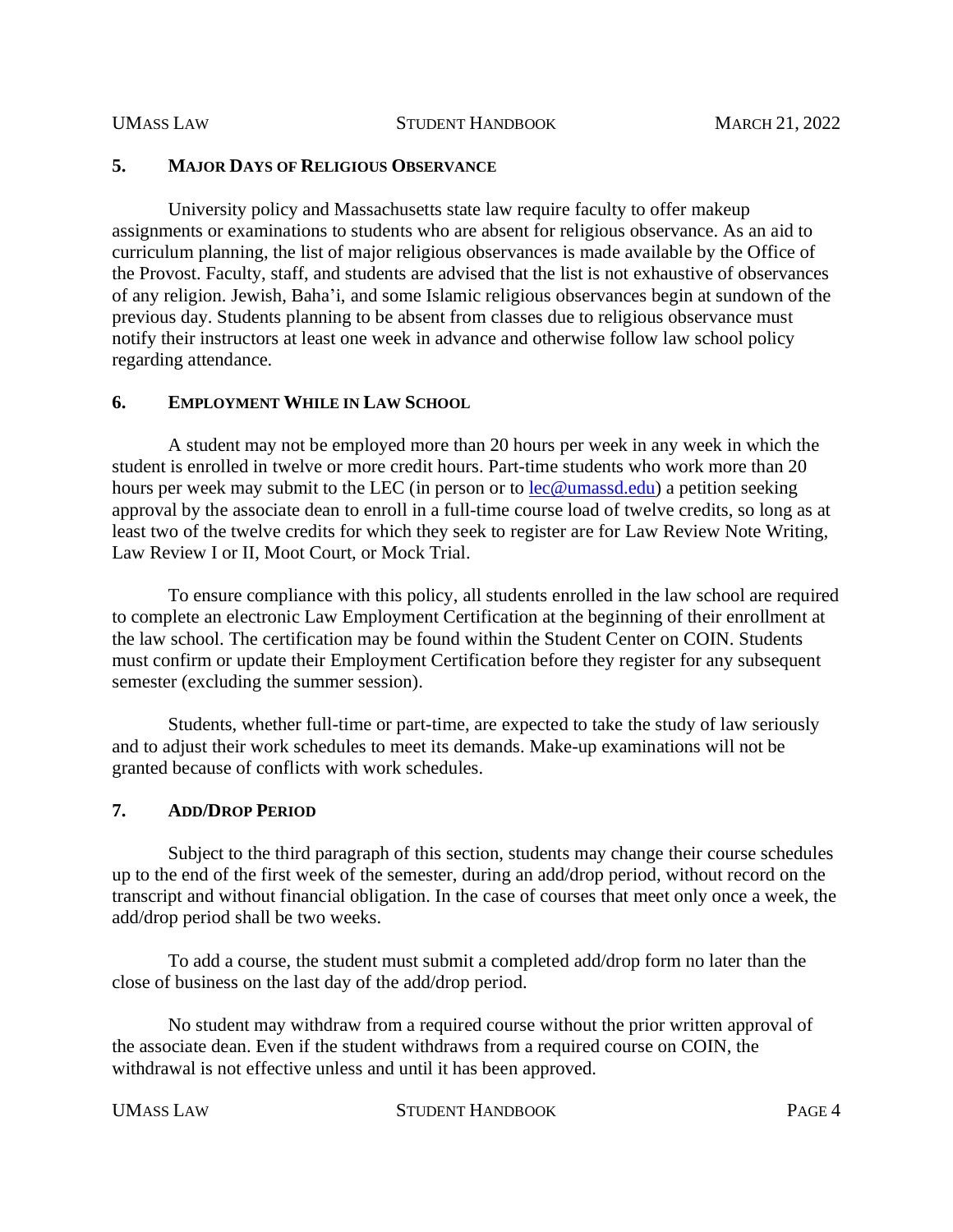Students may withdraw from elective courses during the add/drop period by submitting a completed add/drop form no later than the close of business on the last day of the add/drop period. After the add/drop period, a student may withdraw from a course only with the prior written approval of the associate dean.

Students who withdraw from a course after the add/drop period shall receive a W grade. A W grade confers no academic credit and does not affect a student's GPA. After the completion of the ninth calendar week of the semester (for courses meeting on the standard Fall and Spring fourteen-week schedule) or seventy percent of the scheduled calendar weeks (for all other courses), students may withdraw from courses only in extraordinary situations with the written consent of the associate dean. Concern that the student will receive an unsatisfactory grade is not an extraordinary situation.

## **8. COURSE LOAD**

Students are required to carry the normal load of courses for the program in which they are enrolled, to follow the prescribed sequence of courses, and to make satisfactory academic progress towards completing the degree requirements. "Satisfactory academic progress" is defined in the [Satisfactory Academic Progress Policy.](https://www.umassd.edu/financialaid/maintaining-aid/satisfactory-academic-progress/)

A student taking 12 or more credit hours a semester is considered full-time. The normal course load for a full-time student is 13 to 16 credit hours. In no event may a student take more than 18 credits in a semester.

A student taking fewer than 12 credit hours is considered part-time. The normal course load for part-time students (day or evening/weekend program) is eight to 10 credit hours.

No student may take fewer than eight credit hours in a semester without the prior written approval of the associate dean. Approval to take fewer than eight credit hours will be granted only for extraordinary reasons. A student's work schedule is not considered an extraordinary reason.

No part-time student may take more than 10 credit hours in a semester without the prior written approval of the associate dean. The associate dean will not approve 11 credits for a parttime student who works more than 35 hours a week or has not completed two years of part-time study.

A student seeking to vary the normal course load must, by at least one week before the first day of classes that semester, submit to the LEC (in person or to [lec@umassd.edu\)](mailto:lec@umassd.edu) a [Student](https://www.umassd.edu/media/umassdartmouth/school-of-law/forms/student_petition_form_aug.pdf)  [Petition](https://www.umassd.edu/media/umassdartmouth/school-of-law/forms/student_petition_form_aug.pdf) seeking approval by the associate dean. The student shall state with particularity the reasons for the request. Part-time students who petition to take 11 credit hours shall affirmatively show that they are not precluded by the conditions set forth in the preceding paragraph.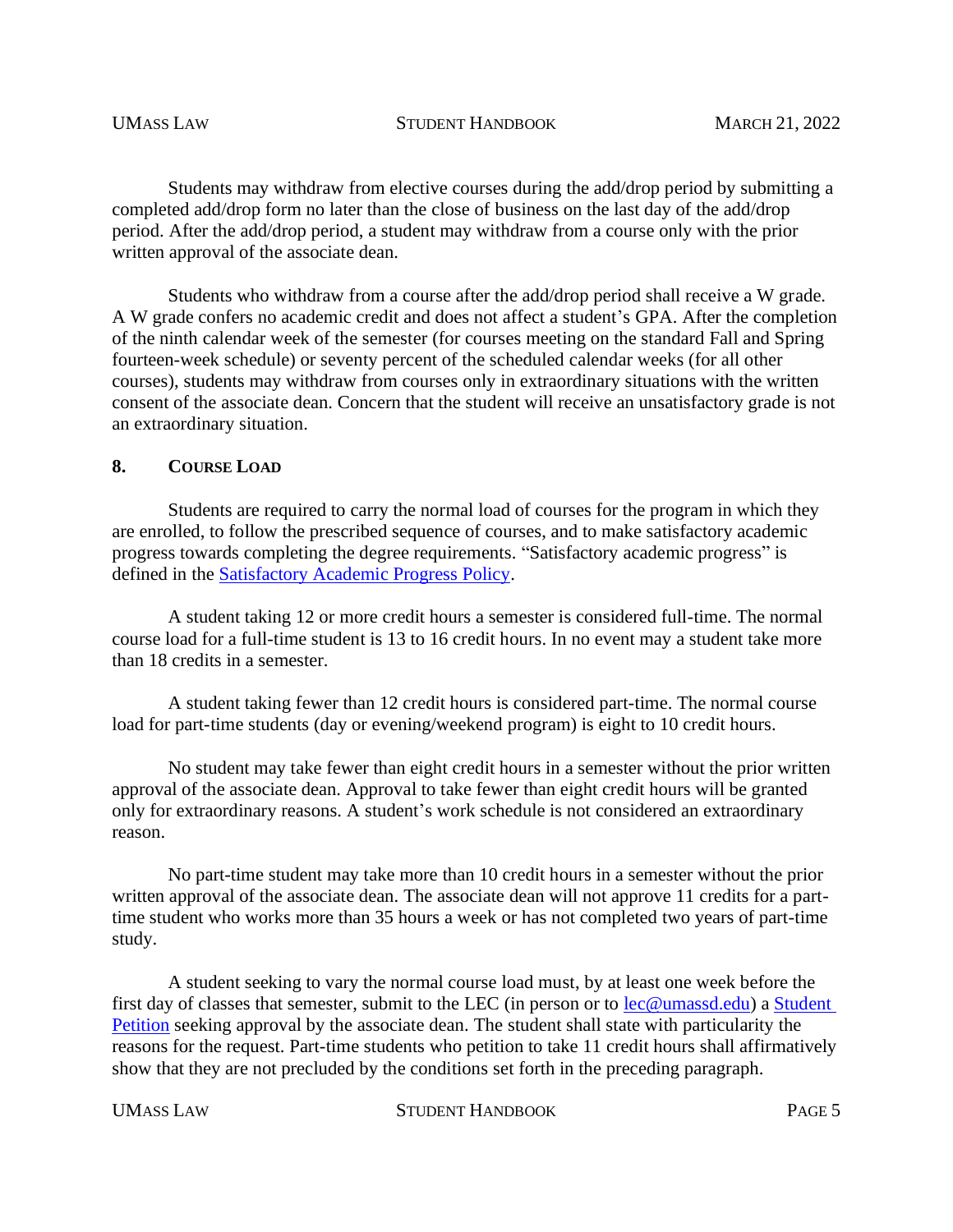No student may take more than six credit hours during the summer session without the prior written approval of the associate dean, who may not approve more than nine credit hours during the summer session. The associate dean may not approve more than six summer credit hours for a student who works more than 35 hours per week or for a part-time student who has not completed two years of part-time study.

Students who have not completed a year of full-time study or its equivalent (24 credits) may enroll only in those summer classes that are designated as being open to them.

For students enrolled in joint degree programs, each of the above stated regulations apply to the total number of credits from all degree programs combined.

Students are required to follow the prescribed sequence of courses. A student who must retake a required course must register for that course when the course is next offered in the program in which the student is enrolled. A student who seeks to vary the prescribed sequence of courses shall submit to the LEC (in person or to  $\text{lec@umassd.edu}$ ), before the end of the registration period for the semester in question, a [Student Petition](https://www.umassd.edu/media/umassdartmouth/school-of-law/forms/student_petition_form_aug.pdf) seeking approval by the associate dean and stating with particularity the reasons for the variance.

Students must complete at least 65 credit hours in regularly scheduled class sessions at the law school and may not earn more than 25 credits in either co-curricular activities, such as law review or moot court, or independent legal research projects, field placements, or clinics taught by part-time faculty. Coursework completed in another university department (e.g., in connection with a joint degree program) does not count toward the 65 credit hour requirement.

## **9. CREDIT LONGEVITY & PROGRAM COMPLETION**

The normal course of study lasts five years for the part-time program and three years for the full-time program.

Students may accelerate the course of study by taking summer courses, but in no event may a student complete the course of study in less than 24 months.

Students must complete the course of study within 84 months of matriculation at the law school or at a law school from which transfer credit has been accepted, whichever is earlier. Periods during which students are on leave of absence or withdrawn from the school are included in the computation of this period.

Students applying for re-admission who have not been in residence at the law school for two or more years will receive no credit for courses they took four or more years ago.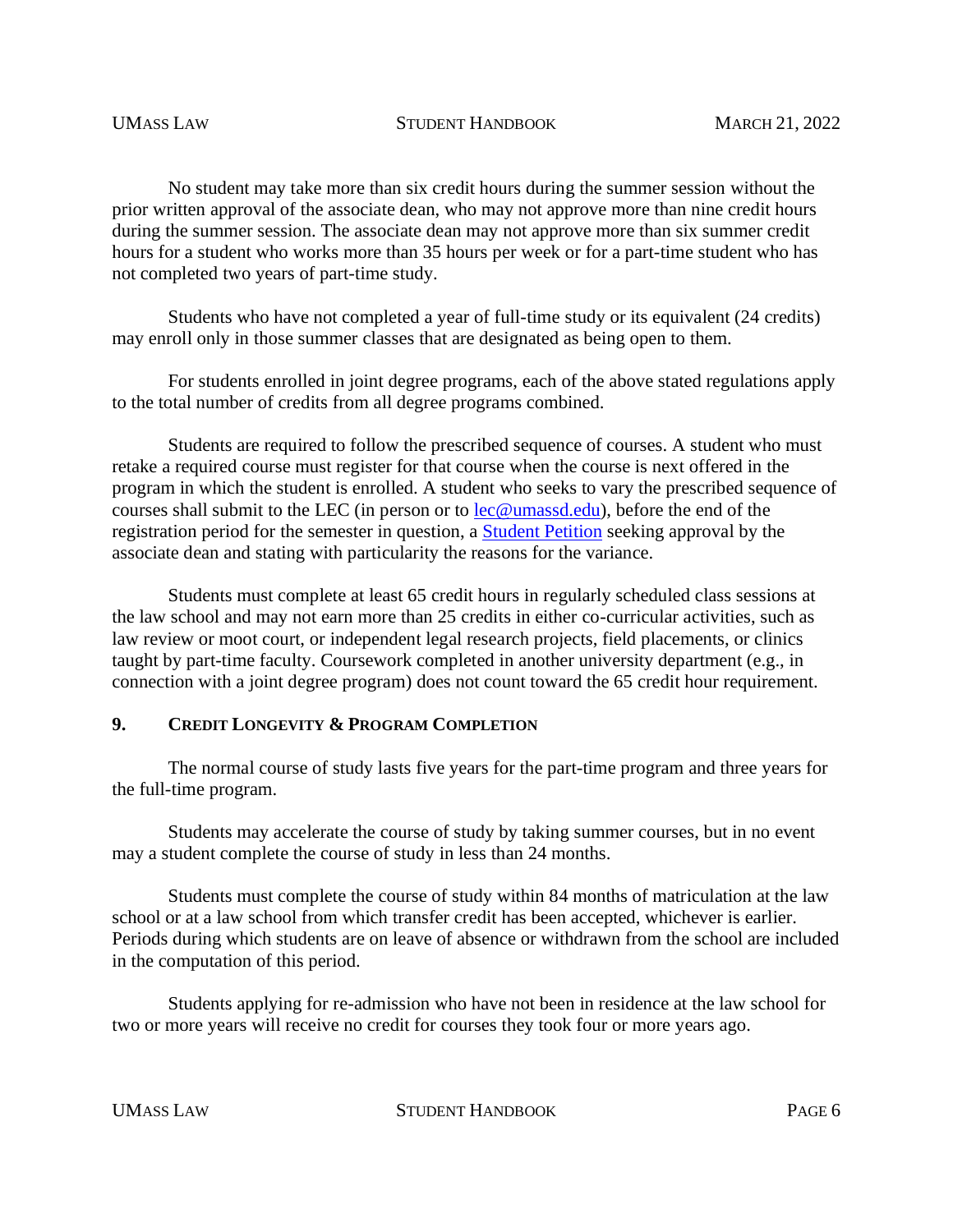#### **10. CONTINUATION OR INTERRUPTION OF REGISTRATION**

To maintain status as degree candidates, students must remain enrolled continuously (exclusive of summers) or receive an approved leave of absence. Those who must interrupt progress toward their degrees should seek formal leave of absence. If a student does not request a leave of absence, it is presumed that the student has abandoned pursuit of the degree; such a student must apply again for admission to resume work for the degree.

#### **11. LEAVE OF ABSENCE**

A student may, for good cause, request a leave of absence for a period no longer than one academic year.

"Good cause" includes extraordinary financial hardship; military activation; or any other situation (e.g., a serious illness suffered by the student or member of his immediate family; unexpected employment obligations imposed on a part-time student) that would substantially interfere with the student's ability to do law school work at a satisfactory level.

Students seeking a leave of absence must fully document the relevant circumstances and attach the documentation to the request for a leave of absence.

Leaves of absence for longer terms may be granted in exceptional circumstances, such as active duty in the U.S. Armed Forces.

Students requesting a leave of absence must submit a **Law Student Leave of Absence** [Form](https://www.umassd.edu/media/umassdartmouth/school-of-law/forms/change_of_status_leave_of_absense.pdf) for review by the Assistant Dean of Students. If the student is in good academic standing, the Assistant Dean of Students shall approve the leave of absence. If the student is not in good academic standing, the leave of absence must be approved by both the associate dean and the Academic Standards Committee. The associate dean and the committee may impose additional conditions both during leave and upon return from leave which must be satisfied. The student returns after a leave of absence with the same academic status he or she had before the leave.

A leave of absence will state the duration of the leave. Students (1) who are on leaves of absence and exceed their stipulated time on leave or (2) who discontinue studies without an approved leave of absence, as described in the preceding section, will be considered to have withdrawn from the school.

# **12. WITHDRAWAL**

A student who wishes to withdraw from the university during any semester or term must meet with the Assistant Dean of Students and file a Withdrawal Notice Form with the LEC.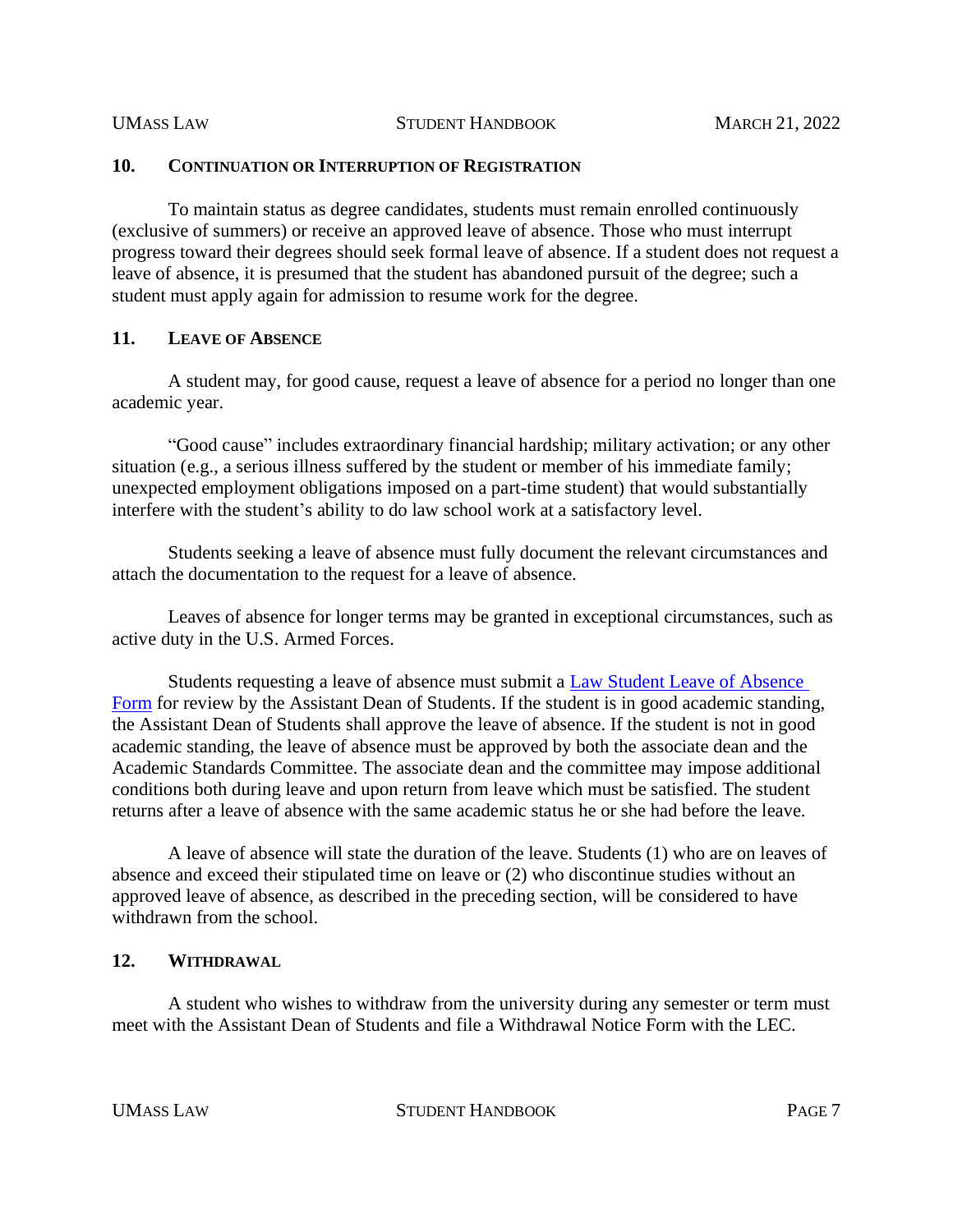A student in good standing may voluntarily withdraw from the school. Voluntary withdrawal is allowed only once and is subject to the rule regarding the maximum period allowed between admission and graduation. A student who voluntarily withdraws from the school may apply for re-admission, but is subject to the re-admission procedures.

A student (1) who is not in good standing or (2) who is in good standing and seeks to withdraw from the school more than once may withdraw without prejudice only with the prior written approval of the associate dean. Such students may apply for re-admission, but are subject to the re-admission procedures. Furthermore, if a withdrawal without prejudice is approved, the associate dean shall set forth terms of the student's re-admission. If the student fails to conform to the terms of re-admission, the withdrawal automatically converts into a dismissal from the school with prejudice.

If a student attempts to withdraw after the exam period has begun but before taking any exam, the withdrawal takes effect immediately and no grades will appear on the transcript for the current semester. If a student attempts to withdraw after taking at least one exam, the withdrawal will not take effect until after all grades are posted for the current semester, and if the posted grades trigger an academic dismissal under Section 22, then the student is ineligible to withdraw from the law school, and the academic dismissal takes effect.

#### **13. (RE)ADMISSION PROCEDURE**

Former students who (1) withdrew without an approved leave of absence or (2) were on leaves of absence and exceeded their stipulated time on leave must apply again for admission. Students requesting re-admission will thus compete for entrance along with new applicants to the school. They may re-use materials from the former application that are still current, but must submit any new or updated information and will be required to submit another application form and pay again the appropriate application fee. Students whose LSAT scores are no longer reported by the Law School Admission Council must retake the LSAT.

The Admissions Office may require additional information in certain cases.

Students applying for re-admission who have not been in residence at the school for two or more years will receive no credit for courses they took four or more years ago.

Full-time students who have been academically dismissed from UMass Law at the end of their first semester, and part-time students who have been academically dismissed from UMass Law at the end of their first or second semester, may apply for readmission to take effect no earlier than the following fall semester. All other students who have been academically dismissed from UMass Law may apply for readmission to take effect no earlier than the second fall semester following the semester in which they triggered dismissal. No student may submit an application for readmission sooner than April 1 of the year in which the proposed readmission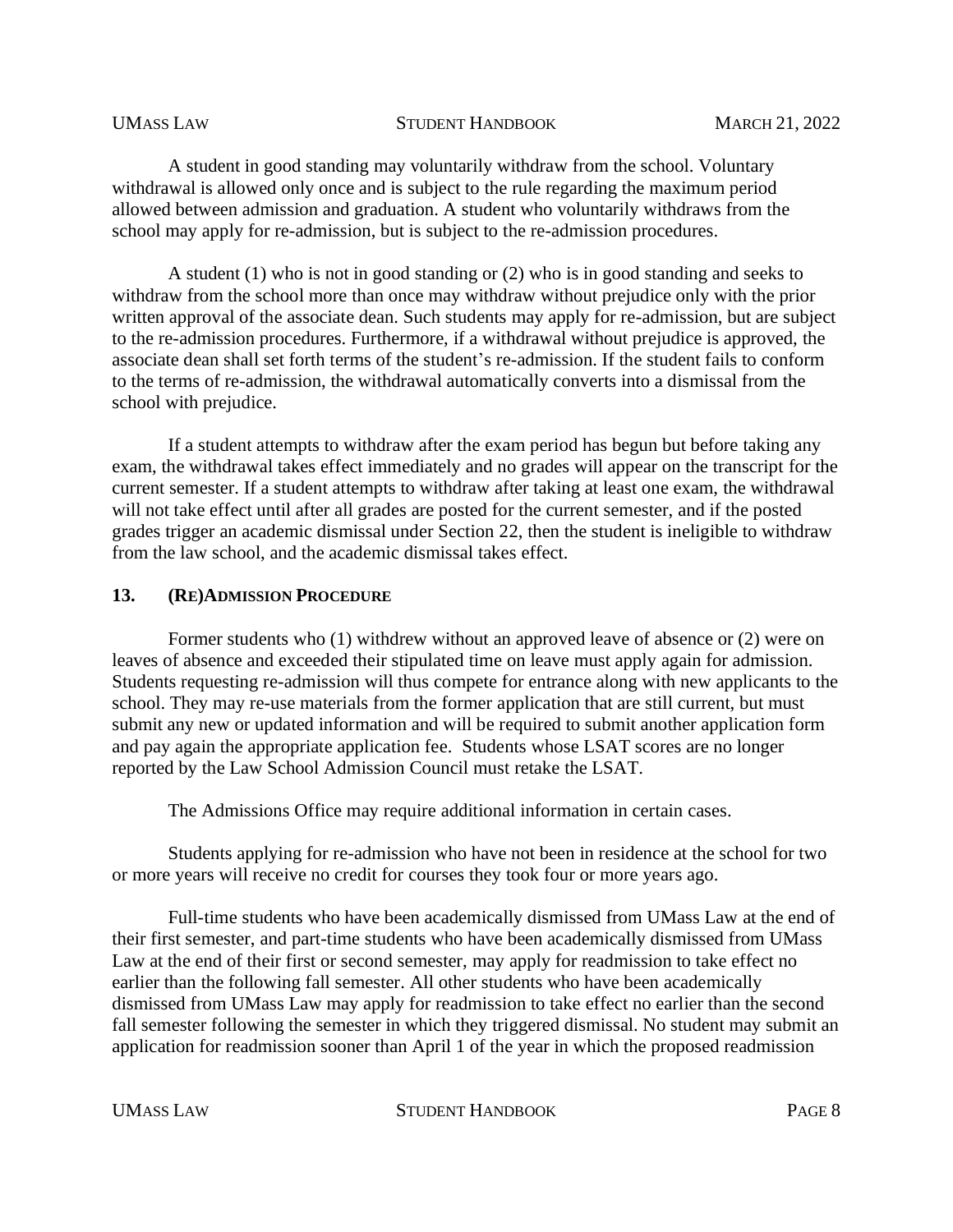would take effect. A student whose application for readmission is denied may not submit another application for readmission for two years after the date of their prior application.

For example, a student who started as a first-year student in Fall 2016 and was academically dismissed based on Fall 2016 grades may apply no sooner than April 2, 2017, for readmission to take effect in the Fall 2017 semester. A student who was academically dismissed based on Spring 2017 grades may apply no sooner than April 1, 2018, for readmission to take effect in the Fall 2018 semester.

Students who have been academically dismissed from UMass Law who apply for readmission must comply with the procedures set out in the first two paragraphs of this section. In addition, they must include in their application a statement satisfying the criteria for petitions for reconsideration set out in Section 22(i).

No academically dismissed student shall be re-admitted without the written concurrence of the Academic Standards Committee. The Academic Standards Committee may impose conditions on the student's re-admission, including, without limitation, placing the student on probation or under supervision, requiring the student to carry a reduced course load, or requiring the student to repeat some or all of the courses that the student had taken while enrolled in UMass Law. The provisions of Section  $22(g)$  shall apply to any courses that the student is required to repeat.

When making any determination pursuant to this section, the Admissions Committee and Academic Standards Committee may consult with the associate dean and with faculty and staff members familiar with the dismissed student's work.

## **14. TRANSFER CREDIT**

## **a. Prior J.D. Work**

A student who has completed one or more semesters at a law school accredited by the American Bar Association or at a state-approved law school may apply for transfer admission with advanced standing. Transfer applicants shall submit an official transcript and a letter of good standing from their previous law school in addition to the normal application materials. A transfer applicant who has attended another law school shall also submit at least one letter of recommendation from a faculty member who had the student in class.

Transfer credit is not a matter of right. Transfer credit may be granted on a case-by-case basis, but in no event will more than 30 credit hours of transfer credit be given. No transfer credit for courses taken more than four years before the request for transfer credit is made will be granted.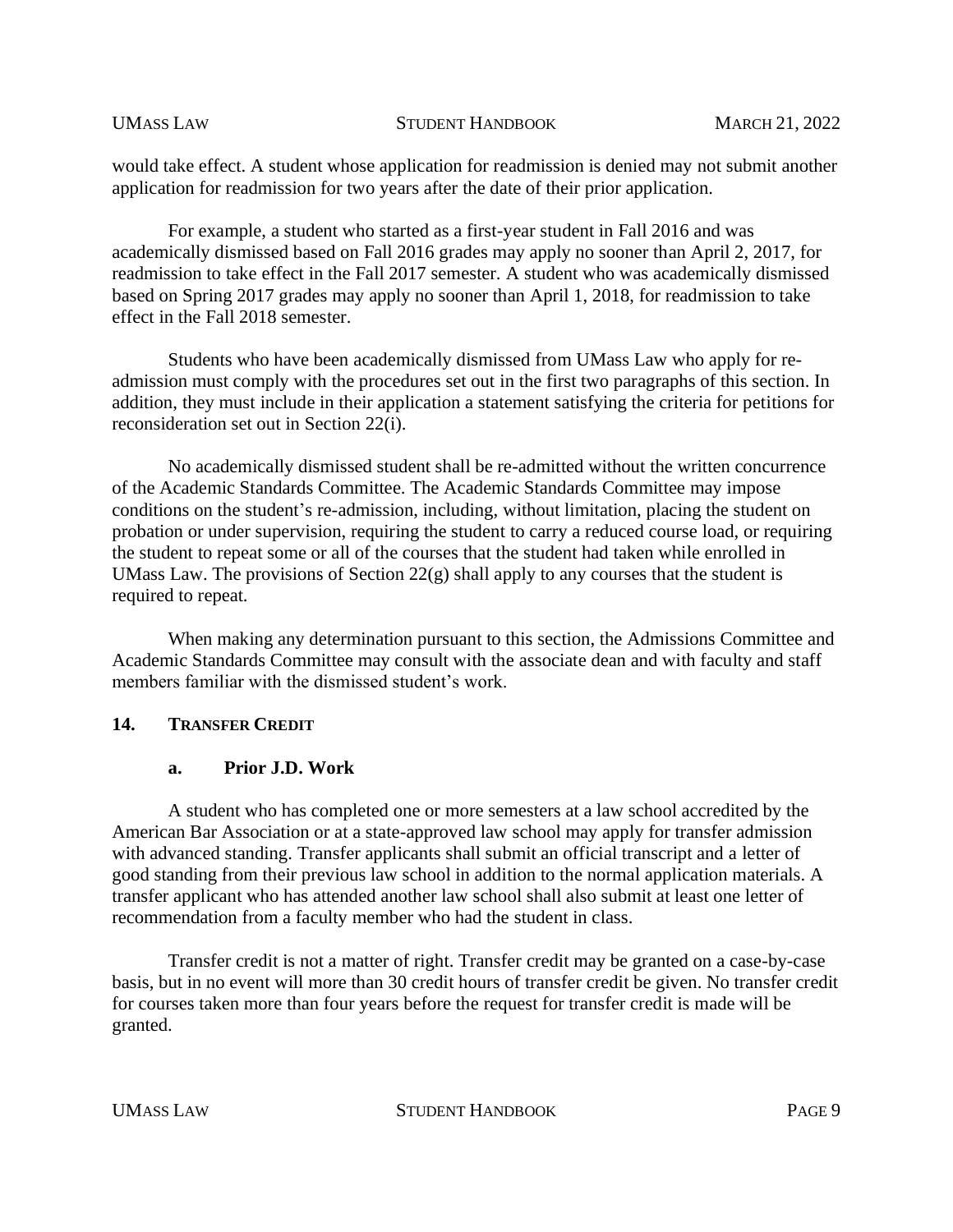#### **b. Contemporaneous J.D. Work**

A student in academic good standing who has successfully completed a year of full-time study or its equivalent may register for courses at a law school accredited by the American Bar Association, provided that the student obtains the prior written approval of the associate dean. The associate dean shall not approve courses required or regularly offered at UMass Law.

To obtain approval, a student shall submit to the LEC (in person or to [lec@umassd.edu\)](mailto:lec@umassd.edu) a [Student Petition](https://www.umassd.edu/media/umassdartmouth/school-of-law/forms/student_petition_form_aug.pdf) seeking approval by the associate dean and stating the name of the course, a course description, the school offering the course, and the reason(s) why the student wishes to take the course. If the course is to be taken contemporaneously with courses taken at the school, the student shall submit the petition at least two weeks prior to the first day of classes. Otherwise, the student must submit the petition at least two weeks prior to the start of the course.

The student shall pay any tuition costs for courses taken at another school. Taking an additional course at another school does not reduce the tuition owed to the university. Students may ordinarily take a maximum of six credit hours at other law schools during their course of study at UMass Law. In extenuating circumstances, the associate dean may allow students to take more than six credit hours, provided, however, that, in no circumstances, will the student be allowed to take more than 30 credit hours.

## **c. Contemporaneous Non-J.D. Graduate Work**

A student in academic good standing who has successfully completed a year of full-time study or its equivalent may register for courses in another department, school, or college of the University of Massachusetts – Dartmouth, or at another institution of higher learning accredited by one of the regional accrediting agencies recognized by the United States Secretary of Education, provided that the course is (1) taken as part of a graduate degree program, and (2) will enhance the student's expected area of post-J.D. practice or employment.

To request approval, the student must submit to the LEC (in person or to [lec@umassd.edu\)](mailto:lec@umassd.edu) a [Student Petition](https://www.umassd.edu/media/umassdartmouth/school-of-law/forms/student_petition_form_aug.pdf) seeking approval by the associate dean and including (1) the course name and description; (2) the school and degree program in which the course will be offered; (3) a course syllabus for the semester in which the student will take the course (or, if such a syllabus is unavailable, a draft syllabus for the upcoming semester or a syllabus from a prior semester); (4) the reasons why the course will enhance the student's expected area of post-J.D. practice or employment; and (5) the reasons why the credits to be awarded will comply with UMass Law's [Credit](https://www.umassd.edu/law/academics/curriculum/credit-hours-policy/) Hours [Policy.](https://www.umassd.edu/law/academics/curriculum/credit-hours-policy/) If the associate dean finds the foregoing criteria to be satisfied, the associate dean will submit the petition and recommendation to the faculty for a vote on whether the course satisfies the provisions of this section 14(c).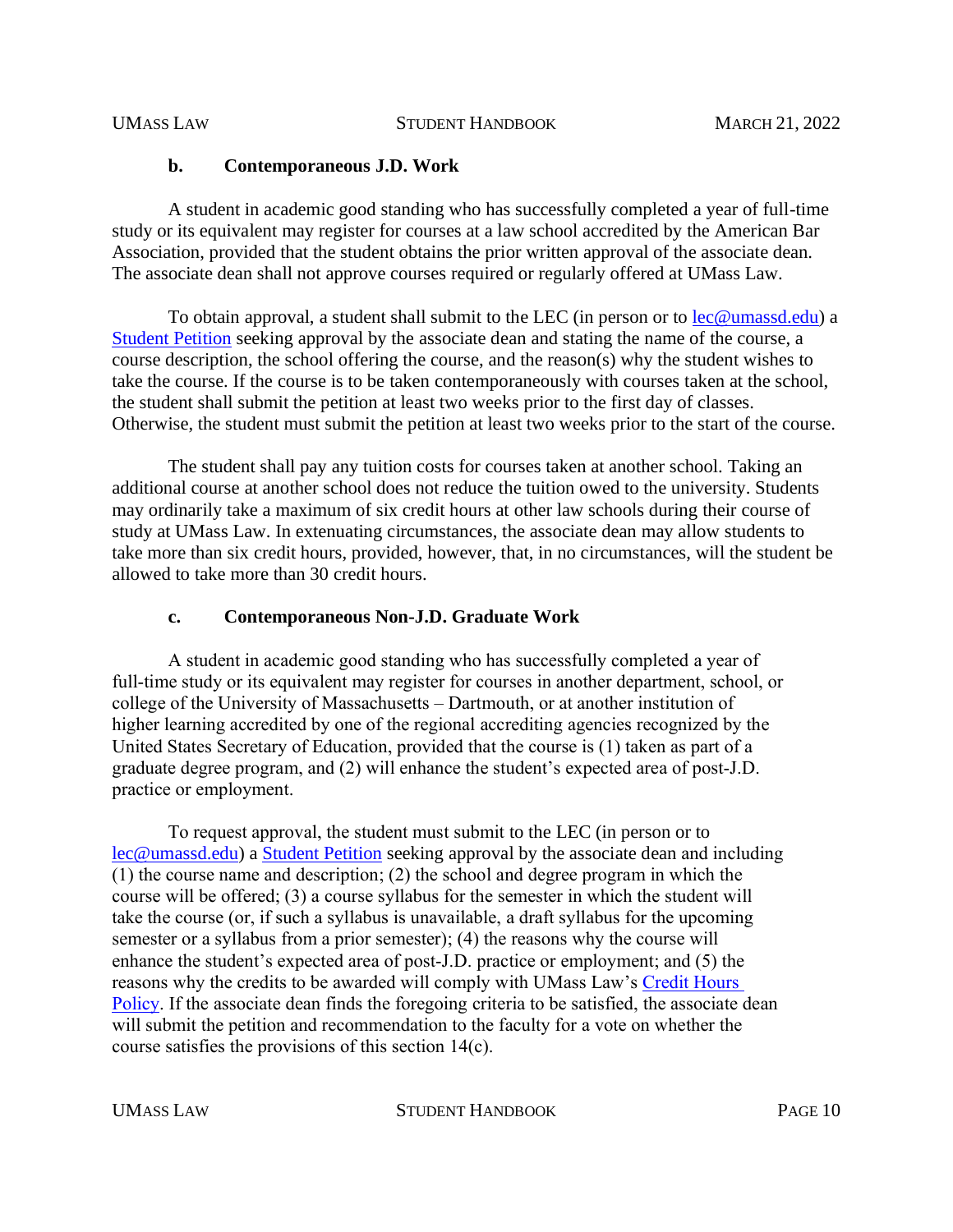If the course is to be taken contemporaneously with courses taken at UMass Law, the student must submit the petition at least eight weeks prior to the first day of classes. Otherwise, the student must submit the petition at least two weeks prior to the start of the course.

The student shall pay any tuition costs for courses taken at another school. Taking an additional course at another school does not reduce the tuition owed to the university.

Students may take no more than six credit hours of non-J.D. coursework pursuant to this section during their course of study at UMass Law.

Nothing in this subsection shall affect the transfer of credits pursuant to any joint degree program approved by the faculty.

Credits transferred pursuant to this subparagraph (c) do not count toward the 65 credits in regularly scheduled class sessions required under Section 8.

## **d. Criteria for Transfer Credit**

To qualify for transfer credit, a student shall provide evidence that:

- i. The student earned a grade considered "satisfactory" by the school where the course was taken. In no event may transfer credit be granted for courses in which the student received a grade lower than C or its equivalent (2.0 on a 4.0 scale). In light of the nationwide effects of the COVID-19 public health crisis, the Associate Dean has the discretion to approve credits earned during spring 2020 at an ABA or state-approved law school under any form of pass/fail or credit/no credit system, provided that (1) the transferor law school changed to such a system during the spring 2020 semester, and (2) the student received a grade of Pass, Credit, or any other grade deemed satisfactory by the transferor law school.
- ii. The course was worth at least two semester or three quarter credits. Credit for multi-term courses may be granted only if the student has completed the entire course and received a satisfactory grade in every term.
- iii. The course satisfies UMass Law's Credit Hours Policy. (Evidence required under this subparagraph iii includes a copy of the course syllabus, tables of contents of the casebook or assigned readings, descriptions of all course projects and writing assignments, and any other materials requested by the associate dean.)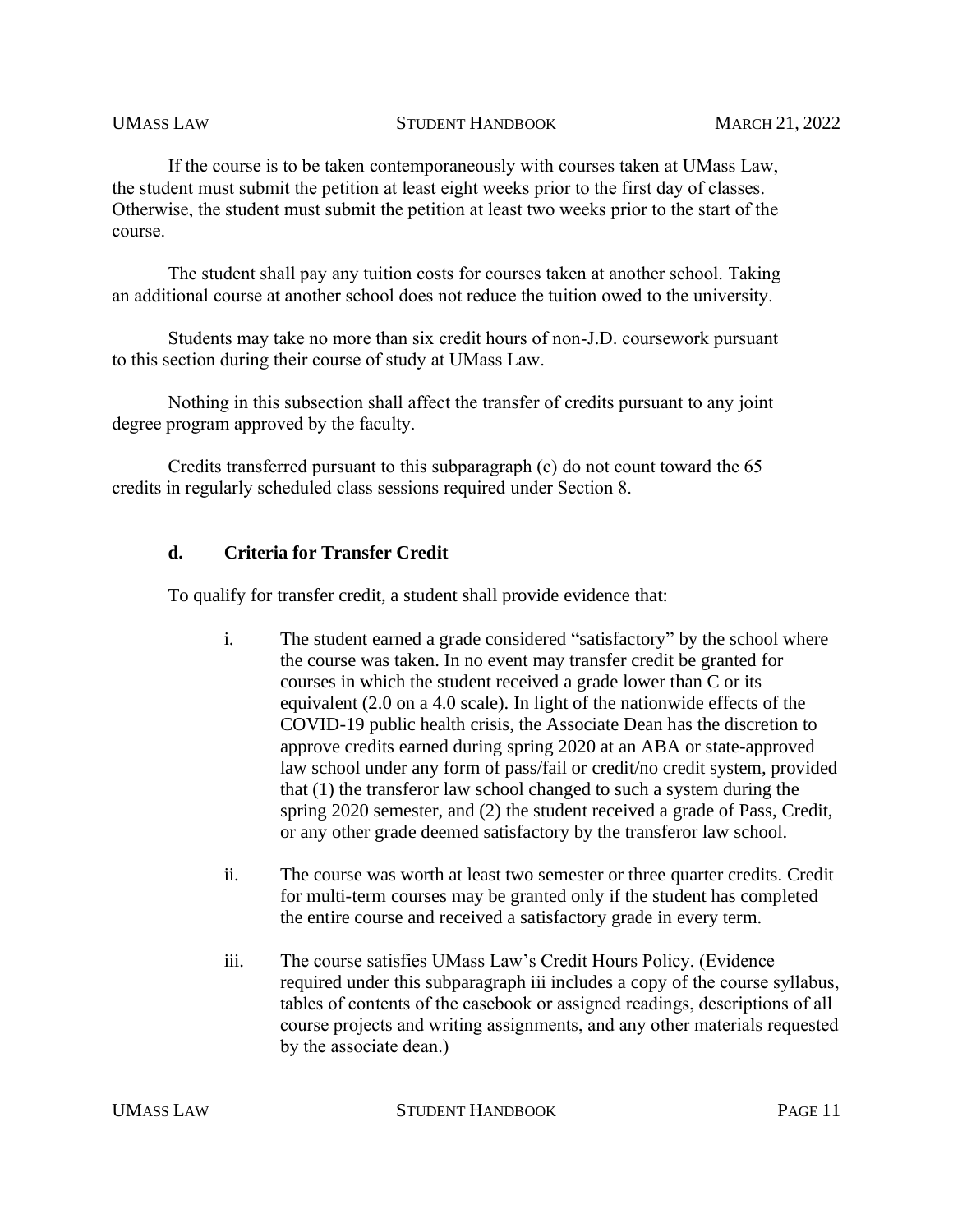#### **e. Treatment of Transfer Credit**

Transfer credit may be granted only after the school has received an official transcript from the school where the credit hours were earned. Transfer course work for which credit is given will be recorded on the student's permanent transcript without a grade designation. It will not be calculated in the student's grade point average.

A student's total transfer credits, including credits under subsections (a) through (c) above and credits transferred pursuant to a joint degree program approved by the faculty, may not exceed 30 credits.

## **15. VISITING STUDENTS**

UMass Law welcomes visiting students. Students who have completed their second full-time year at a law school accredited by the ABA or a state-approved law school and who wish to receive their degree from that school, but spend either one or both semesters of their final year at UMass Law, may be considered for admission as visiting students. The deadline for completing the visiting application is June 30 for the fall semester and November 15 for the spring semester.

Visiting students receive financial aid from their own law school, not UMass Law, and may not enroll in courses which are over-subscribed by University of Massachusetts School of Law students.

Visiting applicants must provide the School of Law Admissions Office with the following:

- Application form and \$50 application fee;
- An official transcript of the applicant's law study from each law school attended, including a statement of class rank if available;
- A letter from the dean or dean's designee of the other law school, stating that credit earned at UMass Law will be acceptable toward meeting degree requirements and that the applicant is in good standing;
- A statement by the applicant indicating why he or she wishes to spend an academic year (or semester) at UMass Law; and
- At least one letter of recommendation, preferably from a professor at the applicant's law school.

UMass Law also welcomes visiting students in good standing from other ABA or stateapproved law schools to enroll in the summer session.

Summer visitors must submit the following documents: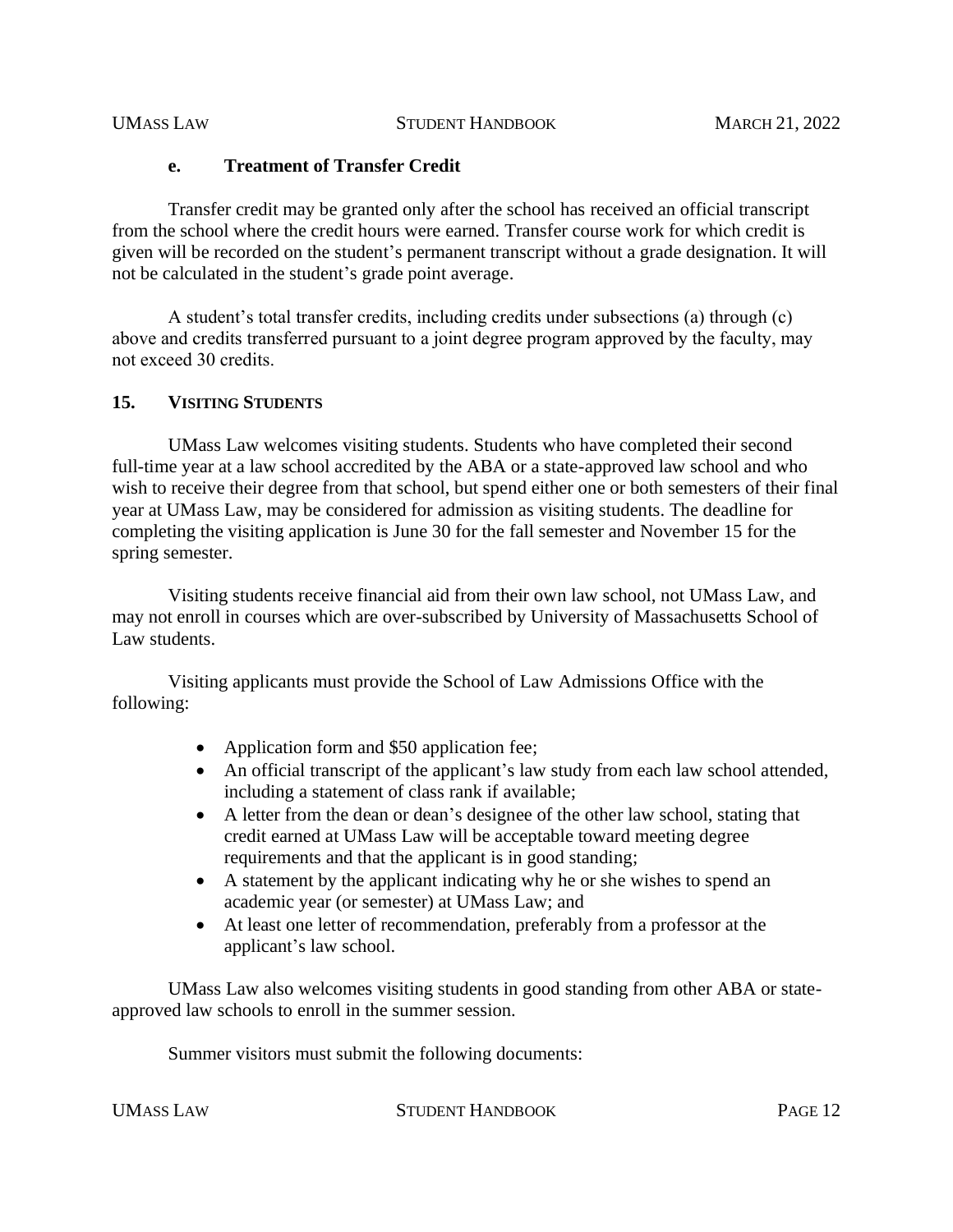- Visiting Student Application Form with non-refundable \$50.00 fee;
- Visiting Student Registration Request with full payment; and
- A letter from the dean or dean's designee of the other law school, stating that credit earned at UMass Law will be acceptable toward meeting degree requirements and that the applicant is in good standing.

These forms are available online on the [Visiting Students](https://www.umassd.edu/law/admissions/apply/visiting/) page or from the LEC.

## **16. EXAMINATIONS**

## **a. Grading Requirements**

Instructors shall set forth the grading requirements for their courses at the beginning of the semester. In many courses, the written examination given at the end of the semester is the principal basis for determining the final grade in the course. Instructors may also give one or more written examinations during the semester and use written assignments, classroom presentations, and class participation in determining the final grade.

## **b. Records**

The school retains all work submitted to meet course requirements for one calendar year after the course has been completed. After that, the papers, examination books, and other materials may be destroyed.

## **c. Anonymous Grading**

In accordance with traditional law school practice, written midterm and final examinations are graded anonymously. This policy does not apply to other assessments. Identification numbers, rather than names, are used on examinations. An identification number will be issued to each student at the beginning of the semester. Students are responsible for remembering their identification number and maintaining its confidentiality.

A student who provides any form of personal identification (e.g., the student's name) or any other personal information (e.g., "graduating senior") on an anonymously graded assignment is subject to disciplinary proceedings under the *Code of Student Conduct*.

## **d. Absence from Examinations**

Except as otherwise provided in these rules students shall take course examinations as set forth on the examination schedule. An NR will be recorded if a student is absent from a scheduled final examination.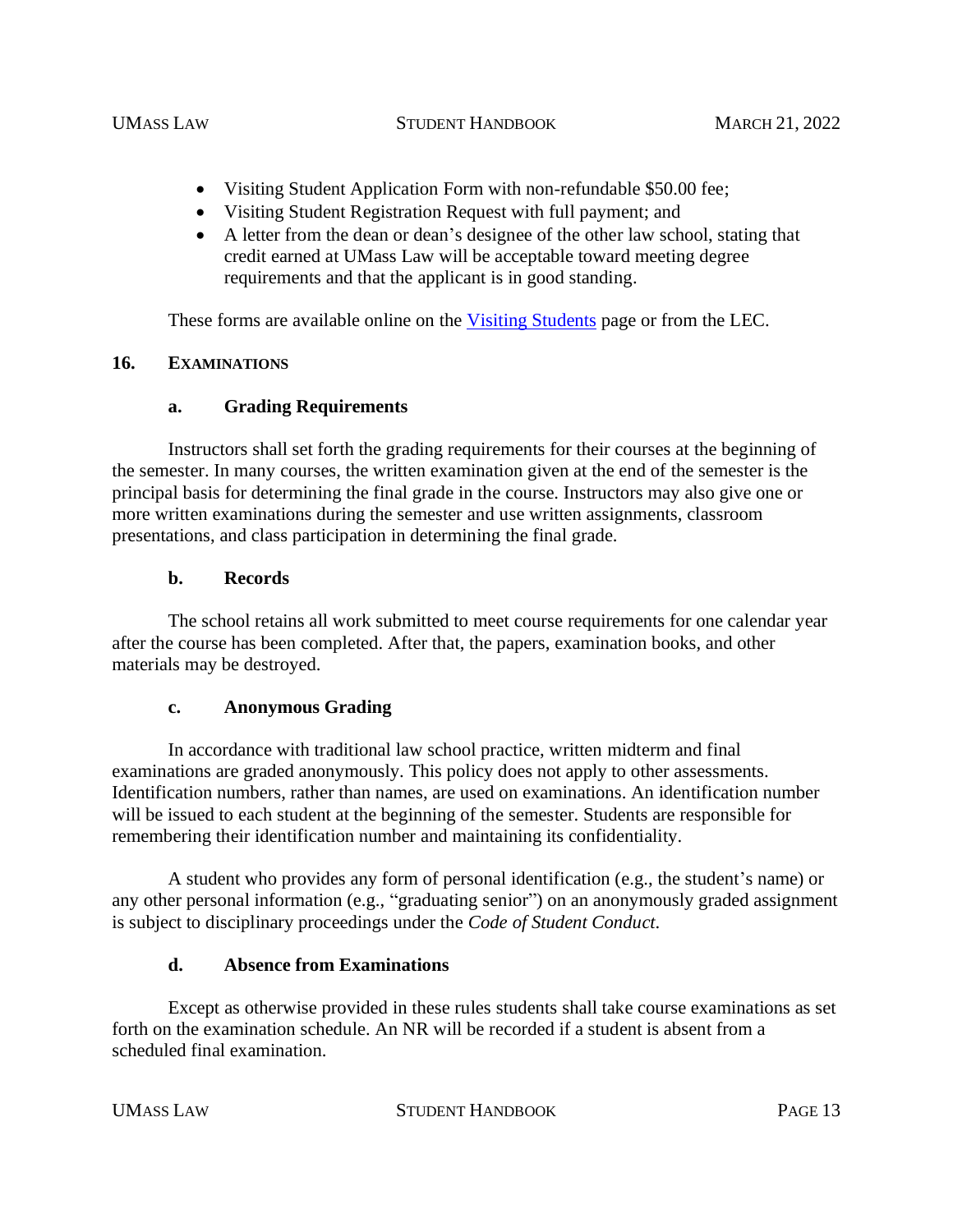## **i. Excused Absence**

Students who assert that they are unable to take an examination as scheduled must submit to the LEC (in person or to [lec@umassd.edu\)](mailto:lec@umassd.edu), as early as possible before the administration of the examination, a [Student Petition](https://www.umassd.edu/media/umassdartmouth/school-of-law/forms/student_petition_form_aug.pdf) seeking approval by the associate dean and explaining the reasons for the requested absence. The student shall provide supporting documentation with the petition. If the absence is for medical reasons, the documentation must include a letter from the student's attending physician.

Conflicts with work, vacation, or home schedules are not bases for an excused absence.

A student who is unexpectedly absent from an examination shall notify the school on the day of the examination or as soon as possible thereafter by telephone or e-mail to the Law Enrollment Center. To be eligible to take a make-up examination, the student must submit to the LEC (in person or to [lec@umasd.edu\)](mailto:lec@umasd.edu) an [Excused Absence Makeup Examination Petition](https://www.umassd.edu/media/umassdartmouth/school-of-law/forms/make_up_excused_absence_aug.pdf) seeking the associate dean's approval (1) setting forth the extraordinary circumstances (such as severe and sudden illness) that justify the absence and (2) showing that the circumstances arose unexpectedly, thereby precluding the student from requesting an absence prior to the examination. The petition must be supported by appropriate documentation and must be submitted as soon as possible after the absence. Unless there are compelling circumstances, the documentation may not be submitted more than seven days after the scheduled examination.

If the associate dean, in either of the above situations, deems the petition satisfactory, the student's absence from the examination will be excused. The student will be allowed to take a make-up examination, and the NR on the transcript will be replaced by an official grade.

## **ii. Unexcused Absence**

If a student is absent from an examination and the absence is not excused under the provisions of the preceding section, the student is not eligible for a make-up examination, and the NR on the transcript will be replaced by an F(I).

## **iii. Schedule Conflicts**

An "examination conflict" exists when a student has two or more midterm examinations scheduled on the same day or two or more final examinations scheduled to start fewer than sixteen hours apart.

A student with an examination conflict shall submit to the LEC (in person or to [lec@umasd.edu\)](mailto:lec@umasd.edu) a [Makeup Examination Conflict Form](https://www.umassd.edu/media/umassdartmouth/school-of-law/forms/make_up_exam_conflict_form.pdf) within two weeks after the close of the published add and drop period. In the Makeup Examination Conflict Form, the student shall explain the examination conflict and request a make-up examination. A student who does not file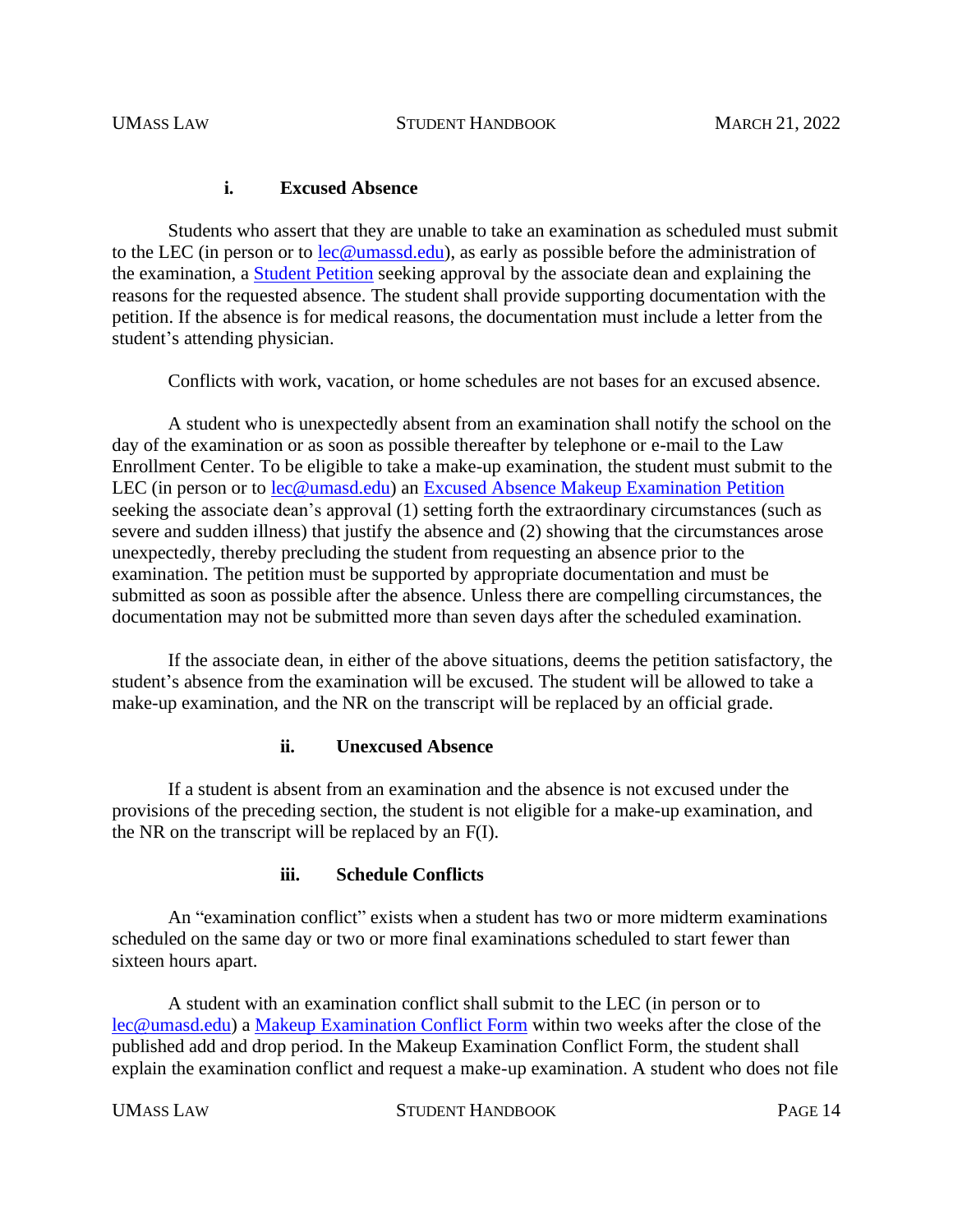a timely Makeup Examination Conflict Form will be deemed to have waived the right to object to the examination conflict. The associate dean, after consulting with the instructors involved, shall determine which of the conflicting examinations will be rescheduled.

### **iv. Make-up Examinations**

Students whose absence from an examination is excused or who have an examination conflict are eligible to take a make-up examination.

Make-up examinations are subject to the following rules:

- (1) The associate dean, in consultation with the instructor involved, shall determine the date and time of administration. A make-up examination may be taken only after the originally scheduled examination.
- (2) Make-up examinations are scheduled only during the school's regular business hours. It is the responsibility of the student to be available during these hours. The school is open in the evenings and on Saturdays only when classes are in session and during the regularly scheduled examination period.
- (3) Except for extraordinary circumstances, such as severe illness, all make-up examinations must be taken within one week of the original examination date. In the case of any extraordinary circumstances, all make-up examinations must be taken before the start of the next semester.
- (4) A make-up examination may be different from the examination administered to the rest of a class.
- (5) No make-up examination may be administered until the instructor involved has been contacted and concurs in the process chosen.
- (6) Students requesting a make-up examination shall execute and submit an affidavit under the penalties of perjury that they are in compliance with the *Code of Student Conduct* and the *Academic Integrity Policy for Graduate Students* before they may take a make-up examination.
- (7) Students who discuss the examination in any manner with a student who has already taken the examination are in violation of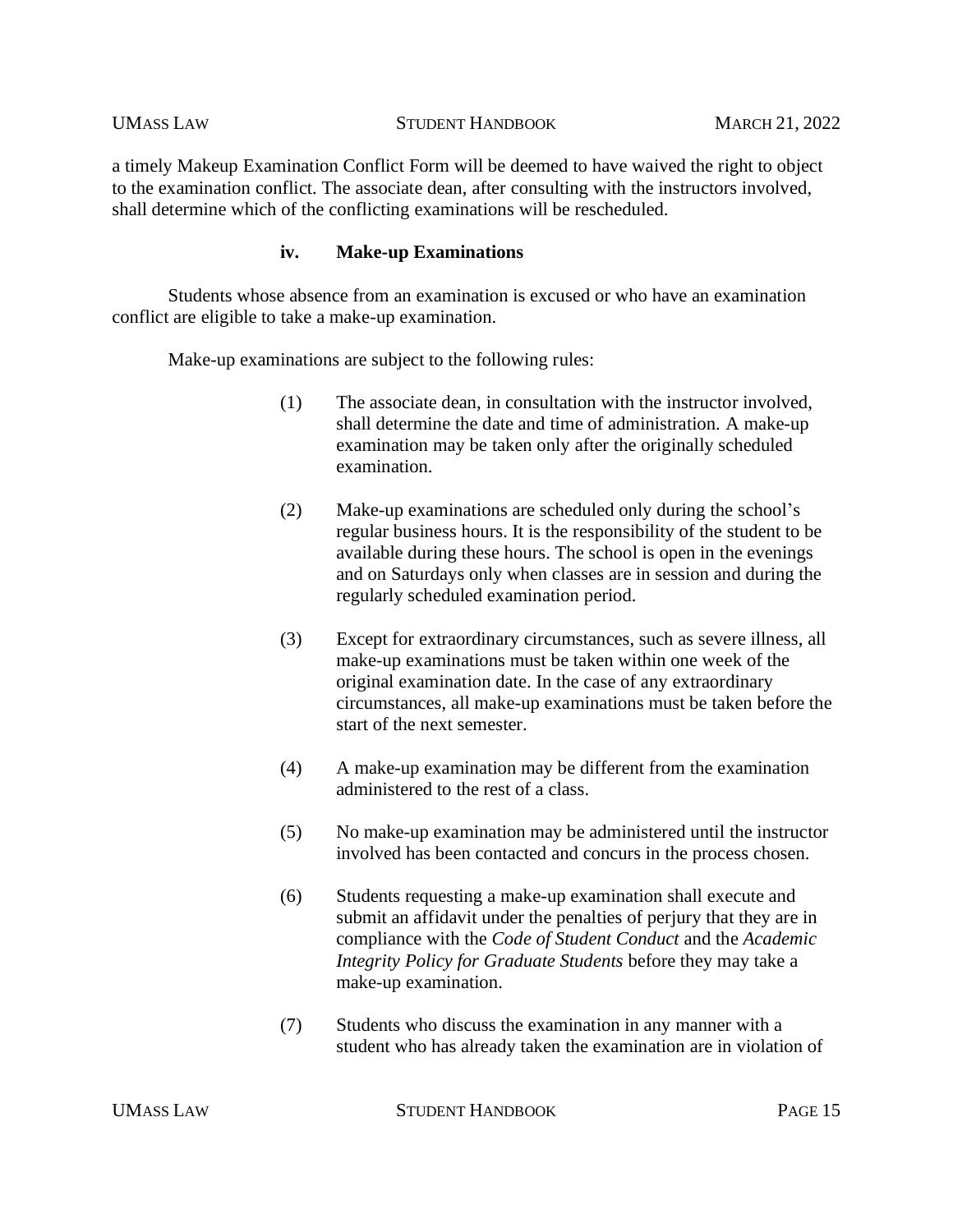the *Code of Student Conduct* and the *Academic Integrity Policy for Graduate Students*.

### **v. Tardiness for Examinations**

A student who is late for an examination may sit for the examination, but will receive no additional time or special consideration in grading.

## **vi. Applicability of Rules**

The rules governing absences and tardiness apply to all examinations, including midterm and make-up examinations.

#### **vii. Cheating on Examinations**

If it can be reasonably inferred from a student's conduct that the student has cheated during an examination, the proctor shall allow the student to finish the examination, but shall immediately submit a written report of the incident to the associate dean. Continuing to work on an examination paper after notification by the proctor of the end of the examination shall be deemed cheating.

Violation of the *Code of Student Conduct* and the *Academic Integrity Policy for Graduate Students* may be grounds for dismissal from the school. Every student shall be familiar with the provisions of the *Code of Student Conduct* and the *Academic Integrity Policy for Graduate Students*. Ignorance of their provisions is not a defense.

#### **17. GRADES AND GRADING SYSTEM**

Grades are determined and assigned by instructors according to the definitions indicated below. Each student's academic achievement and the eventual fulfillment of degree requirements are reflected in the transcripts, which are updated at the end of each semester.

#### **a. Grading System**

The school's grading system includes plus and minus grades which are used in computing grade point averages.

The grading system includes the following letter grades and quality points:

| Excellent | <b>Quality Points</b> |
|-----------|-----------------------|
| $A+$      | 4.000                 |
| A         | 4.000                 |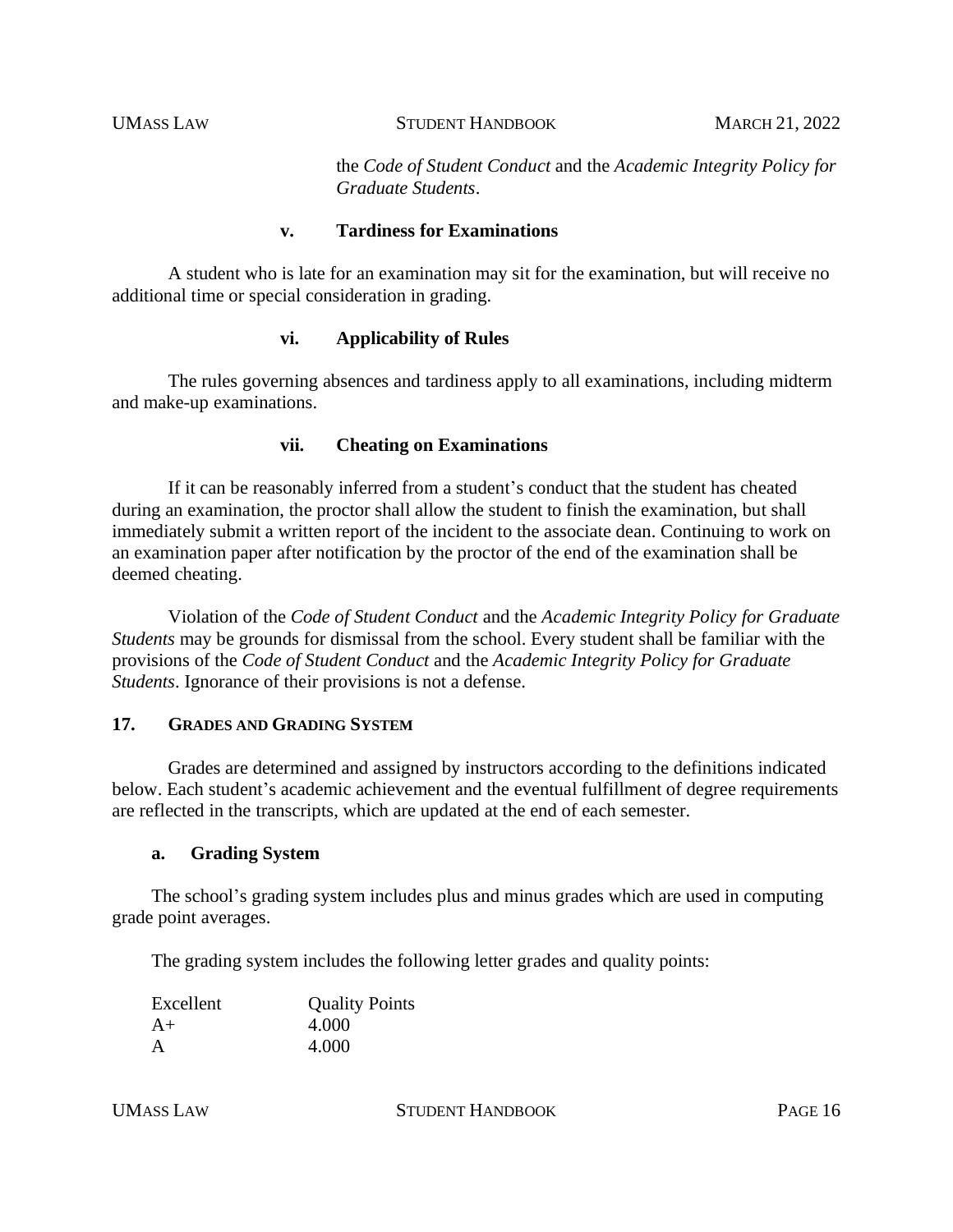| <b>UMASS LAW</b> | <b>STUDENT HANDBOOK</b> |                                                                                                       | <b>MARCH 21, 2022</b> |
|------------------|-------------------------|-------------------------------------------------------------------------------------------------------|-----------------------|
| Good             | <b>Quality Points</b>   |                                                                                                       |                       |
| $A-$             | 3.700                   |                                                                                                       |                       |
| $B+$             | 3.300                   |                                                                                                       |                       |
| Satisfactory     | <b>Quality Points</b>   |                                                                                                       |                       |
| B                | 3.000                   |                                                                                                       |                       |
| $B-$             | 2.700                   |                                                                                                       |                       |
| $C+$             | 2.300                   | Except that a $C$ + grade earned prior to<br>Fall 2016 is considered unsatisfactory.                  |                       |
| Unsatisfactory   | <b>Quality Points</b>   |                                                                                                       |                       |
| $\mathsf{C}$     | 2.000                   | Credit is awarded toward degree, but                                                                  |                       |
| $C-$             | 1.700                   | the grade is considered unsatisfactory.                                                               |                       |
| $D+$             | 1.300                   |                                                                                                       |                       |
| D                | 1.000                   |                                                                                                       |                       |
| Failure          | <b>Quality Points</b>   |                                                                                                       |                       |
| $\mathbf{F}$     | 0.000                   | No credit; grade reflected in GPA.                                                                    |                       |
| F(I)             | 0.000                   | An F assigned for failure to complete a<br>course after the assignment of an "I" or<br>"NR" notation. |                       |

- W Official withdrawal by the student from a course after the Add/Drop period. No credit awarded. W grades do not affect a student's GPA.
- I Work Incomplete. An incomplete may be given only if a student fails to submit a final assignment (paper or otherwise) in a course. An "I" is temporary and has no value in computing the student's grade point average.

An instructor may grant an extension of time to complete a final assignment of no more than 30 days after the end of that semester's examination period. A student who is granted such an extension shall complete the assignment within the time period determined by the instructor. Extensions of more than 30 days are permitted only in extraordinary circumstances and require the concurrence of the associate dean. A student who requests such an additional extension must first obtain the consent of the instructor. If the instructor agrees to an extraordinary extension, the student shall submit a [Student Petition](https://www.umassd.edu/media/umassdartmouth/school-of-law/forms/student_petition_form_aug.pdf) to the LEC (in person or to [lec@umassd.edu\)](mailto:lec@umassd.edu) seeking the associate dean's approval, stating with specificity the extraordinary circumstances that justify additional time, and providing appropriate supporting documentation.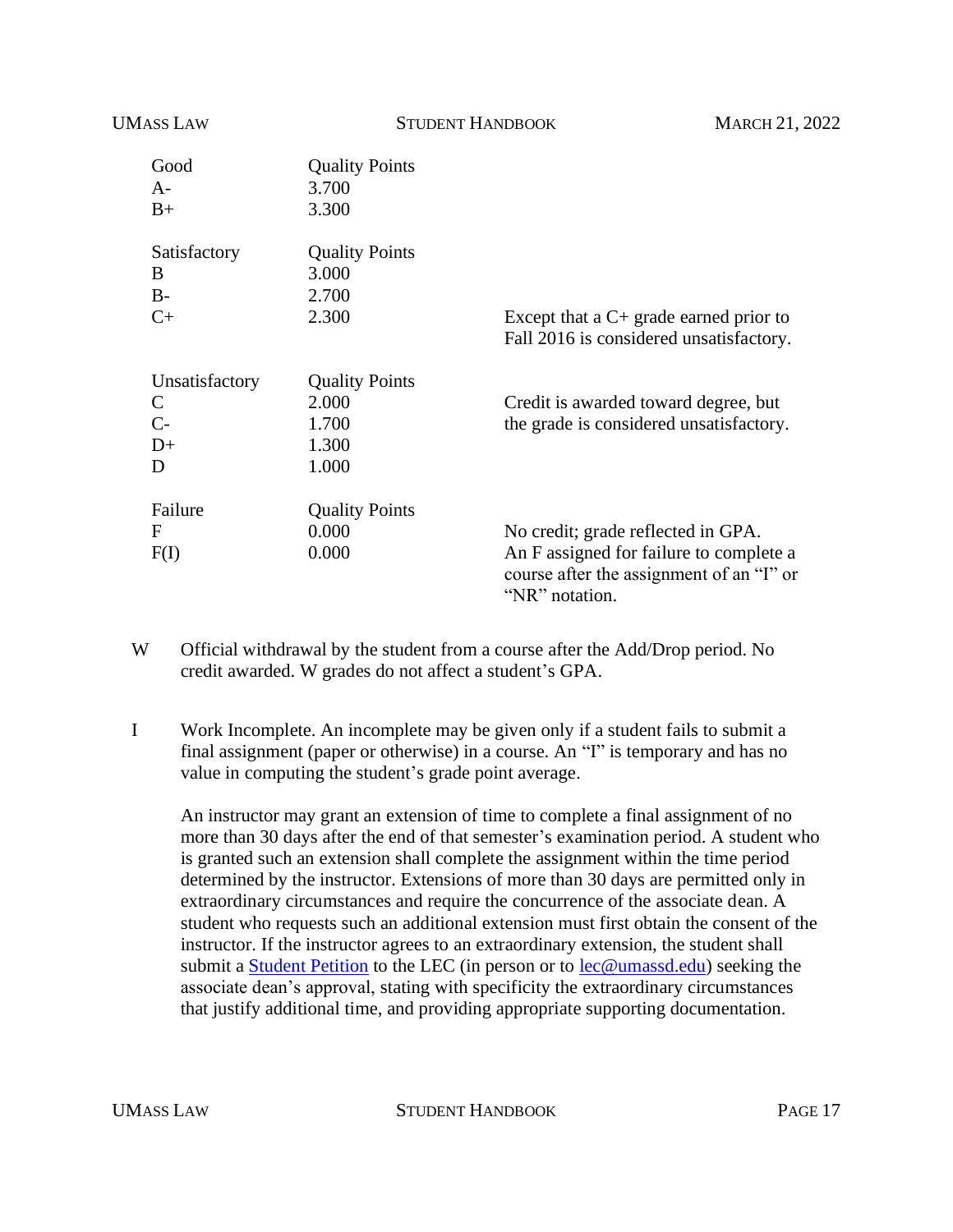If the work is not completed within the allowed extension period, the grade will become an F(I). "I" grades cannot be changed to W.

- $P+/-$ High Pass/Pass/Fail. Grades applied in a course that does not assign letter grades of
- P/F A-F and that is so identified in the course description. F means that the student did not meet the minimum expectations of instruction in the course. P means that the student met or exceeded the expectations of instruction in the course. P+ means that the student earned a P and furthermore demonstrated effort, knowledge, and ability that substantially exceeded the expectations of instruction in the course.
- IP In Progress. Notation used in certain courses to indicate that academic progress covers more than one term; e.g., that a grade will be assigned on the completion of the task involved. This grade is used when students continue their work on a graduate thesis, project, or dissertation beyond one semester. The "IP" notation is replaced upon receipt of the official grade. Until or unless replaced by an official grade, the notation "IP" will remain on the transcript.
- NR Grade not reported by instructor at time of grade processing. An NR is a temporary mark only. An NR will be recorded if a student is absent from a scheduled final examination. If the student is allowed to take a make-up examination, the NR will be replaced by the official grade. If the student is not allowed to take a make-up examination, the NR will become an F(I).
- AU Audit. Registration and permission of Instructor are needed for auditing, submitted to the Registrar's Office no later than the end of the add-drop period. This notation is used when no examinations, evaluation, or credit are involved.

## **b. Grading Policy**

In all required courses and in courses with an enrollment of 21 or more students, the presumptive average grade should fall between 2.85 and 3.15. In all other courses, the presumptive average grade should fall between 3.15 and 3.45.

## **18. CHANGE OF GRADE**

Grade change/correction requests must occur within one year from the date the grade was placed on the student's record. In extreme and exceptional cases, on request of the student, the instructor and the associate dean may authorize changes in grades which are over one year old.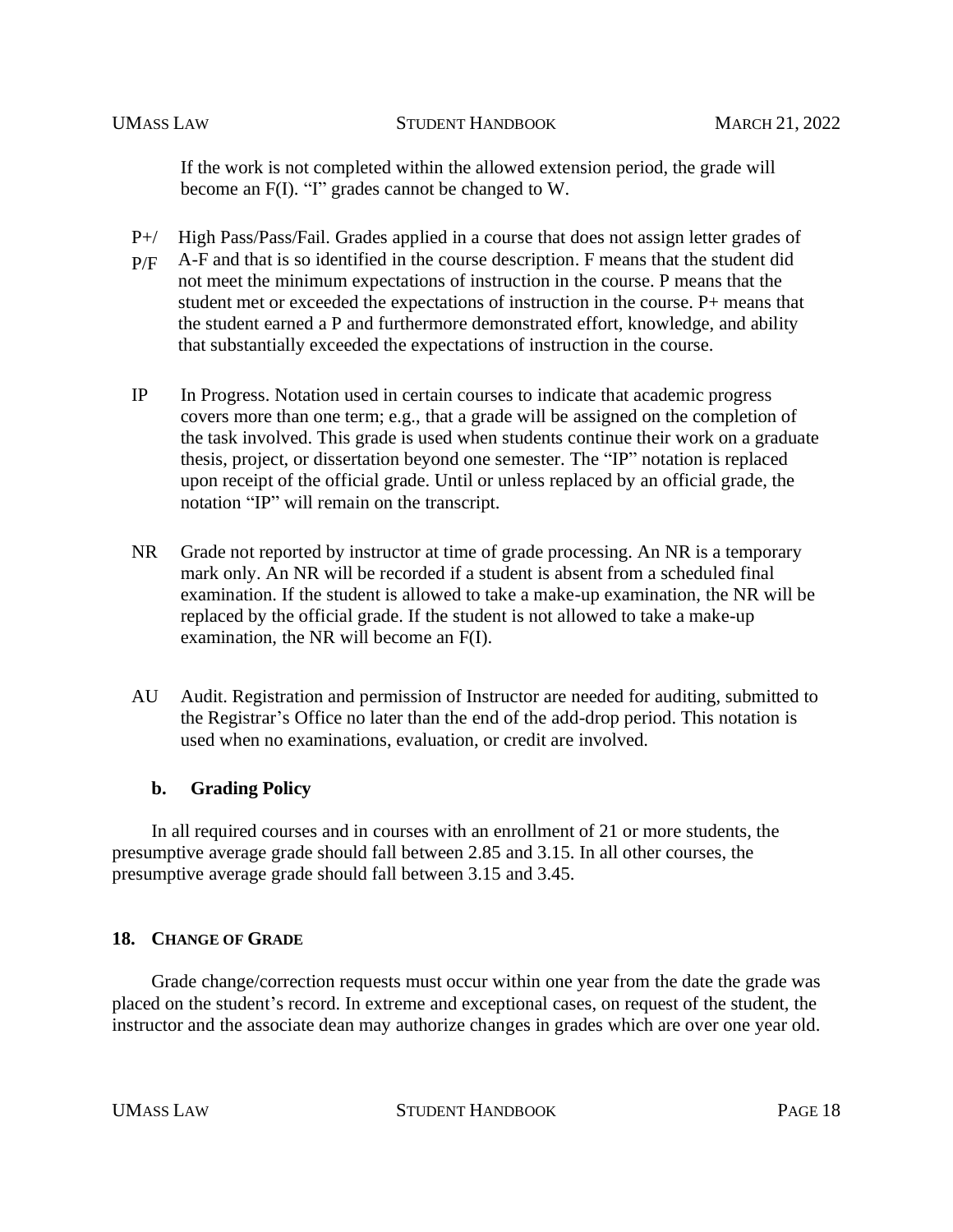A student who believes there is an error on his or her grade report or transcript may request the LEC to check the student's records. If the LEC determines there was an error in computer data entry, it shall make the change and issue a corrected grade report and/or transcript.

Grades submitted by an instructor are final and non-reviewable except as set forth in this section. An instructor may change a final grade only for mechanical reasons, such as a mathematical error in computing the grade. To change a grade, an instructor must submit a grade change request to the associate dean for approval.

Students are encouraged to review graded work with instructors to improve their knowledge of the subject and review their test-taking skills.

#### **19. GRADE APPEAL**

Grade appeals are pursued through a formal process described below. Students and faculty should make every effort to resolve questions about grades without seeking a formal grade appeal. A formal grade appeal is a last resort.

The Academic Standards Committee need not defer action on academic standards determinations based on a pending grade appeal, although the committee retains discretion to stay the effect of its decision when appropriate.

## **a. What Can Be Appealed**

Only final course grades may be appealed.

## **b. Bases of Appeal**

Grades may be appealed that are alleged to have been caused by:

- i. Discriminatory application of grading standards as defined under Massachusetts or federal law, or University discrimination policy.
- ii. Post hoc alteration of grading criteria.
- iii. Computation dispute about calculation of a final grade or its transmission to the Registrar.
- iv. Failure to document a finding of plagiarism that results in a punitive final grade. Definitions of appropriate kinds of documentation are provided by the UMass Dartmouth Academic Integrity Policy for Graduate Students.

## **c. Role of the Grade Appeal Officer**

The Grade Appeal Officer serves students and faculty as an ombudsperson for issues involving final grades. The Grade Appeal Officer provides students and faculty with someone to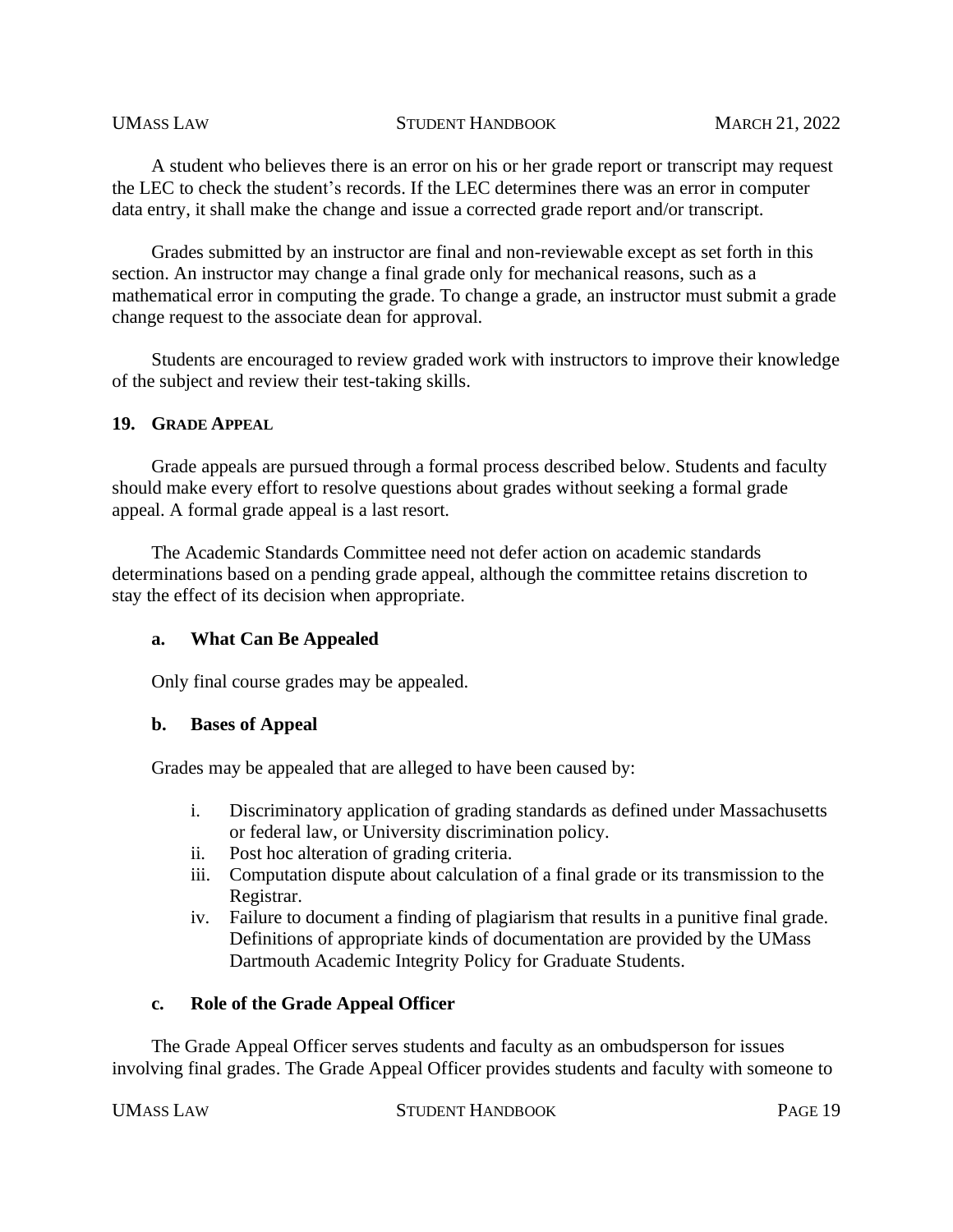"go to" with questions relating to final grade fairness and process; assists students and faculty attempting to find an informal resolution when issues related to final grades arise; and adjudicates Formal Appeals when they occur.

# **d. Selection of the Grade Appeal Officer**

The Grade Appeal Officer will be appointed for a three-year term by the associate dean, subject to ratification by the Law Academic Council, from a list of three tenured or emeriti/ae faculty members proposed by majority vote of the Executive Board of the Student Bar Association. Faculty members with administrative appointments (such as the dean, associate dean, and director of the Law Library) are ineligible to serve as Grade Appeal Officer. The Grade Appeal Officer's name and function shall be widely publicized, especially at the end of each term. For the remainder of academic year 2021-22, Professor Richard Peltz-Steele will serve as the Grade Appeal Officer.

If the faculty member whose grade is being appealed is the Grade Appeal Officer, the associate dean shall select a faculty member from the list of those originally proposed by the Student Bar Association to serve as the Grade Appeal Officer in that appeal. If none of the faculty members originally proposed by the Student Bar Association is available, the associate dean shall appoint a member of the full-time faculty to serve as the Grade Appeal Officer in that appeal.

# **e. Rights Concerning Grading Practices**

At the beginning of a course, students have a right to be told what and how much work will be required and the detailed basis of grading in the course. Any modifications must be communicated clearly and in a timely manner.

Both during a course and at its end, students have a right to know how their work was evaluated and the bases for the calculating of scores and grades. If an instructor is no longer available, the associate dean is responsible to facilitate this communication. In matters of grading, the associate dean can act for a faculty member who is no longer working at UMass Dartmouth.

Faculty members have a right to judge their students' academic work. Others' judgments will not be substituted.

# **f. Grade Appeal Process**

# **i. Informal Resolution**

A student with a question concerning a final grade should first discuss the issue with the faculty member involved. The student must also notify the Grade Appeal Officer at the same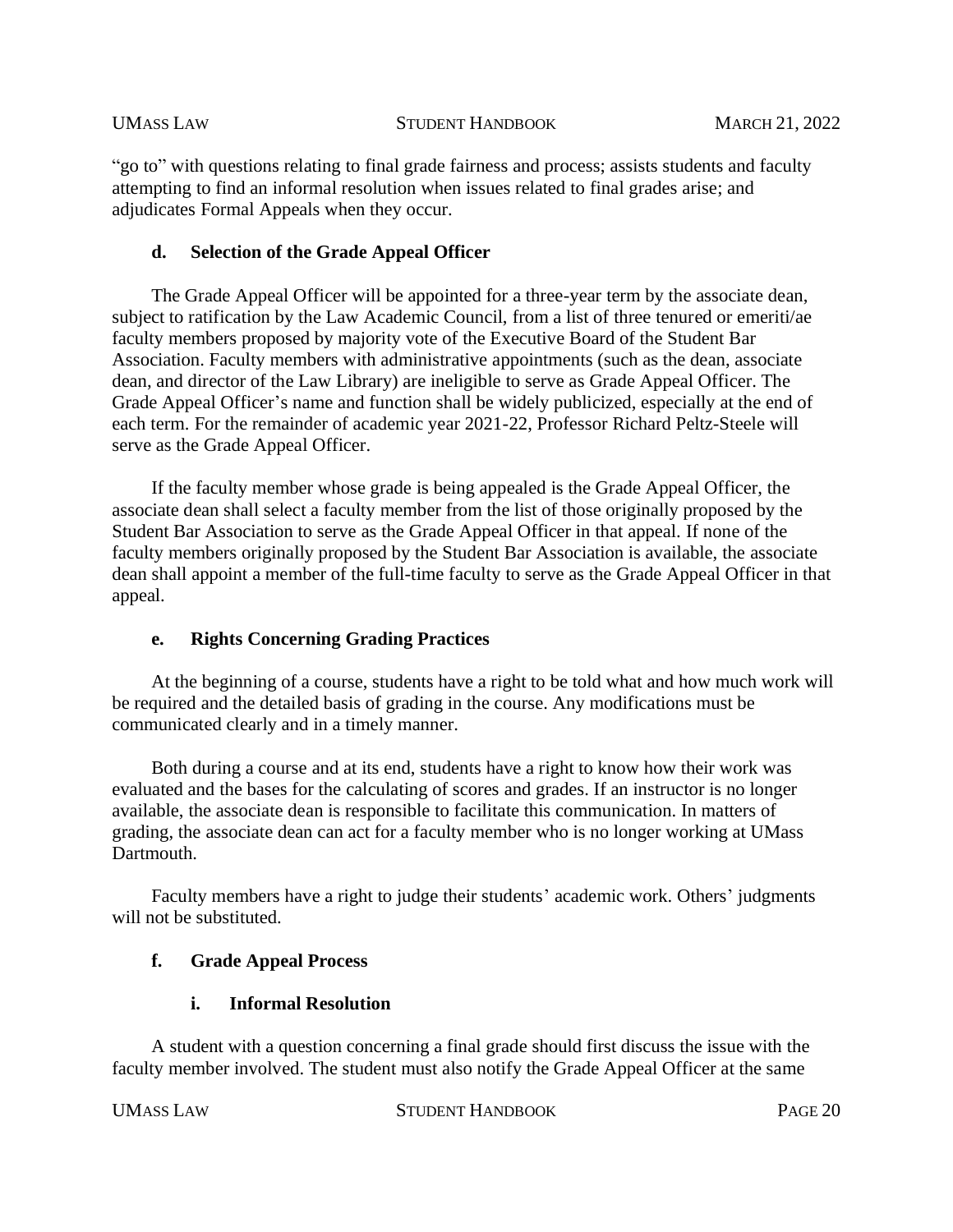time, who may attempt to help the student and faculty member reach an accommodation. If the student and faculty member do not reach accommodation within ten business days after the LEC made the grade available to the student or such additional time as allowed by the Grade Appeal Officer, the student may pursue the Formal Appeal process below.

## **ii. Formal Appeal**

**(a)** Within ten business days after the LEC made the grade available to the student or such additional time as allowed by the Grade Appeal Officer, the student must submit a Formal Appeal by e-mail to the Grade Appeal Officer, with copies by e-mail to the faculty member and the associate dean. The Formal Appeal must explain the basis for and provide evidence supporting the Formal Appeal. Failure to submit a timely Formal Appeal ends the Grade Appeal process.

**(b)** Within five business days of receiving a Formal Appeal, the Grade Appeal Officer will determine, based solely on the Formal Appeal, whether the basis for the appeal is valid and whether the student has evidence to support the appeal. If the Grade Appeal Officer finds that the Formal Appeal lacks a valid basis or does not contain supporting evidence, the Grade Appeal Officer will submit that determination by e-mail to the student, with a copy by e-mail to the faculty member and the associate dean. A finding that the Formal Appeal lacks a valid basis or does not contain supporting evidence ends the Grade Appeal process and is unappealable.

**(c)** If the Grade Appeal Officer finds both a valid basis and supporting evidence, the Grade Appeal Officer shall transmit his or her finding by e-mail to the student and to the faculty member. The faculty member shall then have ten business days from receipt of the finding to submit to the Grade Appeal Officer by e-mail a response with any supporting documentation, copied by e-mail to the student. The student shall then have five business days after receipt of the faculty member's response to submit a rebuttal by e-mail to the Grade Appeal Officer with any supporting documentation, with a copy by e-mail to the faculty member. The Grade Appeal Officer may (but need not) request that the student and faculty member attend a hearing at which each may state their positions. The Grade Appeal Officer will transmit his or her decision on the Formal Appeal by e-mail to the student and the faculty member, with a copy to the associate dean, who will implement the decision.

**(d)** Within five business days of receiving the Grade Appeal Officer's decision, either the student or the faculty member may appeal the decision by e-mail to the dean. The dean may not reverse the Grade Appeal Officer's decision unless the decision was arbitrary and capricious or the result of applying standards other than those listed in Section 19(b). Within ten business days of receiving the appeal, the dean shall notify the student, faculty member, and Grade Appeal Officer of his or her decision and will direct the LEC to make any necessary change. The dean's decision is not reviewable.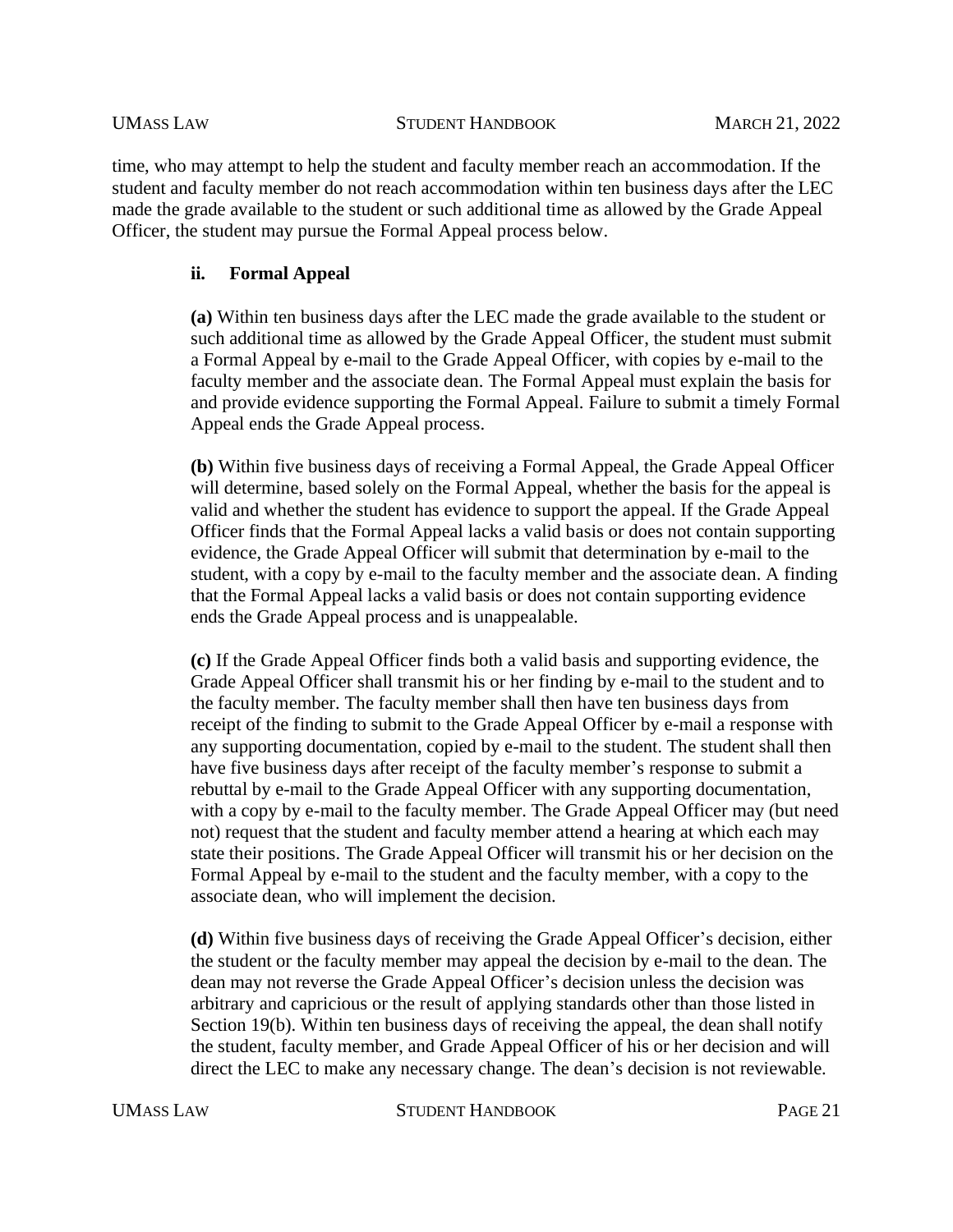**(e)** The Grade Appeal Officer, for good cause, may extend or waive any of the deadlines in this subsection (f).

#### **20. REPEATING OF COURSES**

Unless (1) a student receives a grade of D or lower in a required course, (2) the Academic Standards Committee requires the student to retake a course, or (3) the associate dean determines that there is an extraordinary reason to allow a student to take a second independent legal research project, the student may not repeat a course. If the associate dean allows a student to take a second independent legal research project, it shall involve a different topic and advisor than the first one.

A student who receives a grade of D or lower in a required course, if permitted to continue at the school, must retake the course at the school when it is next offered. For purposes of this Section 20, "required courses" do not include code, foundation, or practice distribution courses.

A student who receives a grade of D or lower in the first semester of a two-semester required course may not take the second semester until he or she receives at least a D+ in the first semester of the course. Similarly, a student who receives a D or lower in Legal Skills I may not take Legal Skills II until he or she receives at least a D+ in Legal Skills I, and a student who receives a D or lower in Legal Skills II may not take Legal Skills III until he or she receives at least a D+ in Legal Skills II.

A student who fails an elective course may retake the elective or take a different elective.

If a student repeats a course in which the student received a passing but unsatisfactory grade, the original grade and the credits earned are not used in computing the student's cumulative grade point average, total credit hours, or unsatisfactory credits for purposes of Section  $22(d)(i)(2)$  or  $22(d)(ii)(2)$ . The original grade, however, will remain on the student's transcript and may be taken into consideration by the committee whenever it has occasion to review the student's academic performance.

If a student repeats a course in which the student received an F, the LEC shall enter the grade received in the retaken course on the student's transcript, but that grade will not replace the original failing grade.

#### **21. SCHOLASTIC STANDING**

A grade point average (GPA) is determined for each student at the end of each term's program of courses. A GPA is computed by multiplying the credits of each UMass Law course by the quality points of the grade received in that course; the sum is then divided by the total course credits. Grades such as P, CR, I, W, WP, WF, IP, AU are not included.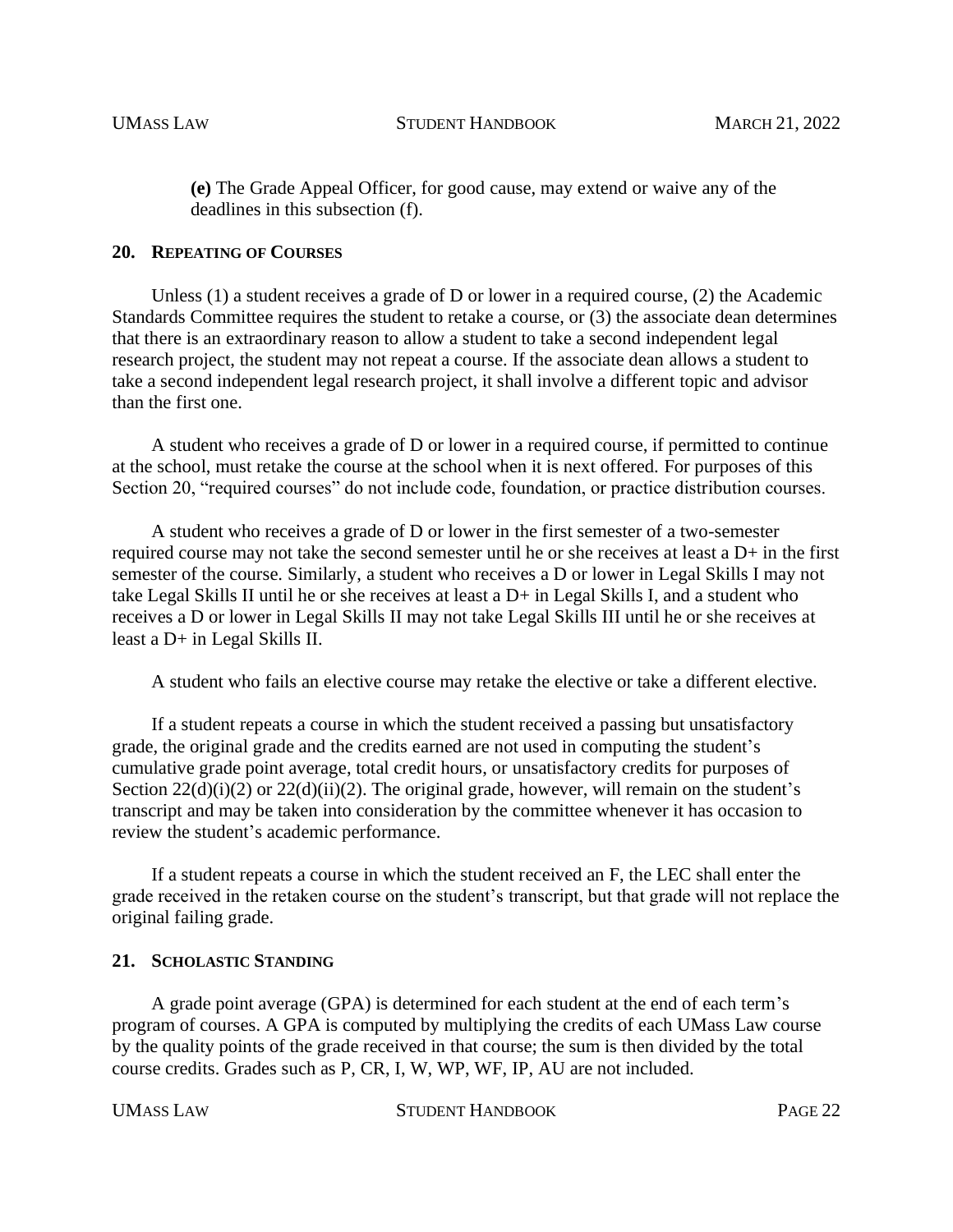#### **22. ACADEMIC STANDING**

At the end of each semester, the Academic Standards Committee will review students (i) who are already on academic probation or under supervision or (ii) whose academic performance violates one or more of the criteria set forth in this section. The Law Enrollment Center will notify students who are dismissed under this section. Students, however, must be familiar with this handbook and are deemed to know their status once grades are made available to them.

A student's academic standing also affects federal financial aid eligibility. Students receiving federal financial aid should consult the Law School Financial Aid Office for more information.

The Academic Standards Committee need not defer action on academic standards determinations based on a pending grade appeal, although the committee retains discretion to stay the effect of its decision when appropriate. (Revisions to this Section 22, which became effective with the Fall 2016 semester, are applicable to students as of the end of the Fall 2016 semester. These revisions do not impact student status prior to or during the Fall 2016 semester.)

#### **a. Academic Good Standing**

Students are in academic good standing unless their cumulative average, based on final grades in courses representing at least 15 credit hours, is below 2.3 or they have been placed on academic probation under the provisions of this section.

## **b. Referrals to the Law Learning Center**

A student who receives an unsatisfactory grade (C or lower) will be automatically referred to the Law Learning Center. Referral to the Law Learning Center is not a punitive measure. It is intended, rather, to help students identify and remedy any academic problems they may be having.

## **c. First-Year Academic Requirements**

i. For purposes of subsection 22(c), a "full-time student" means a student who completed courses representing at least 12 credits in the first semester or completed courses representing at least 24 credits in the first two semesters. A "part-time student" is any student who is not a "full-time student." A student who withdraws from a course has not "completed" that course.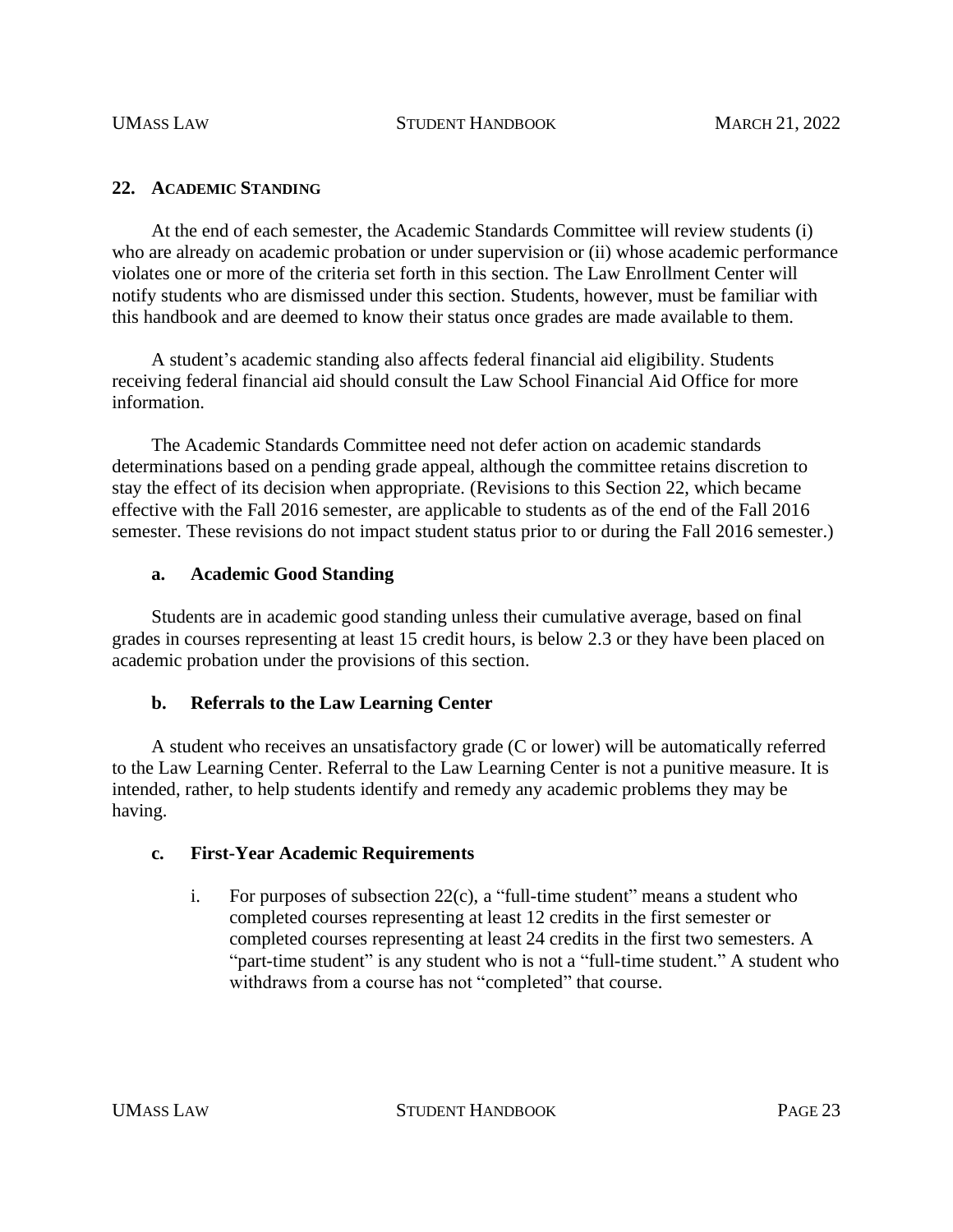- ii. Academic Requirements for Full-Time Students
	- (1) A full-time student whose cumulative GPA after the first semester is:
		- (a) from 2.300 to 2.500, or who receives two or more unsatisfactory final grades, is on academic supervision;
		- (b) from 1.700 to 2.299, or who fails a required course, is on academic probation; or
		- (c) below 1.700, or who fails two or more required courses, is academically dismissed, and has no right to petition for reconsideration under Section 22(i).
	- (2) A full-time student whose cumulative GPA after the second semester is:
		- (a) from 2.300 to 2.500, or who receives two or more unsatisfactory final grades, is on academic supervision;
		- (b) from 2.200 to 2.299, or who fails a required course, or who receives unsatisfactory final grades in courses representing 12 or more credit hours, is on probation; or
		- (c) below 2.200, or who receives unsatisfactory final grades in courses representing 18 or more credit hours, is academically dismissed.
- iii. Academic Requirements for Part-Time Students
	- (1) A part-time student whose cumulative GPA after the first or second semester is:
		- (a) from 2.300 to 2.500, or who receives two or more unsatisfactory final grades, is on academic supervision;
		- (b) from 1.700 to 2.299, or who fails a required course, is on academic probation; or
		- (c) below 1.700, or who fails two or more required courses, is academically dismissed, and has no right to petition for reconsideration under Section 22(i).
	- (2) A part-time student whose cumulative GPA after the third semester is:
		- (a) from 2.300 to 2.500, or who receives two or more unsatisfactory final grades, is on academic supervision;
		- (b) from 2.200 to 2.299, or who fails a required course, or who receives unsatisfactory final grades in courses representing 12 or more credit hours, is on probation; or
		- (c) below 2.200, or who receives unsatisfactory final grades in courses representing 18 or more credit hours, is academically dismissed.
	- (3) If a part-time student is placed on academic supervision or probation after the first semester under subsection  $(iii)(1)$ , and that student's cumulative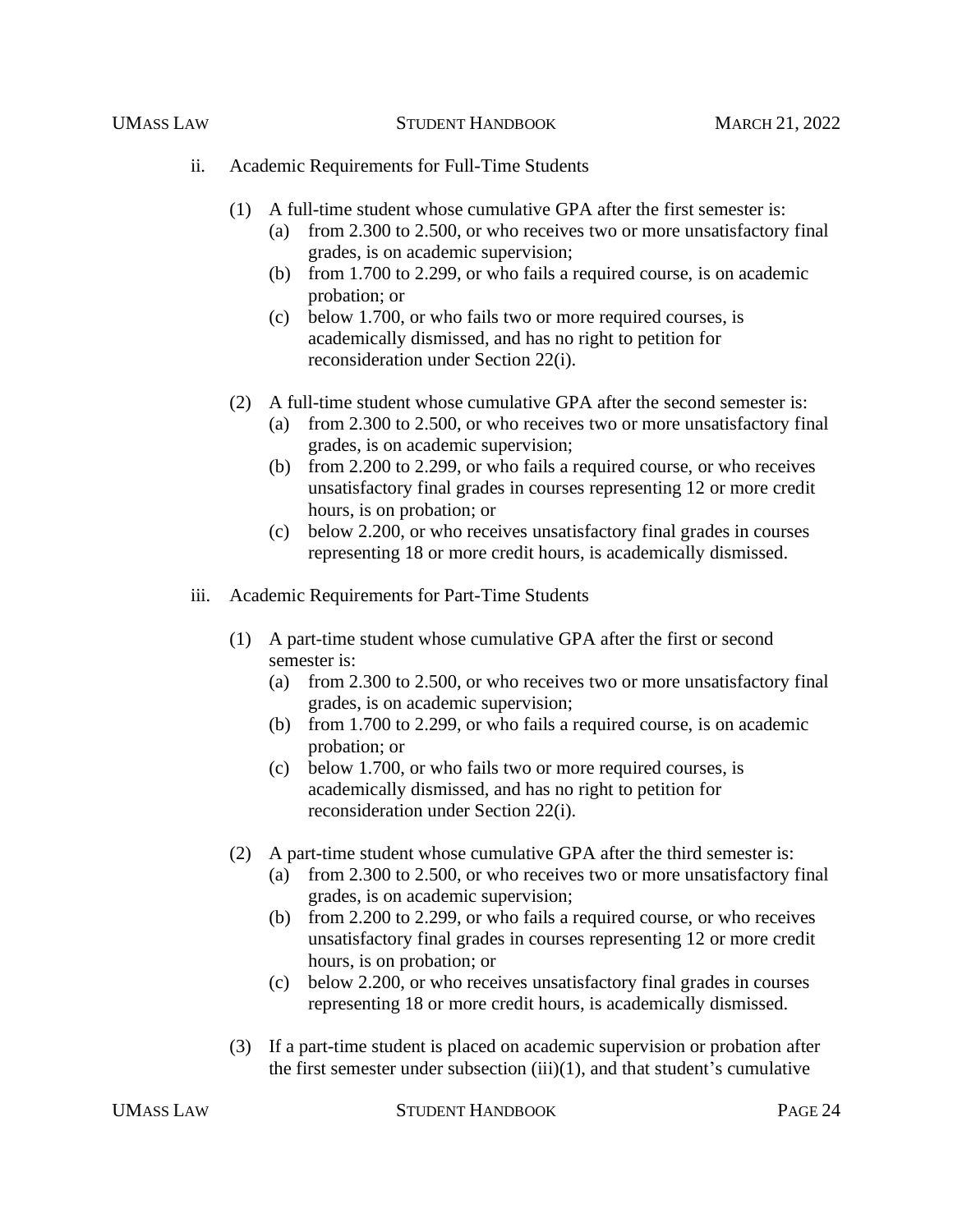GPA after the second semester would not require placing that student on academic supervision or probation pursuant to subsection(iii)(1), then the student shall be removed from academic supervision or probation unless the student has failed to comply with a condition of academic supervision or probation.

iv. For purposes of section  $22(c)$ , the following do not count towards the number of semesters the student has completed: (1) a summer session; (2) a semester during which the student was on a leave of absence; and (3) a semester that the Academic Standards Committee has required a student to repeat in its entirety. A student's grades in summer courses do count for purposes of determining the GPA and number of unsatisfactory final grades.

# **d. Upper-Level Academic Requirements**

- i. Supervision
	- (1) Any student not subject to Section 22(c) who was placed on academic supervision under the provisions of Section  $22(c)(ii)$  or (iii) and not removed from academic supervision by the Academic Standards Committee under Section 22(c)(iii) or otherwise is on academic supervision.
	- (2) Any student not subject to Section 22(c) whose semester GPA is below 2.300, who fails a course or receives two or more unsatisfactory grades in a semester, or who has received unsatisfactory final grades in courses representing 12 to 14 credits is on academic supervision.
- ii. Probation
	- (1) Any student not subject to Section 22(c) whose cumulative GPA is below 2.300 is on probation.
	- (2) Any student who has received unsatisfactory final grades in courses representing 15 or more credits is on probation.
- iii. Dismissal
	- (1) Any student not subject to Section 22(c) whose cumulative GPA is below 2.300 at the end of the semester after the student was placed on probation is academically dismissed, except as otherwise provided in the next to final paragraph of Section 22(*i*).
	- (2) Any student who has received unsatisfactory final grades in courses representing 18 or more credits is academically dismissed.

## **e. Conditions of Supervision**

Students under supervision are subject to the following standard conditions: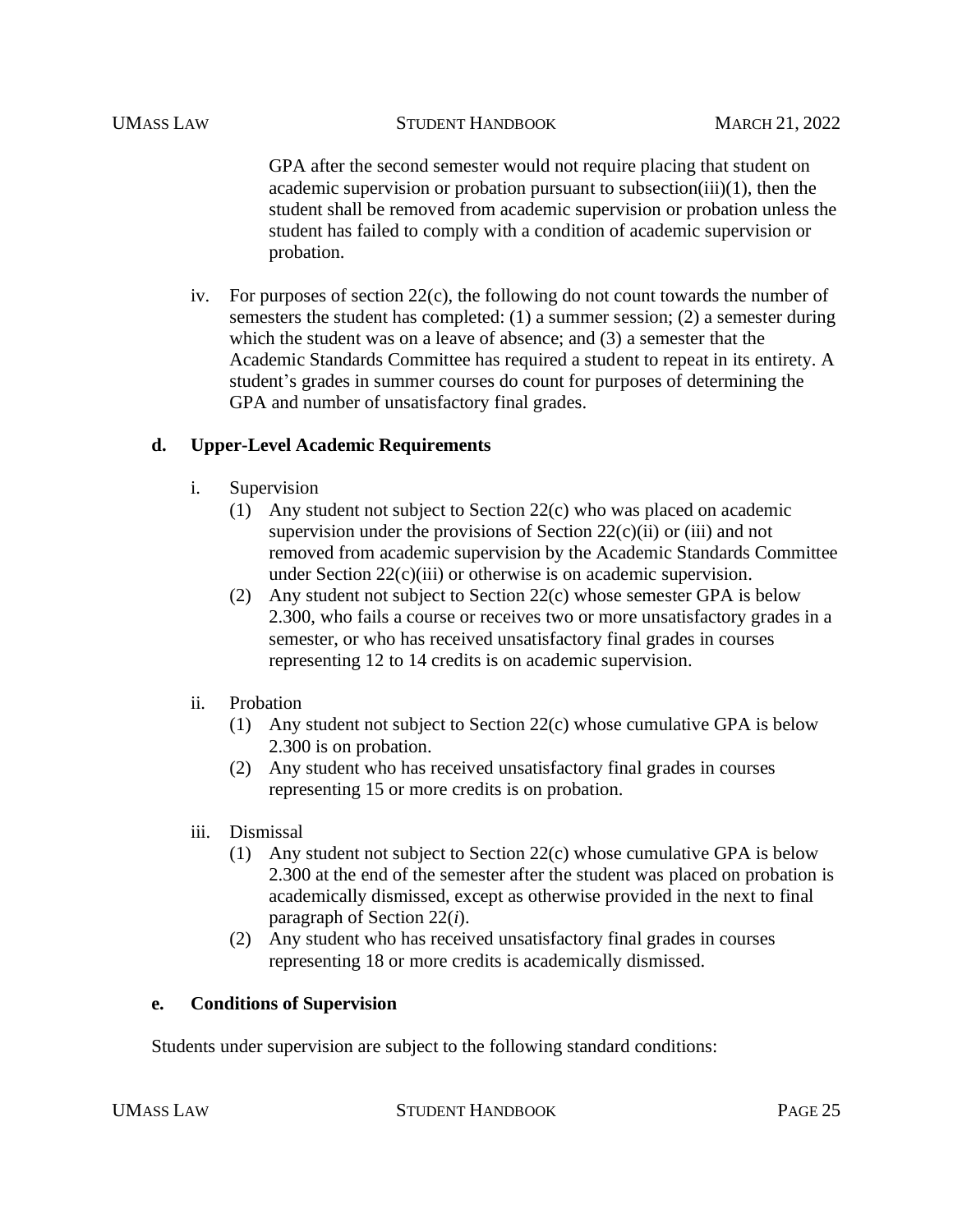- i. They must earn a semester GPA of 2.300 or above.
- ii. They must not receive an unsatisfactory semester or final grade.
- iii. They must review the examination in any course in which they received an unsatisfactory grade with the professor.
- iv. They must meet at least once with their faculty advisor.
- v. They must meet with the appropriate academic support personnel every month or as directed.

## **f. Conditions of Academic Probation**

Students on probation are subject to the following standard conditions:

- i. They must earn a semester GPA of 2.300 or above.
- ii. They must not receive a final unsatisfactory grade.
- iii. They must not serve as an officer of any student organization.
- iv. They must not serve on any University committee.
- v. They must not represent the University in intercollegiate athletics.
- vi. They must review the examination in any course in which they received an unsatisfactory grade with the professor.
- vii. They must meet at least once with their faculty advisor.
- viii. They must meet with the appropriate academic support personnel every month or as directed.
- ix. Their registration must be approved by the associate dean.

## **g. Additional Conditions of Probation or Supervision**

In addition to the standard conditions listed above, the academic standards committee may impose further conditions, if warranted in individual cases. Examples of such conditions include, without limitation, repeating a course, repeating an entire year, carrying a reduced course load, not registering for summer courses, or receiving no grade lower than that specified by the committee. A student who registers for summer courses and is subsequently restricted by the Academic Standards Committee from taking summer courses will be withdrawn from those courses.

If the committee requires a student, as a condition of supervision or probation, to repeat a course in which the student received a passing but unsatisfactory grade, the original grade and the credits earned will not be used in computing the student's cumulative GPA or total credits awarded toward the degree. The original grade, however, will remain on the student's transcript and may be taken into consideration by the committee whenever it has occasion to review the student's academic performance.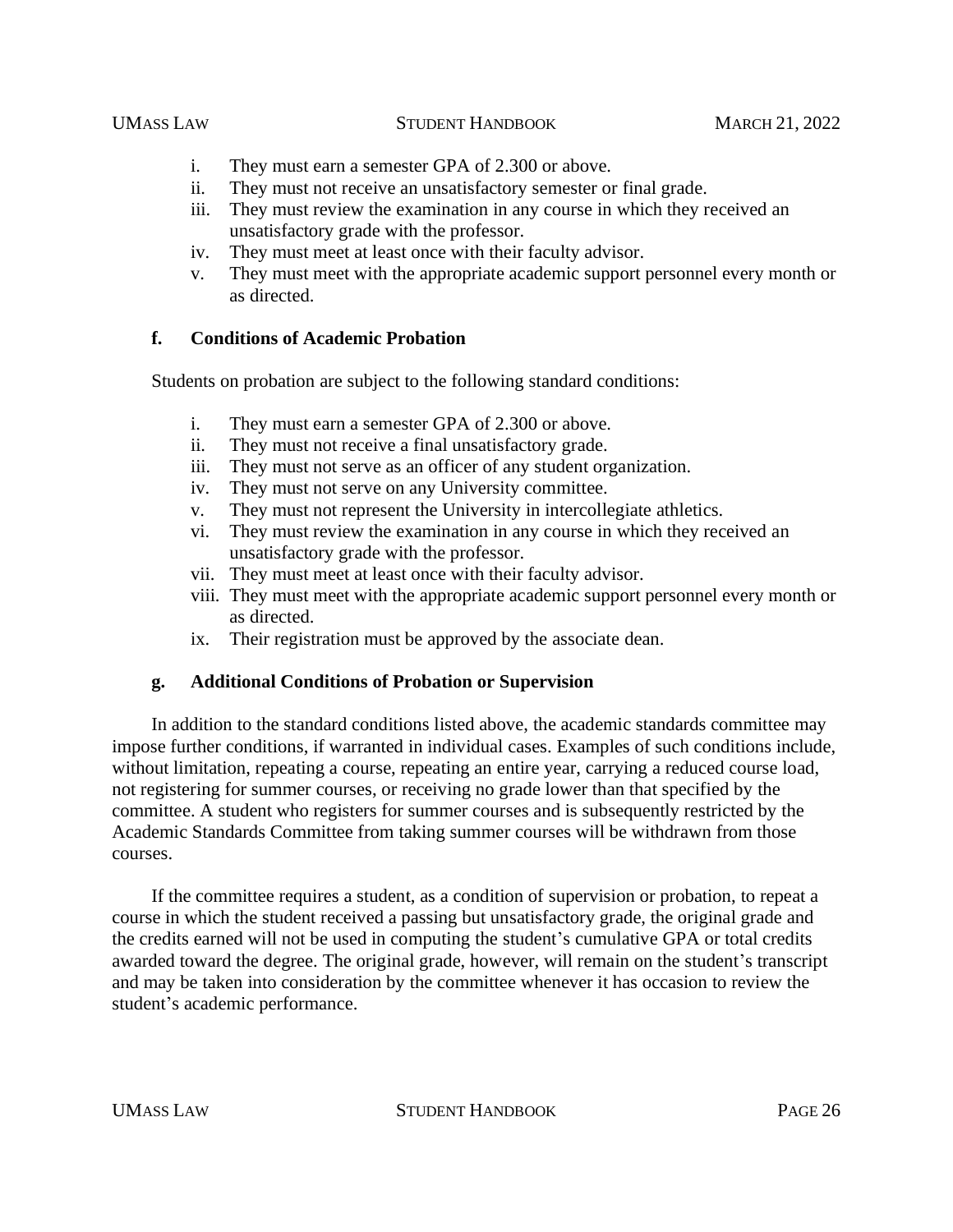## **h. Violation of Conditions; Termination of Supervision or Probation**

- i. Each semester, the committee will review students who are on supervision or on probation.
- ii. Supervision reviews
	- (1) A student who satisfies all conditions of supervision shall be taken off supervision, unless in the judgment of the committee it would be in the student's interest to remain on supervision.
	- (2) If a student violates one or more conditions of supervision, the committee may in its discretion place the student on academic probation, unless the violation triggers probation pursuant to subsections  $22(c)$  or  $22(d)$ , in which case probation is automatic.
- iii. Probation reviews
	- (1) A student who satisfies all conditions of probation shall either be placed on supervision or released from all committee oversight, at the committee's discretion, unless in the judgment of the committee it would be in the student's interest to remain on probation.
	- (2) If a student violates one or more conditions of probation, the committee may in its discretion dismiss the student, unless the violation triggers dismissal pursuant to subsections 22(c) or 22(d), in which case dismissal is automatic.

## **i. Petition for Reconsideration of Dismissal**

A student who is dismissed under the provisions of subsection  $(c)(ii)(2)$ ,  $(c)(iii)(2)$ , or (d) may petition the Academic Standards Committee for reconsideration of dismissal.

Students petitioning for reconsideration of dismissal must email a written statement with any supporting documentation to **LEC@umassd.edu**, with the subject line: "Petition for Reconsideration of Dismissal."

The petition and statement must be received within seven business days of the date when the notice of dismissal was sent.

The written statement must contain a complete statement of all of the facts and reasons that the student asserts adversely affected his or her academic performance. The statement should identify with specificity (i) the reasons why, in the student's opinion, the grades received are not truly reflective of his or her ability to perform at the level required by the school (e.g., a serious illness, a family or work problem) and (ii) the steps that the student has taken to address the problem. The committee does not grant personal interviews.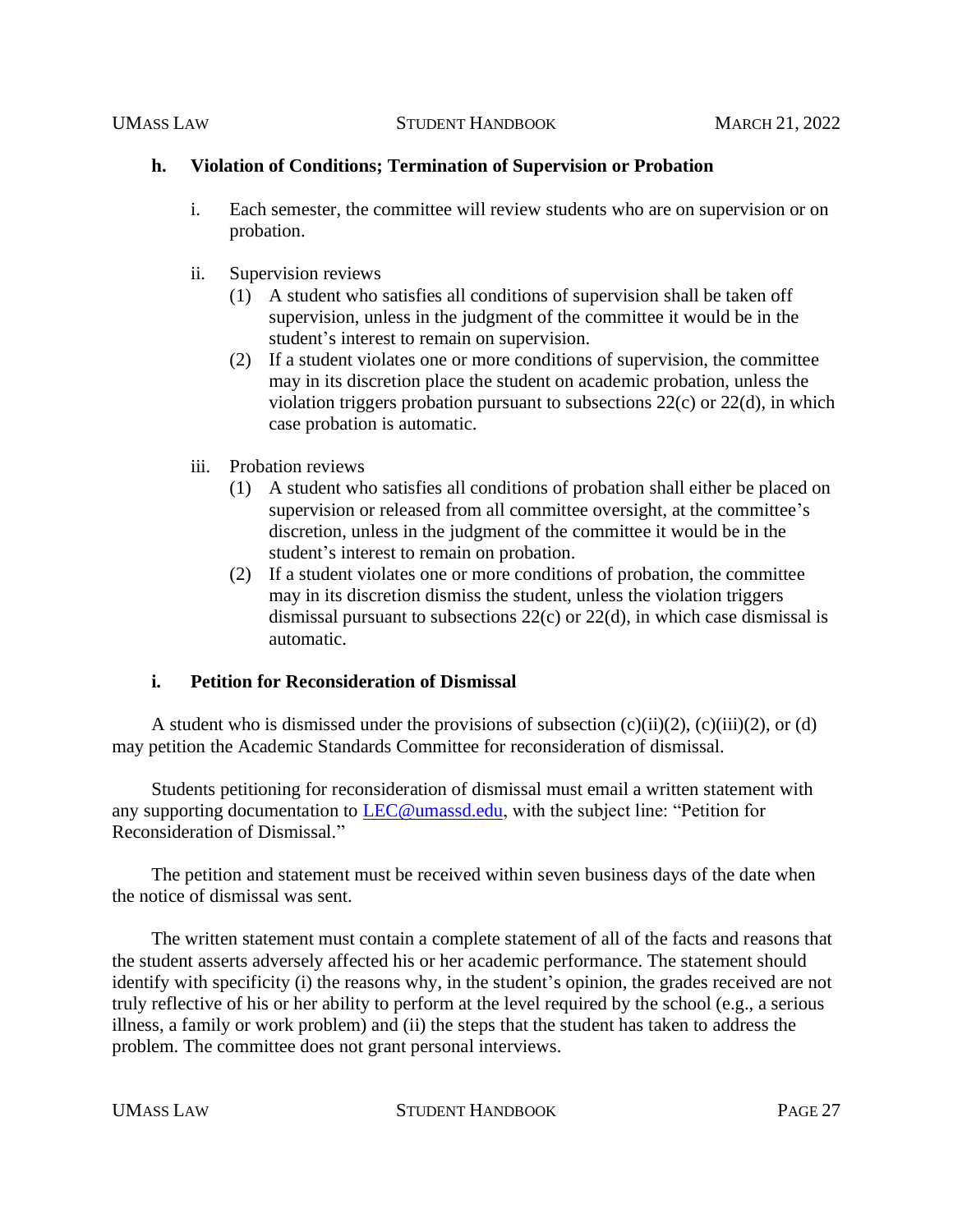The committee will not reconsider dismissal unless the student has demonstrated by clear and convincing evidence that (1) the student's petition identified exceptional circumstances that were a substantial factor in the student's academic performance, (2) the exceptional circumstances will no longer affect the student's academic performance, and (3) the student is likely to successfully complete the program of legal education and pass the bar examination. The committee will review each student individually in light of the student's academic record and any mitigating factors identified in the statement. In particular, the committee will consider matters such as whether the reasons identified by the student in his or her statement adversely affected the student's performance; how the student has addressed those problems; whether the overall trend of the student's performance is upward or downward; and whether the student's academic weakness is pervasive or limited to certain courses or areas of law, particularly core courses or subjects likely to be tested on the bar examination.

Notwithstanding any other provision of this Student Handbook, any student who petitions successfully for reconsideration of dismissal may, in the discretion of the Academic Standards Committee, have up to two semesters (exclusive of summer sessions) to raise his or her cumulative GPA to 2.300 or above.

#### **j. Effective Date of Dismissal**

A dismissal under these rules shall take effect at the expiration of the period to file a petition for reconsideration of dismissal or the denial of the petition for reconsideration, whichever occurs last. In the case of a dismissal that is not subject to a petition for reconsideration of dismissal, the dismissal shall take effect immediately upon posting of the student's grades.

#### **23. ACADEMIC RECOGNITION AND ACADEMIC HONORS**

The following honors designations will be applicable, based on a student's final grade point average:

Summa cum laude: 3.800-4.000 Magna cum laude: 3.600-3.799 Cum laude: 3.400-3.599

#### **24. GRADUATION REQUIREMENTS**

The Juris Doctor degree is awarded to students who have satisfied the following graduation requirements: completion of 90 credit hours, at least 65 of which were earned in regularly scheduled class sessions (as described in Section 8 above), with a minimum cumulative grade point average of 2.3; passing grades in all required courses; satisfaction of the Code, Foundation, Practice, and Upper-Level Writing requirements identified in the UMass Law Curriculum (see [https://www.umassd.edu/media/umassdartmouth/school-of-law/academics/curriculum/umass-](https://www.umassd.edu/media/umassdartmouth/school-of-law/academics/curriculum/umass-law-curriculum.pdf)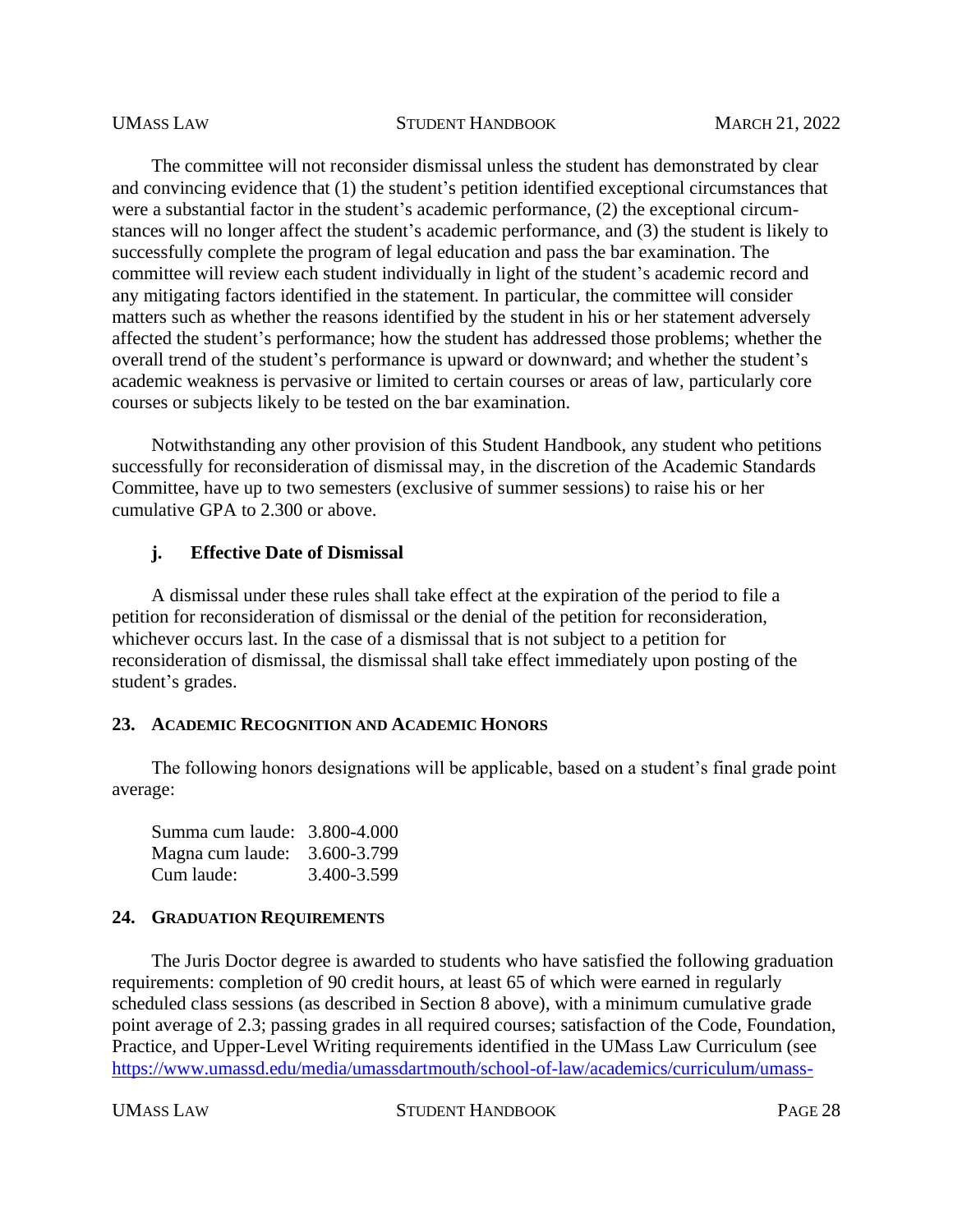[law-curriculum.pdf\)](https://www.umassd.edu/media/umassdartmouth/school-of-law/academics/curriculum/umass-law-curriculum.pdf); satisfaction of all applicable probationary or supervisory conditions; satisfaction of all financial obligations to the university; completion of the pro bono requirement (see [https://www.umassd.edu/law/clinics/pro-bono/\)](https://www.umassd.edu/law/clinics/pro-bono/); completion of the career counseling requirements (see [https://www.umassd.edu/law/careers/students/\)](https://www.umassd.edu/law/careers/students/); resolution of any complaints filed or conditions imposed by the Office of Community Standards; and completion of financial aid exit counseling, if applicable, as directed by UMass Law financial aid staff. If a student's cumulative grade point average after 90 credit hours is below 2.3, the student may be continued in courses for an additional semester on such conditions as are determined by the faculty.

## **25. WRITING PROJECTS**

## **a. Independent Legal Research**

Independent Legal Research ("ILR") provides a student an opportunity to explore a legal topic in greater depth than is usually possible in a regular course. In an ILR, a student undertakes substantial and comprehensive research on a chosen topic under the close supervision of a faculty member. This research serves as the basis for a detailed examination of a legal topic in a research paper.

To be eligible for ILR, a student must have completed at least one year of full-time study or two years of part-time study. Except as provided in Section 20, a student may register for only one ILR.

It is the responsibility of the student to find a faculty member to supervise the project. An ILR may be supervised by any full-time member of the faculty or, with the prior written consent of the associate dean, an adjunct faculty member.

To register for ILR, a student shall obtain the prior written approval of both the supervising faculty member and the associate dean. The [Independent Legal Research Approval Form](https://www.umassd.edu/media/umassdartmouth/school-of-law/forms/ilr_approval_form.pdf) is available in the LEC or on the school's website. No student is considered registered for ILR until he or she has received all approvals and submitted the approved forms.

An ILR is generally worth two or three credits.

An ILR is a substantial commitment. The student must meet with the supervising faculty member at the beginning of the semester and prepare a detailed research plan and paper outline. The student and supervising faculty member must agree on a timetable for achieving research objectives and completing drafts of the paper.

If a student does not abide by the terms and conditions of this section, and those agreed upon at the beginning of the semester with the supervising faculty member, the student is subject to academic sanctions up to and including a failing grade for the ILR.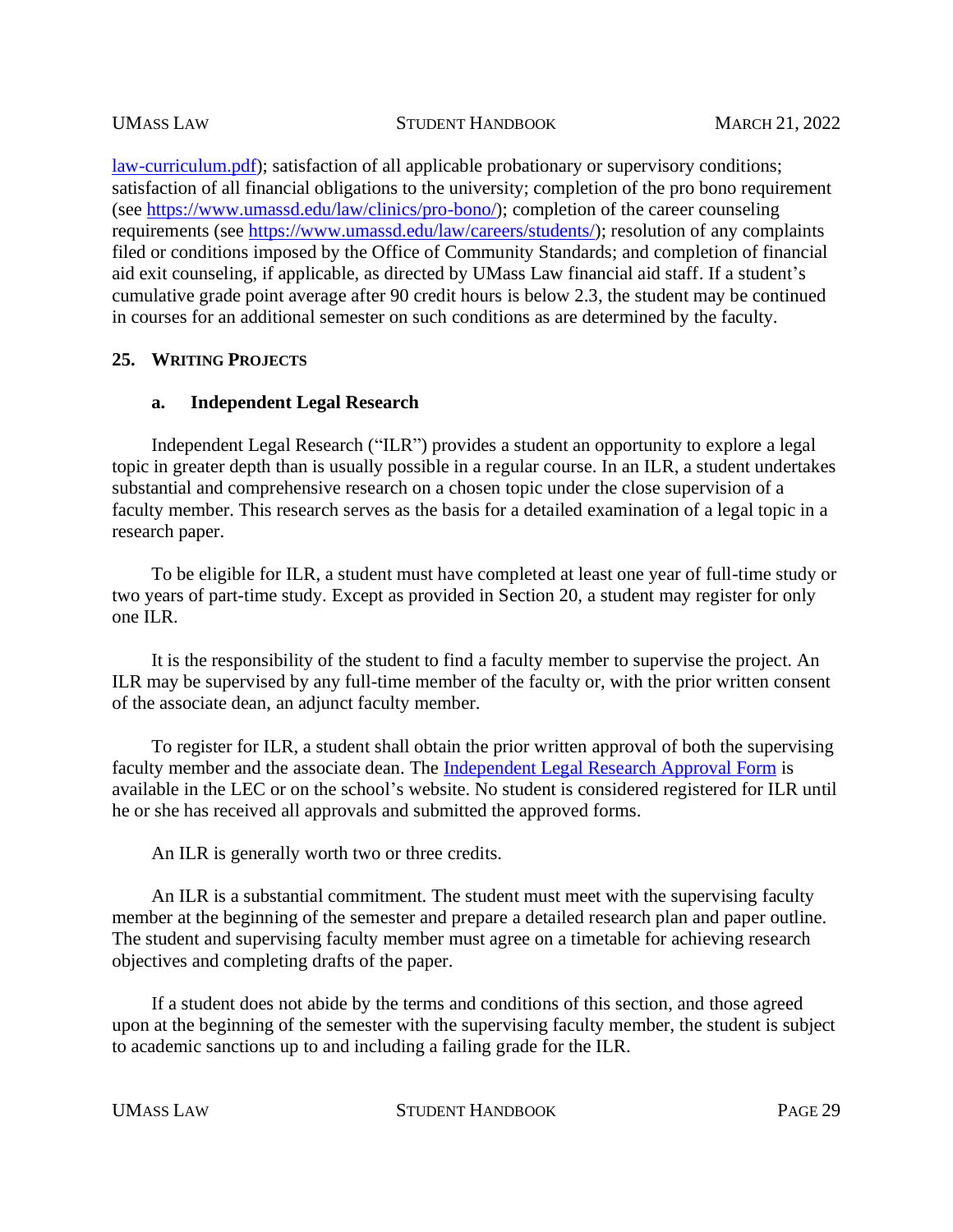The final paper is due on the last day of the examination period of the semester in which the student has registered for the ILR. For a three-credit ILR, the final paper must be at least 30 pages long; for a two-credit ILR, the final paper must be at least 20 pages long. Failure to submit a final paper on time will result in the recording of NR. If the paper is not turned in within the extension period, the NR will become an F(I).

# **b. Upper Level Writing Requirement**

Students must satisfy the Upper-Level Writing Requirement (ULWR) to graduate. Students are strongly encouraged to complete this requirement before their last semester of law study. No project may count for ULWR credit if the student prepares the project as part of a class which the student has designated as satisfying the code or practice distribution requirement. The student is responsible for securing and submitting all forms and signatures required under this section.

To meet the ULWR, each student must produce a sole-authored paper, brief, note, comment, memorandum of law, or other substantial written project, that:

- Reflects substantial legal research and critical analysis;
- Is well-written and carefully edited;
- Contains no fewer than 5,000 words, excluding footnotes or endnotes, i.e. approximately 20 pages of double-spaced, 12-point, Times New Roman type (although this page limit may be reduced when the supervising professor determines that exceptional circumstances warrant a reduction);
- Reflects revisions that incorporate the supervising professor's critique of and suggestions on at least one previous draft; and
- Earns a grade of B or better from the supervising professor for the paper (for students who satisfy the ULWR with a law review note, the note must be determined to be of at least B quality, but a letter grade need not be awarded).

Prior to beginning work on a ULWR project, every student must complete and submit to the LEC a [ULWR Supervision Agreement Form](https://www.umassd.edu/media/umassdartmouth/school-of-law/forms/ulw_supervision_agreement_form.pdf) signed by the supervising professor. All full-time faculty members may serve as supervising professors for a ULWR project. Adjunct faculty members may serve as supervising professors only after written approval by the associate dean. By agreeing to serve as a supervising professor, the professor agrees to provide, at minimum, the following supervision and feedback:

- Meet with the student early in the project to give feedback and guidance on the student's selection of the topic and research plan;
- Meet with the student to give feedback on an outline of the project;
- Review and give written feedback on at least one full draft of the project;
- Meet with the student to discuss the draft and potential revisions; and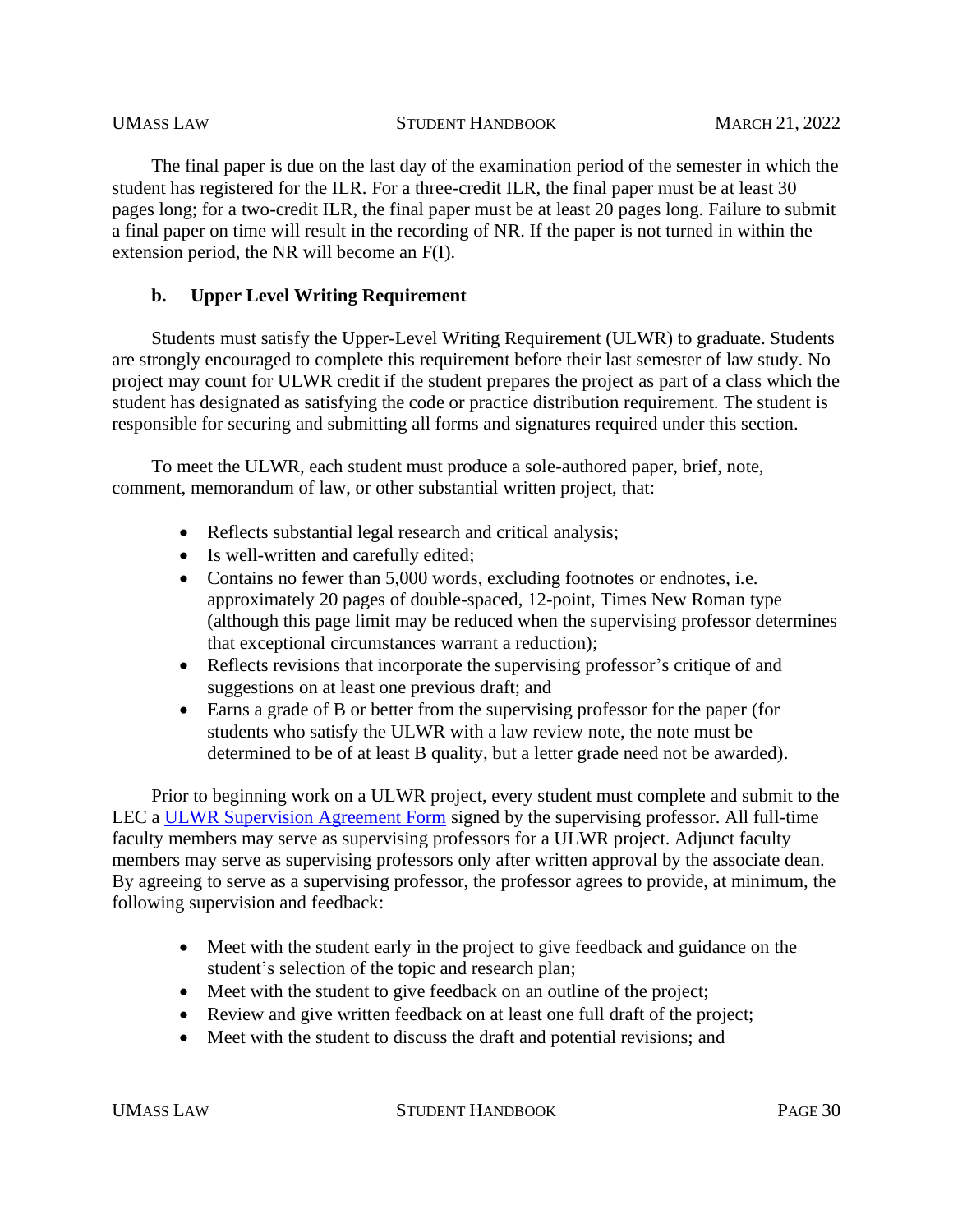- Assess the final draft after submission, including assessment of writing style, grammar, and professionalism, in addition to substantive content; and
- Submit an ULWR Certificate of Completion at the conclusion of the project.

Examples of projects that may satisfy the ULWR include, but are not limited to, the following:

- Papers prepared for seminars or other courses requiring a substantial research and writing project;
- Independent Legal Research Projects;
- Analyses or drafts of proposed legislation;
- Comments on an agency rule;
- Empirical research into a legal problem with analysis of the results; and
- Legal writing in the context of real or simulated litigation courses (such as upper-level writing or legal drafting courses or clinical programs, so long as the student is the sole author).

Moot court competition briefs may not be used to satisfy the Upper Level Writing Requirement. Law journal comments may be used to satisfy the Upper Level Writing Requirement, provided that the student and supervising professor satisfy all of the requirements described in this section.

Once a supervising professor has agreed to supervise a project, the student may not submit any version of that project for credit in any other course or independent study.

## **26. LIBRARY**

Students may consult with one of the professional librarians for an orientation and introduction to the library and its services. Library hours are posted on the school's website and at the circulation desk. Library hours vary with holidays and summer vacations and are subject to change. Reference librarians are available to help with legal research and with questions about the collection. Reference hours are posted and by appointment. Students must have a current UMass Pass to use the computer facilities and to borrow materials.

All obligations to the library must be honored. Outstanding library loans of books or other materials create student obligations to the school that may prevent graduation, registration, and delivery of grade reports until those materials are returned or replaced.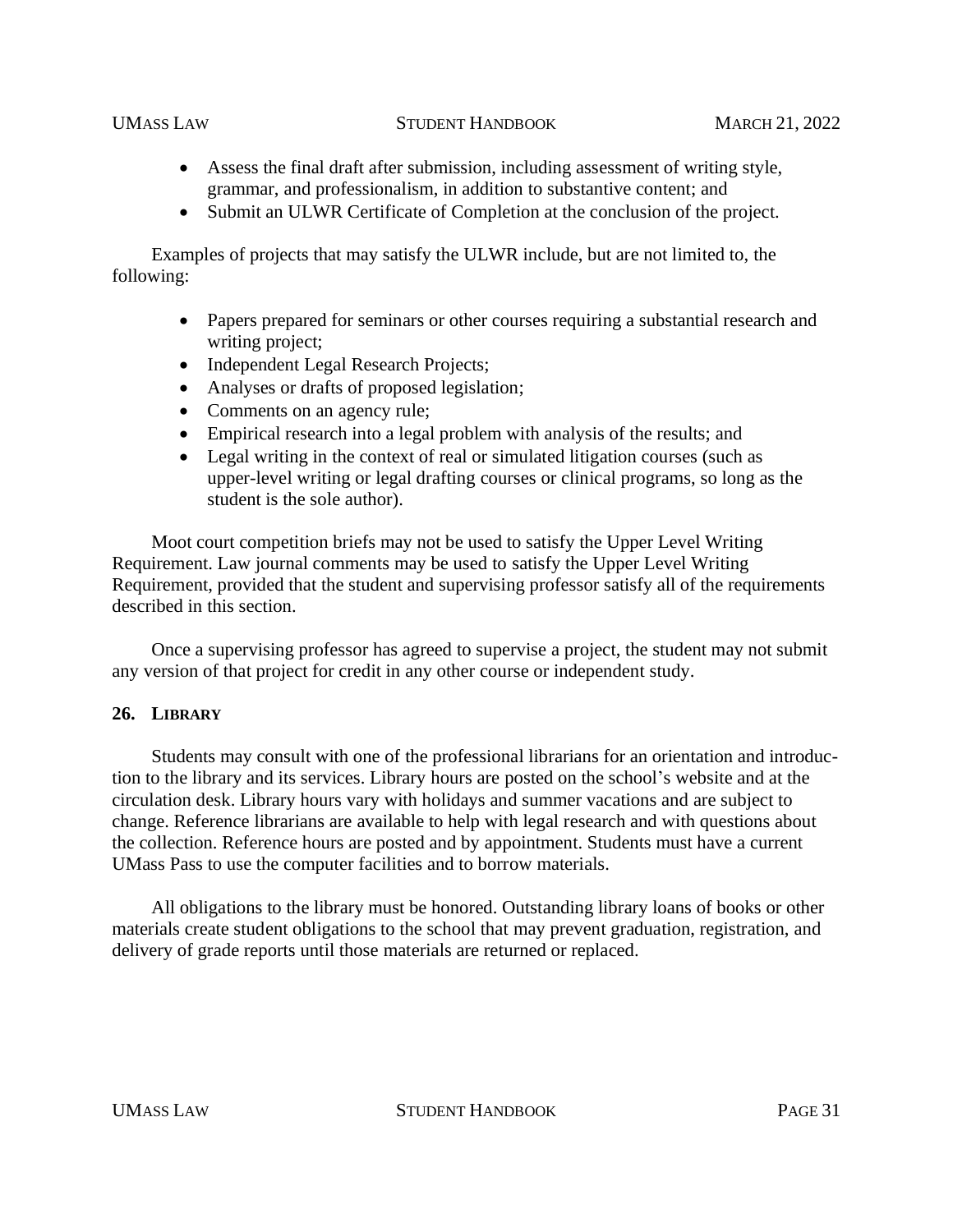#### **27. ELECTRONIC LEGAL RESOURCES**

Westlaw and Lexis are the two major electronic legal research services available to all registered law school students. Both services are accessible on the internet from the library webpage and are password-protected.

Westlaw and Lexis usage is contractually limited to educational activities and may not be used for personal or professional purposes. Any student using these services for other than school-related work will be subject to disciplinary action and will be subject to action by the proprietors of Westlaw or Lexis.

Additionally, in the school's computer labs, students have access to the Internet and school e-mail accounts. Other legal databases available include HeinOnline, Legal Trac, and Index Master. For assistance with these research products, please see one of the reference librarians.

#### **28. ACCOMMODATIONS**

The school is committed to providing equal access to a quality legal education for all students. Any students who feel they may need an accommodation based on the impact of a documented disability should set up a meeting with Wendi Chaka, Director of UMass Dartmouth's Center for Access and Success, 508-999-8711 or wchaka@umassd.edu. At that meeting, the student will provide recent documentation from a qualified health care provider that describes the functional limitation to learning that the disability creates. If the documentation is not available at the time of the initial meeting, the student will be expected to provide the documentation before any accommodations will be provided. A determination will be made about what accommodations will help the student's learning environment. No accommodations will be provided unless the student has met with Director Chaka and the requested accommodations have been deemed appropriate and reasonable.

Students requesting examination accommodations for the Multistate Professional Responsibility Examination (MPRE) or state bar examinations should know that the interpretations of the Americans with Disabilities Act requirements used by the various bar examining authorities may differ from those used in undergraduate or graduate education programs.

Students are advised to ascertain the testing accommodation standards for each jurisdiction in which they plan to take the bar examination.

Information about testing accommodations for the MPRE and individual state bar examinations may be obtained here: https://www.americanbar.org/groups/diversity/disabilityrights/resources/biad/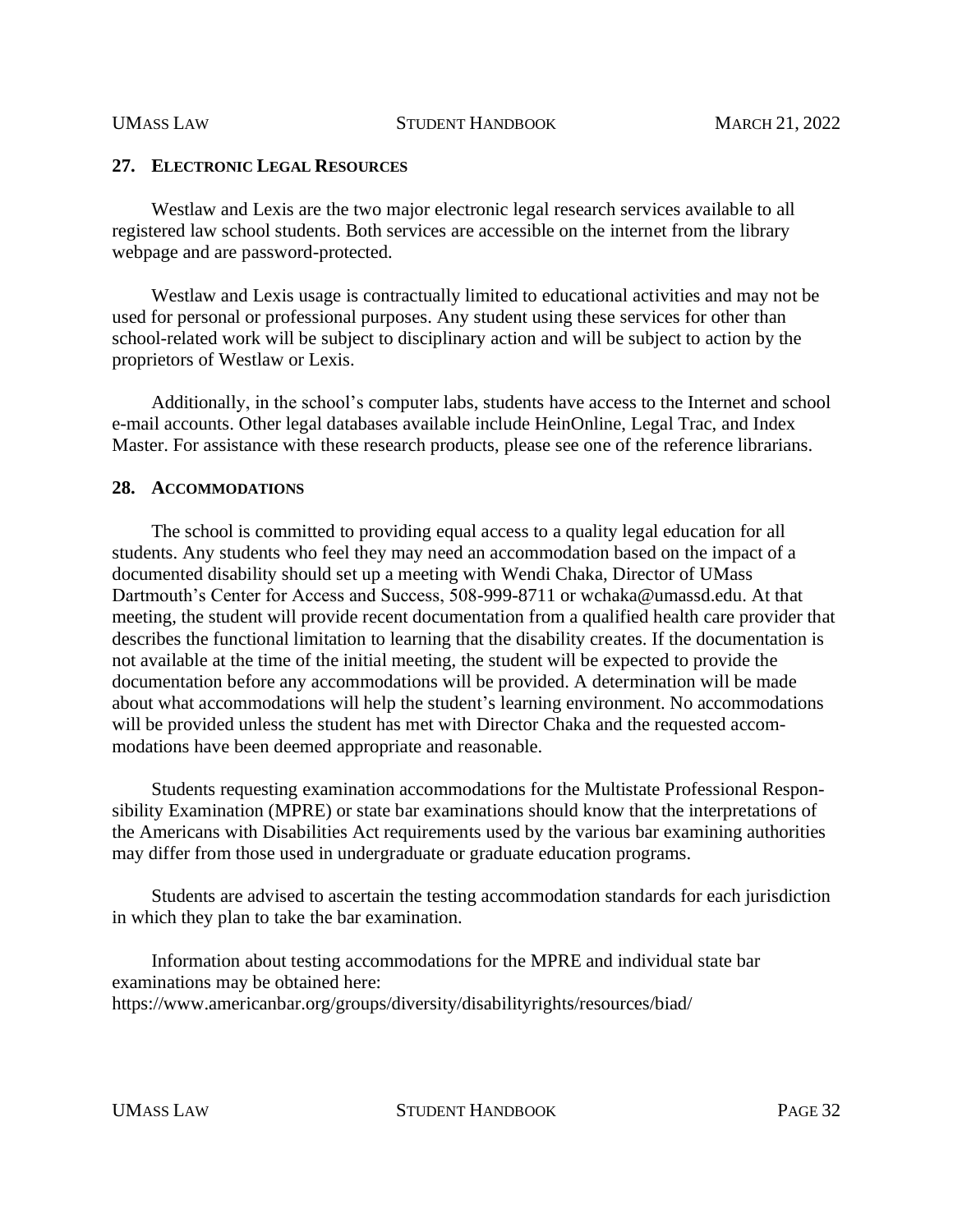#### **29. STUDENT PETITIONS FOR ACADEMIC MATTERS**

A student making a request concerning an academic matter must file a [Student Petition](https://www.umassd.edu/media/umassdartmouth/school-of-law/forms/student_petition_form_aug.pdf) with the LEC (in person or to  $lec@umassd.edu$ ) seeking the associate dean's approval. Student</u> petitions are available in the Administrative Office or on the school's [website.](https://www.umassd.edu/media/umassdartmouth/school-of-law/forms/student_petition_form_aug.pdf)

To be considered, the petition must (1) be typewritten or printed legibly, (2) be signed by the student, and (3) contain all relevant information, including supporting documentation. The associate dean shall return an illegible, unsigned, or incomplete student petition to the student for proper completion.

#### **30. STUDENT COMPLAINTS**

During the academic year, a variety of issues may arise where a student believes he or she has been treated poorly or unfairly or may have some other concern. The following list describes a number of different types of concerns and relevant resources. If a student has a concern and is uncertain how to proceed, the student should contact the Assistant Dean of Students for assistance.

#### **a. Student Complaints Implicating ABA Standards**

Any student wishing to file a formal complaint that may implicate ABA Standards should follow the following procedures.

Submission of Complaint: File a student petition in the LEC, identifying the issue in sufficient detail to permit an investigation into the matter. All complaints must be written and signed and include the student's contact information. The Assistant Dean of Students will acknowledge in writing receipt of the complaint within five business days.

Initial Investigation: The Assistant Dean of Students will initially investigate and attempt to resolve the complaint. If resolution is not possible, the Assistant Dean of Students will refer the matter to the appropriate administrator, administrative body, or an administrative official designated by the Dean (the "Referral Investigator"), within three weeks of receipt of the complaint. The Assistant Dean of Students will communicate resolution of the complaint, or its referral, to the complainant upon such resolution or referral.

Referral Investigation: If referral of the complaint is made as referenced above, the Referral Investigator shall attempt to resolve the complaint as soon as possible, generally no later than three weeks after referral of the complaint. Upon completion of the referral investigation, the law school will communicate its findings and, if appropriate, any intended actions to the complainant.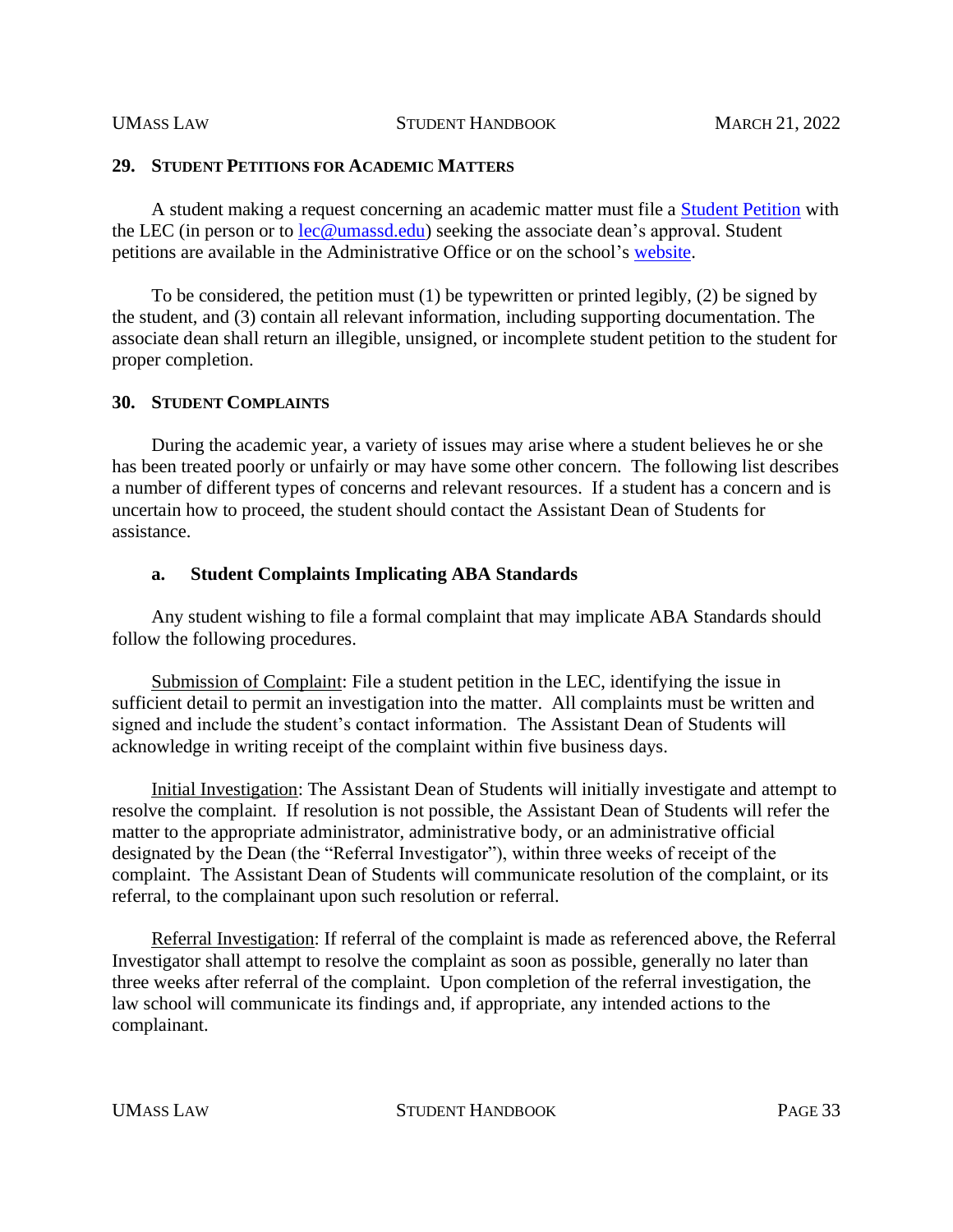Appeals: If the complainant is dissatisfied with the outcome or resolution of a complaint, the complainant may appeal the decision in writing to the Dean of the law school. Such appeal must be filed within two weeks of communication to the complainant of the resolution of the complaint. The Dean's decision will be communicated in writing to the complainant within three weeks of the time the appeal was filed and shall be final.

Maintenance of Records: The law school shall maintain a written record of each complaint filed and its resolution in the Office of the Assistant Dean of Students for a period of eleven years from the date of the final resolution of the complaint.

## **b. Grade Appeals**

Students who have questions about their grades should seek to discuss the matter first with the relevant faculty member. In certain limited circumstances, students may pursue a formal grade appeal. The process for pursuing a grade appeal is described in §19 of this Student Handbook.

## **c. Student Conduct and Dispute Resolution**

The Office of Community Standards handles complaints for violations of the [Code of](https://www.umassd.edu/policies/active-policy-list/students/student-conduct-policies-and-procedures/)  [Student Conduct,](https://www.umassd.edu/policies/active-policy-list/students/student-conduct-policies-and-procedures/) [Academic Integrity Policy for Graduate Students,](https://www.umassd.edu/studentaffairs/studenthandbook/academic-regulations-and-procedures/) or other laws and regulations.

# **d. The Office of Diversity, Equity & Inclusion**

The [Office of Diversity, Equity & Inclusion](https://www.umassd.edu/hr/diversity/) deals with equal opportunity and sexual [assault/harassment](https://www.umassd.edu/diversity/file-a-complaint/) complaints.

# **e. UMass Student Rights and Responsibilities**

The rights and responsibilities of UMass students, including students' rights under the Family Educational Rights and Privacy Act ("FERPA"), are found in the [Code of Student](https://www.umassd.edu/policies/active-policy-list/students/student-conduct-policies-and-procedures/)  [Conduct](https://www.umassd.edu/policies/active-policy-list/students/student-conduct-policies-and-procedures/) and at the [FERPA: Frequently Asked Questions page.](https://www.umassd.edu/registrar/ferpa-faq/)

## **f. Other Complaints**

Students with concerns that do not fall within any of the previously described categories should contact the Assistant Dean of Students for assistance.

## **31. COMMUNICATIONS**

All students are expected to activate and routinely check their university e-mail accounts. All official communications will be sent to students' university e-mail addresses only.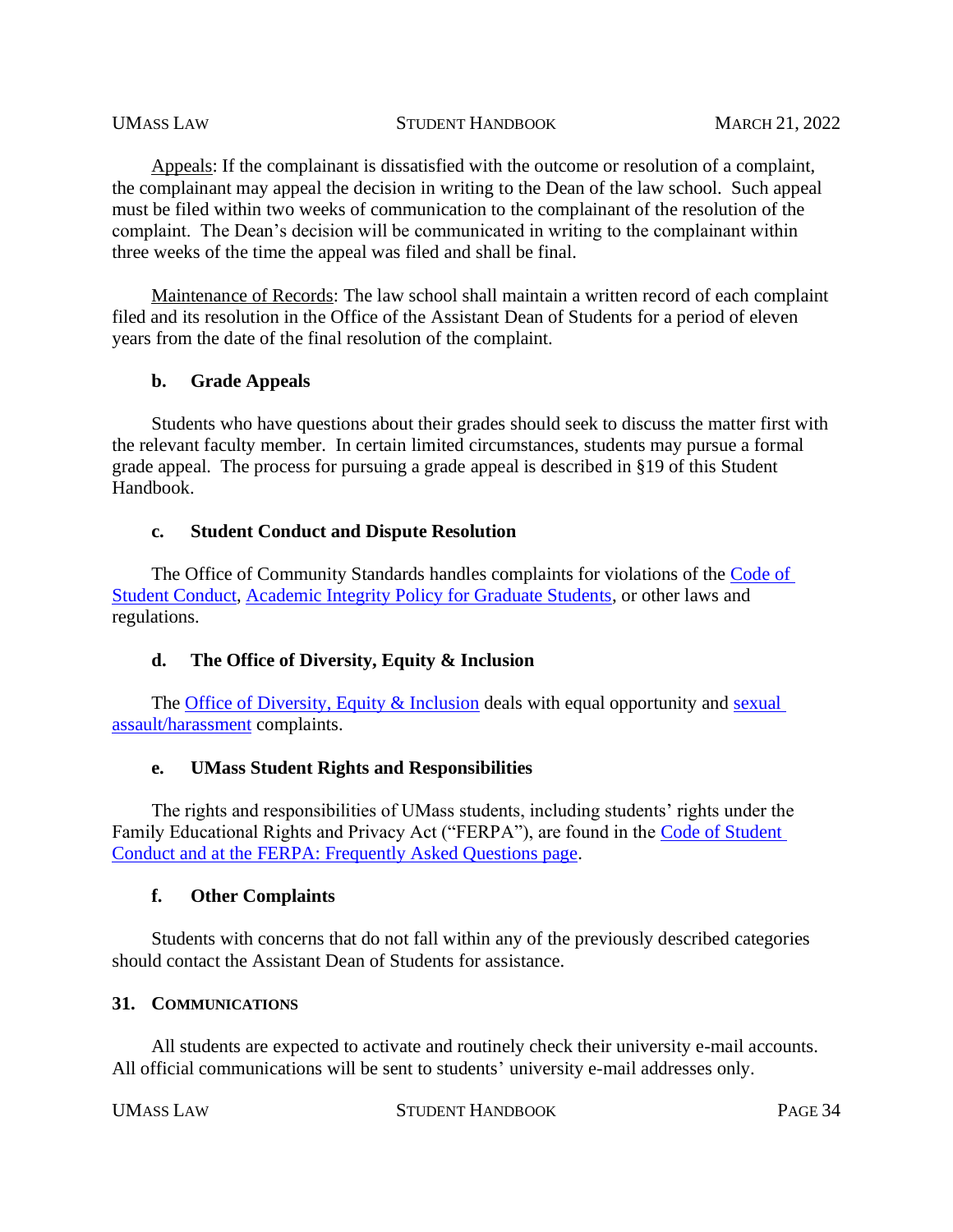#### **32. ACADEMIC INTEGRITY AND STUDENT CONDUCT**

UMass Law students are bound by, and expected to know and adhere to, the university's *Academic Integrity [Policy for Graduate Students](https://www.umassd.edu/studentaffairs/studenthandbook/academic-regulations-and-procedures/)* and *[Code of Student Conduct](https://www.umassd.edu/policies/active-policy-list/students/student-conduct-policies-and-procedures/)*.

#### **33. CHARACTER AND FITNESS: ONGOING OBLIGATION TO REPORT**

Applicants to the law school were required to respond to a number of character and fitness questions on their application to the law school. It is imperative that you accurately completed your application and that full disclosure was made for every question. For these reasons, students will be required to sign a form certifying the contents of their Law School application early in their first semester. If a student determines the information provided on the application was incorrect or incomplete, the student has an obligation to request permission to amend their application. A student may request permission by scheduling a meeting with the Assistant Dean of Students.

It is also the obligation of each student to update his or her file with the Assistant Dean of Students if the responses originally submitted on the student's Character and Fitness form change during law school. In particular, each student has a continuing responsibility promptly to report to the Assistant Dean of Students any police, judicial, or administrative court activity, civil or criminal, with which a student becomes involved between admission to the law school and graduation, other than parking tickets and minor traffic infractions not involving drug or alcohol use.

The law school may treat any student failure to report under this section as a disciplinary infraction.

State bar authorities generally require bar applicants to respond to character and fitness questions beyond those included on law school applications. Further, the Dean of the law school must provide to state bar authorities a certification with respect to the moral character of graduates applying for state bar membership.

Every student has a duty to inform himself or herself about the character and fitness requirements for admission to the bar in the state or states in which he or she intends to practice. Such bar admission requirements sometimes require students to disclose to the bar authorities juvenile and adult arrest and court disposition records, even if a court order has sealed or expunged such records.

#### **34. OFFICIAL TRANSCRIPTS VERIFYING PRIOR ACADEMIC CREDITS AND DEGREES**

By October 1 of the year in which they are admitted, every admitted student must provide the law school with an official transcript verifying all prior academic credits undertaken and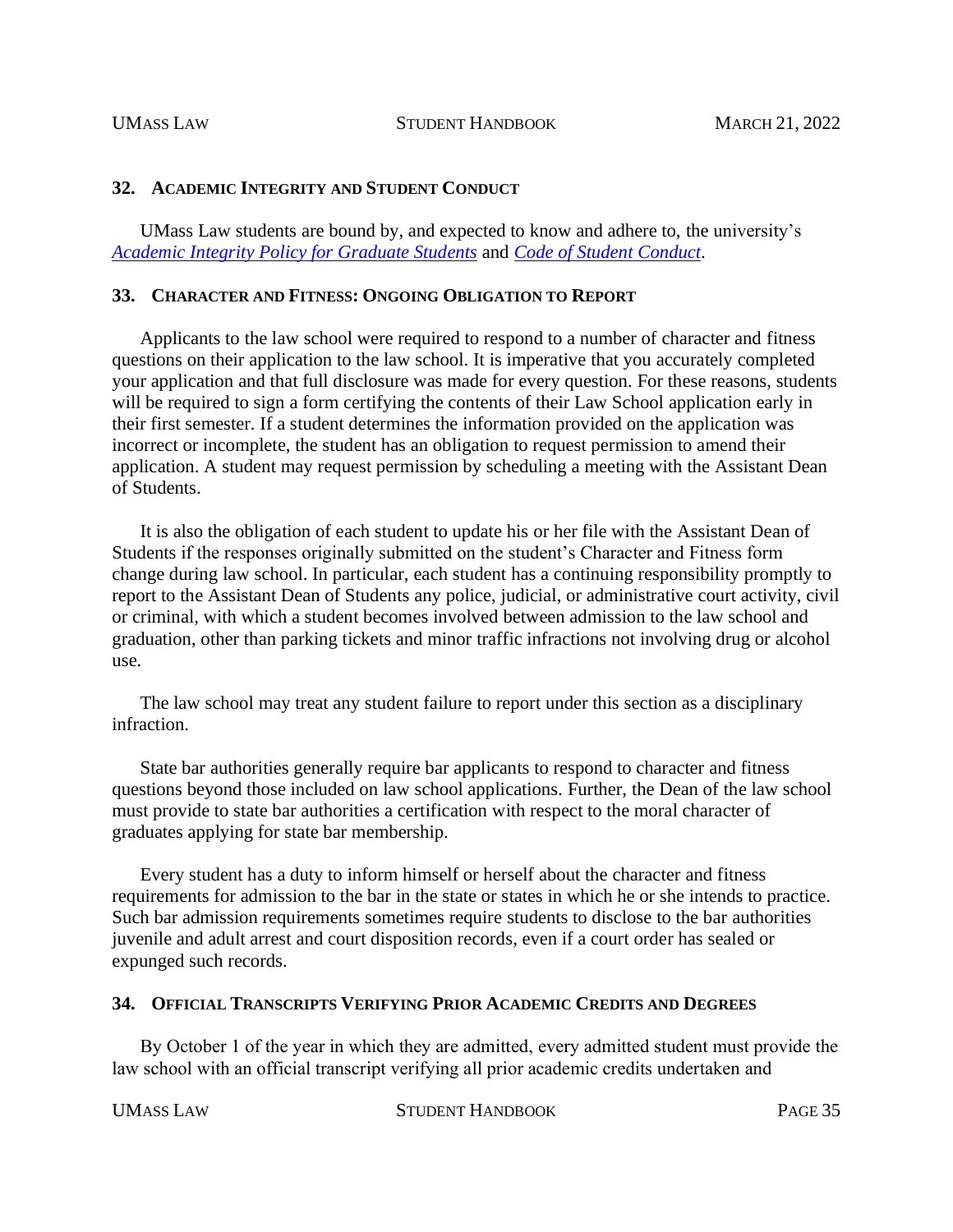degree(s) conferred. "Official transcript" means (1) a paper or electronic transcript certified by the issuing institution and delivered directly to the law school; or (2) a paper or electronic transcript verified by a third-party credential assembly service and delivered directly to the law school. Students who do not provide official transcript by October 1 will be administratively withdrawn from the law school unless the associate dean grants a petition to extend the October 1 deadline. The associate dean shall not grant the petition except upon a finding that (1) extraordinary circumstances beyond the student's control prevented the student from submitting an official transcript by October 1, and (2) the student did in fact complete all the academic credits and receive the degree(s) represented in the application for admission. The Associate Dean shall not consider any such petition filed later than October 8.

> Approved: October 20, 2011 Amended: March 19, 2012 Amended: May 3, 2012 Amended: August 9, 2012 Amended: October 18, 2012 Amended: January 10, 2013 Amended: February 5, 2013 Amended: March 7, 2013 Amended: March 21, 2013 Amended: May 2, 2013 Amended: July 10, 2013 Amended: August 6, 2013 Amended: December 5, 2013 Amended: January 22, 2014 Amended: April 10, 2014 Amended: June 16, 2014 Amended: August 1, 2014 Amended: October 7, 2014 Amended: January 8, 2015 Amended: February 13, 2015 Amended: March 10, 2015 Amended: July 24, 2015 Amended: October 26, 2015 Amended: December 16, 2015 Amended: February 1, 2016 Amended: August 15, 2016 Amended: May 15, 2017 Amended: August 1, 2017 Amended: November 7, 2017 Amended: April 11, 2018 Amended: May 15, 2018 Amended: October 18, 2018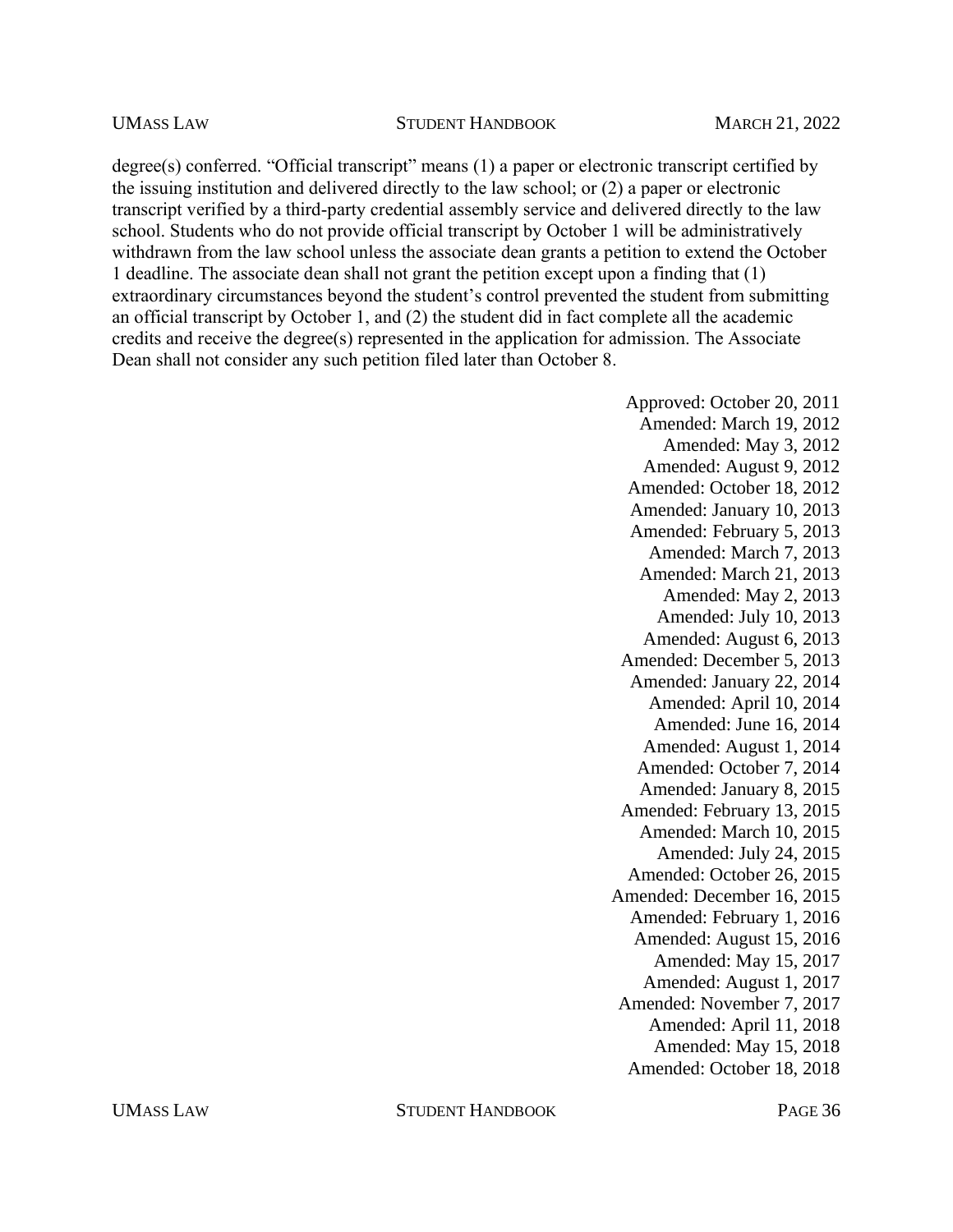- Amended: March 11, 2019 Amended: April 4, 2019 Amended: May 15, 2018 Amended: August 1, 2019 Amended: September 6, 2019 Amended: December 16, 2019 Amended: April 17, 2020 Amended: August 18, 2020 Amended: September 21, 2020 Amended: November 17, 2020 Amended: April 5, 2021 Amended: August 16, 2021 Amended: January 13, 2022
	- Amended: March 21, 2022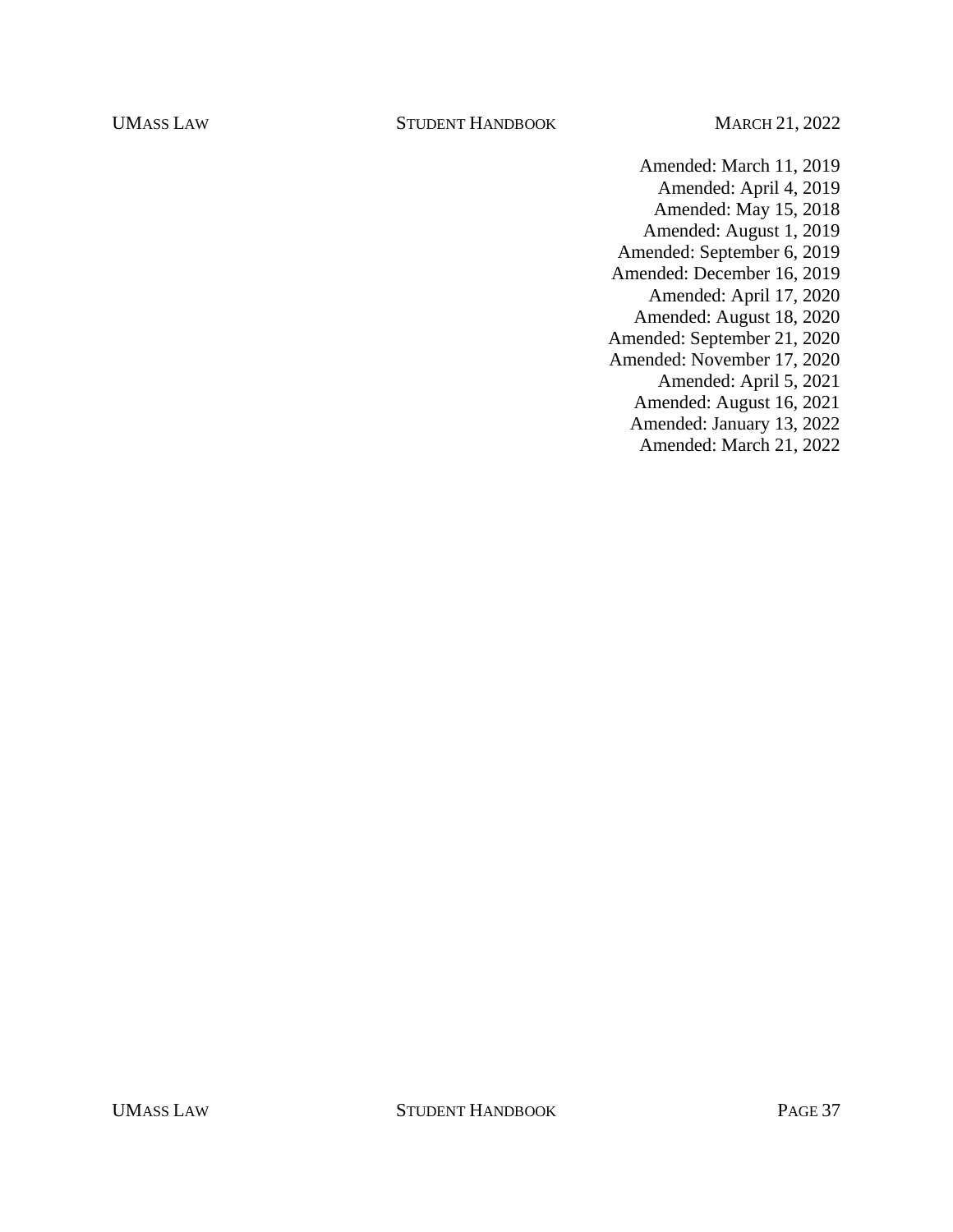#### **APPENDIX A: RULES FOR LAW SCHOOL EXAMS**

For law school students, exams represent much more than an assessment tool linked to a substantive course. Law school exams are also markers along the path to becoming a professional. In fact, your law school studies do not truly end until you have taken and passed a Bar Exam.

Aside from the content of law school exams and the Bar Exam, these exercises share one critical component: they test not only your doctrinal, analytical knowledge, but also your ability to perform under time constraints with honesty and integrity. Because of the high standards of conduct required of lawyers, in the majority of jurisdictions the Bar Exam is regulated by extremely strict rules of conduct. These rules tell exam takers what they may and may not take into the exam room with them; what implements they may or may not use in taking the exam; what food and drink, if any, they may have with them and how it must be packaged; when and how often they may leave the exam room; etc. And they often describe quite serious sanctions facing an exam-taker who wittingly or unwittingly violates a rule.

Here at UMass Law, we are committed to your learning the law as well as appropriate and acceptable rules of conduct as future lawyers. To that end, we are codifying a series of rules and regulations for all exam takers at the law school. Please be sure to refer as well to Section 16 in the Student Handbook: Examinations.

Please note that your professors are at liberty to impose further rules of conduct for their exams, in addition to the rules listed below.

- 1. Each student taking an exam is required to sign her or his name on the attendance roster on entering the exam room at the start of the examination and on leaving the exam room at the end of the examination. This roster will include the following language: **By signing my name on this attendance roster, I confirm my presence at this examination and I acknowledge, under penalty of perjury, that I have read and will abide by the rules governing final examinations.**
- 2. Overall, we remind you that you must never write your name on your exam booklet or on the electronic exam document you will be uploading. In fact, as stated in the Student Handbook, a student who provides any form of personal identification (e.g., the student's name) or any other personal information (e.g., "graduating student") on an anonymously graded examination is subject to disciplinary proceedings under the Student Conduct Policies and Procedures.
- 3. You must not communicate anything specific about exam issues with the professor involved if such information or questions might tend to violate the anonymity of your exam.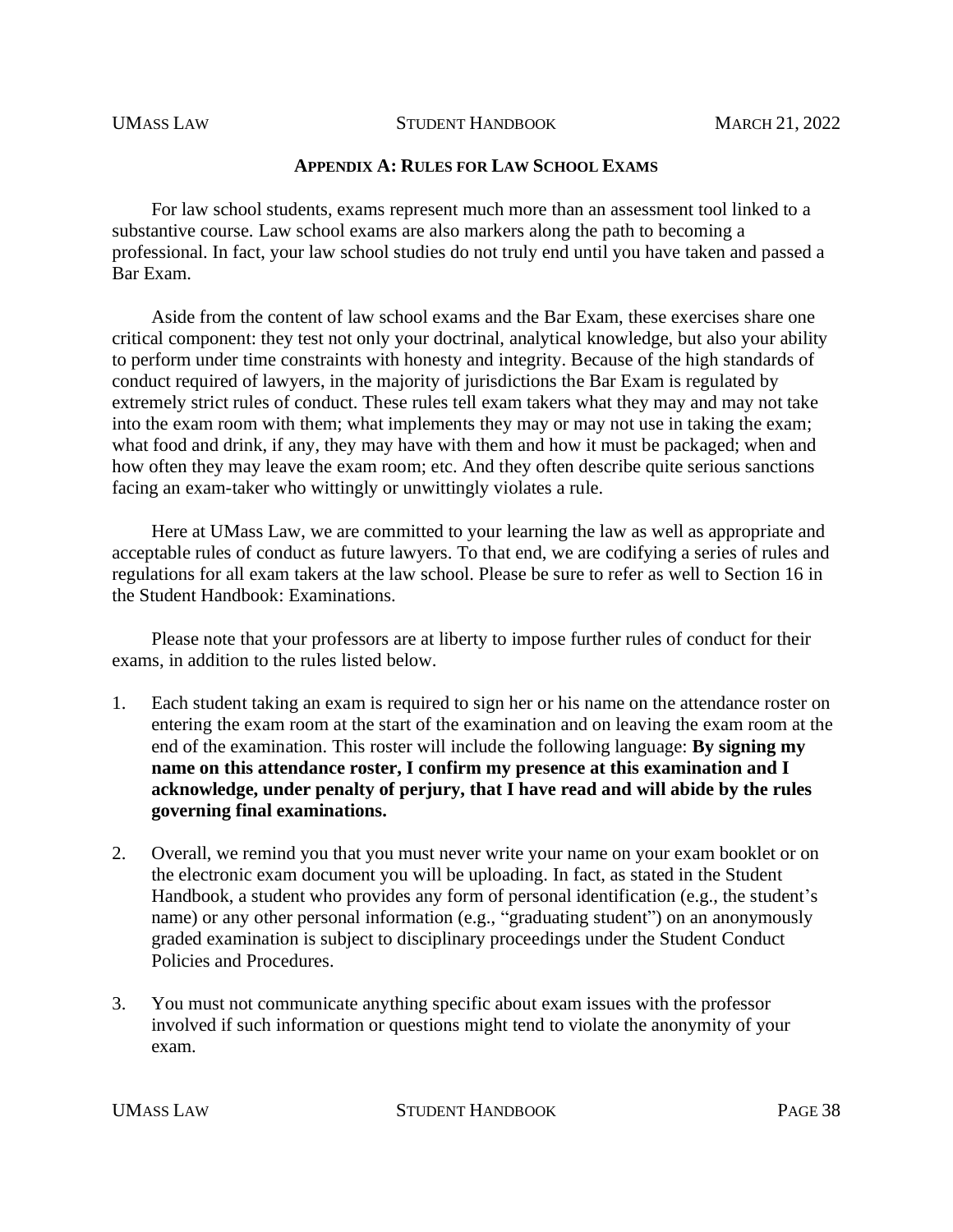- 4. Once the exam has started, students are prohibited from speaking or communicating with each other in any manner, both inside and outside the exam room. Likewise, students are prohibited from speaking or otherwise communicating with anyone other than the proctor, the Dean, the Assistant Dean of Students, or – within the limits set by number 3 above – the professor during the administration of the examination.
- 5. All electronic devices must be turned off and placed in your backpack, bag, tote bag, purse, or the like. Electronic devices include but are not limited to: cell phones; iPhones; iPods; iPads; watches; MP3 players; cameras; digital or tape recorders or other recording devices; personal stereos; earphones, ear buds, or headsets; beepers or pagers. It will be deemed a violation of this rule to retain any electronic device on your person, even if the device is turned off.
- 6. All backpacks, book bags, briefcases, laptop cases, outerwear (except one garment such as a sweatshirt or sweater), hats or hoods worn on the head (except for religious or medical need), etc. must be placed in the front of the room. You may not access these or their contents at any time during the exam. You may not remove anything from them during the exam. In open-book or open-note examinations, you must have all permitted materials on the desk or table where you are sitting at the start of the examination.
- 7. You may not bring to the examination table or desk any books, notes, outlines, written materials, flash cards, or other study aids that have not been explicitly permitted by the professor. In general, then, a closed-book examination is one in which you are forbidden from consulting any materials whatsoever during the course of the exam. An open-book or open-note examination is one in which the professor has provided you with a list of materials which you are permitted to consult during the examination.
- 8. You may leave the exam room during the examination only to use the restroom. The proctor will have a sign-out, sign-in sheet and if you leave to use the restroom, you must sign out indicating the time you are leaving and sign back in, again indicating the time you return.
- 9. Only one student at a time may leave the room to use the restroom. The proctor will provide a student leaving for the restroom with a red card, which the student must give back to the proctor upon returning from the restroom.
- 10. When you complete the exam, you may leave the room after turning in the exam or uploading it. At the time of leaving the exam room, you must sign out on the attendance roster on the proctor's desk.
- 11. Students who may need to be contacted by a family member during the administration of the exam must meet with the Assistant Dean of Students ahead of time in order to make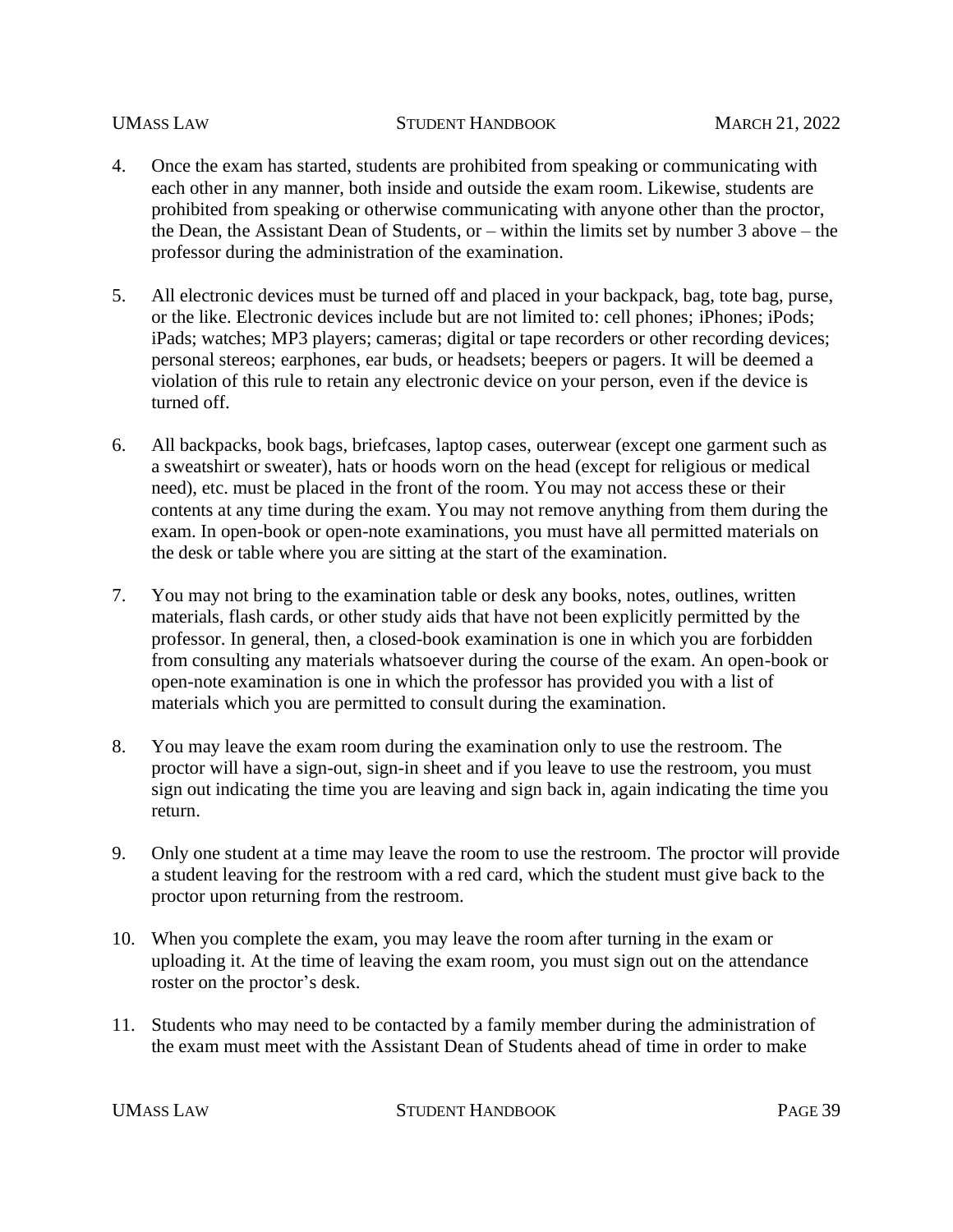appropriate arrangements. Students may not expect to receive calls or messages or texts on their cell phones during the administration of the examination.

12. Students with specific, documented medical or other conditions that would make adherence to any of the above rules difficult or impossible must meet with Wendi Chaka, Director of UMass Dartmouth's Center for Access and Success, 508-999-8711 or wchaka@umassd.edu, to make appropriate testing arrangements. All other petitions for exam rules dispensation must go through the Julie Cahill, Assistant Dean of Students, 508- 985-1105 or jcahill2@umassd.edu.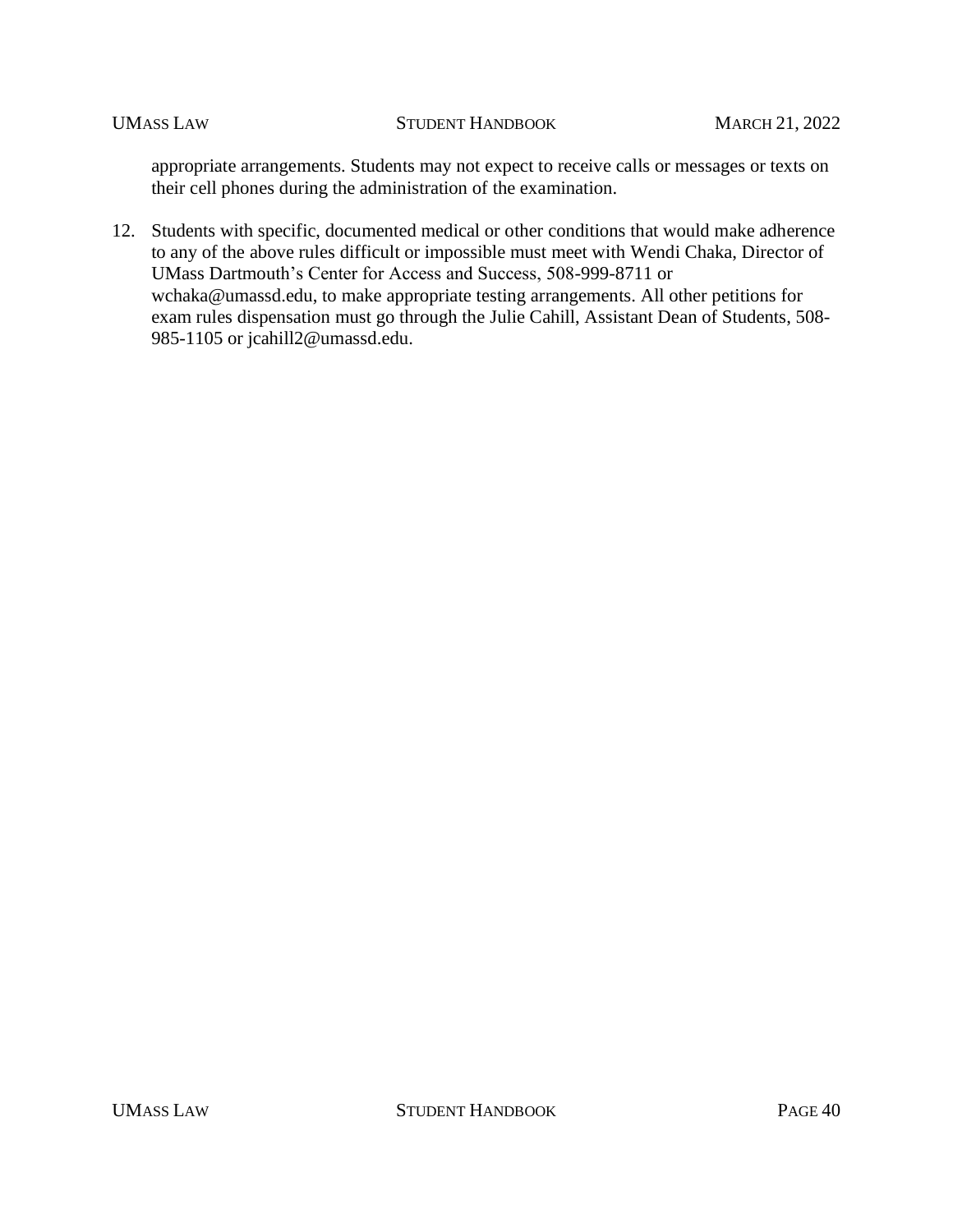### **APPENDIX B: MODIFICATIONS DURING SPRING 2020 COVID-19 PUBLIC HEALTH CRISIS**

As a result of the spring 2020 COVID-19 public health crisis and the modifications to our grading system, methods of instruction, and final exam format during that semester, the following modifications will apply to grades earned in spring 2020.

## **1. Student Handbook Section 17(a): Unexcused Absence from the Final Exam**

During spring 2020, if a student is absent from a final examination and is not allowed to take a makeup examination, the student will receive a grade of NC.

# **2. Student Handbook Section 17(a): The NC Grade**

NC A grade of No Credit will be used in spring 2020 to indicate that no credit was earned for the course. The No Credit grade will not affect the student's cumulative GPA.

## **3. Student Handbook Section 20: Repeating Required Courses**

A student who receives a grade of NC in a required course must retake the course at the school when it is next offered. For purposes of this Section 20, "required courses" do not include code, foundation, or practice distribution courses, but a grade of NC in a distribution course does not count toward satisfying that distribution requirement. A student who receives a grade of NC in Legal Skills II may not enroll in Legal Skills III until the student subsequently achieves a grade higher than D in Legal Skills II.

# **4. Student Handbook Section 21: GPA Calculation**

Grades of P and NC are not included in the student's GPA calculation.

# **5. Student Handbook Section 22: Academic Standing Reviews:**

Section 22 provides: "At the end of each semester, the Academic Standards Committee will review students (i) who are already on academic probation or under supervision or (ii) whose academic performance violates one or more of the criteria set forth in this section. The Law Enrollment Center will notify students who are dismissed under this section. Students, however, must be familiar with this handbook and are deemed to know their status once grades are made available to them."

Notwithstanding the preceding paragraph, the faculty has conferred upon the Academic Standards Committee jurisdiction (1) to review the performance of all students enrolled at the end of spring 2020, whether or not the student is in good standing; (2) to refer students to the academic support program; (3) to require students to repeat courses; and (4) to require students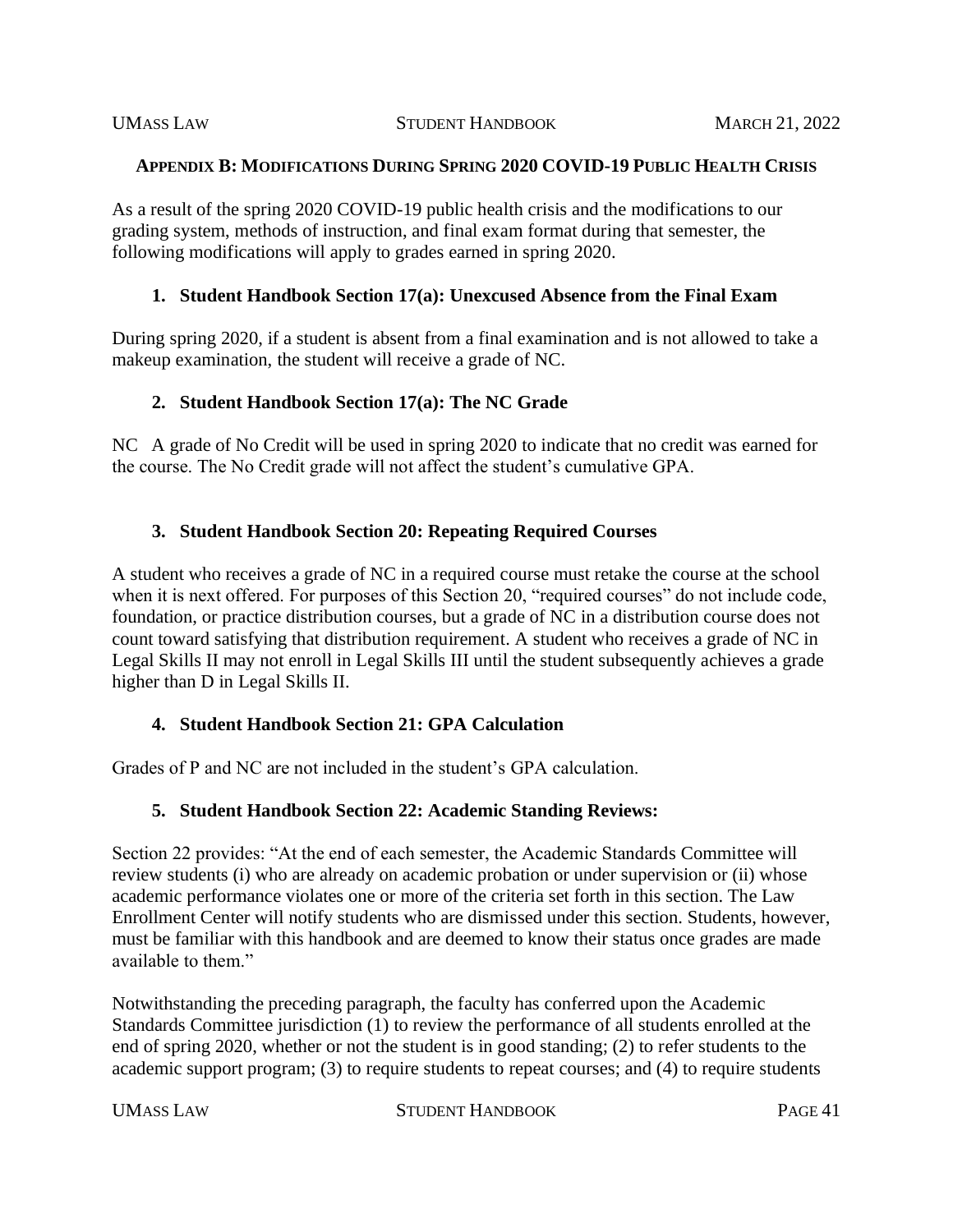to take or drop particular courses, as part of the committee's efforts to promote academic and bar success.

# **6. Student Handbook Section 22(b): Referrals to Law Learning Center**

Section 22(b) provides that students who receive a grade of C or lower will be referred to the Law Learning Center. For grades submitted during spring 2020, students who receive a grade of NC will be referred to the Law Learning Center.

# **7. Student Handbook Sections 22(c) and 22(d): First-Year and Upper-Level Academic Requirements**

No students will be dismissed or newly placed on probation or supervision based on their performance in the spring 2020 semester without the prior approval of the Academic Standards Committee.

Any student who triggers dismissal under Sections 22(c) or (d) will automatically be deemed to have submitted a petition for reconsideration pursuant to Section 22(i). The Academic Standards Committee will then review all available information about the student's academic performance and consult faculty members and members of the academic success team as needed. The Academic Standards Committee will not deny reconsideration without first providing the student with five business days to provide additional information to the committee.

Any student who triggers probation or supervision under Sections 22(c) or (d) will automatically be reviewed by the Academic Standards Committee. The Academic Standards Committee will then review all available information about the student's academic performance and consult faculty members and members of the academic success team as the committee deems necessary. The Academic Standards Committee will not approve probation or supervision without first providing the student with five business days to provide additional information to the committee.

The Academic Standards Committee will review the status of all students who were on probation or supervision at the start of the spring 2020 semester and decide whether to maintain them in their current status or to advance them to a higher status based on their performance in the spring 2020 semester.

## **8. Student Handbook Section 22(e) & (f): Conditions of Supervision and Probation**

The condition that students on supervision or probation earn a semester GPA of 2.300 or above [Section 22(e)(i), (f)(i)] is suspended for the spring 2020 semester. In all other respects, the conditions stated in sections 22(e)(f) remain in effect.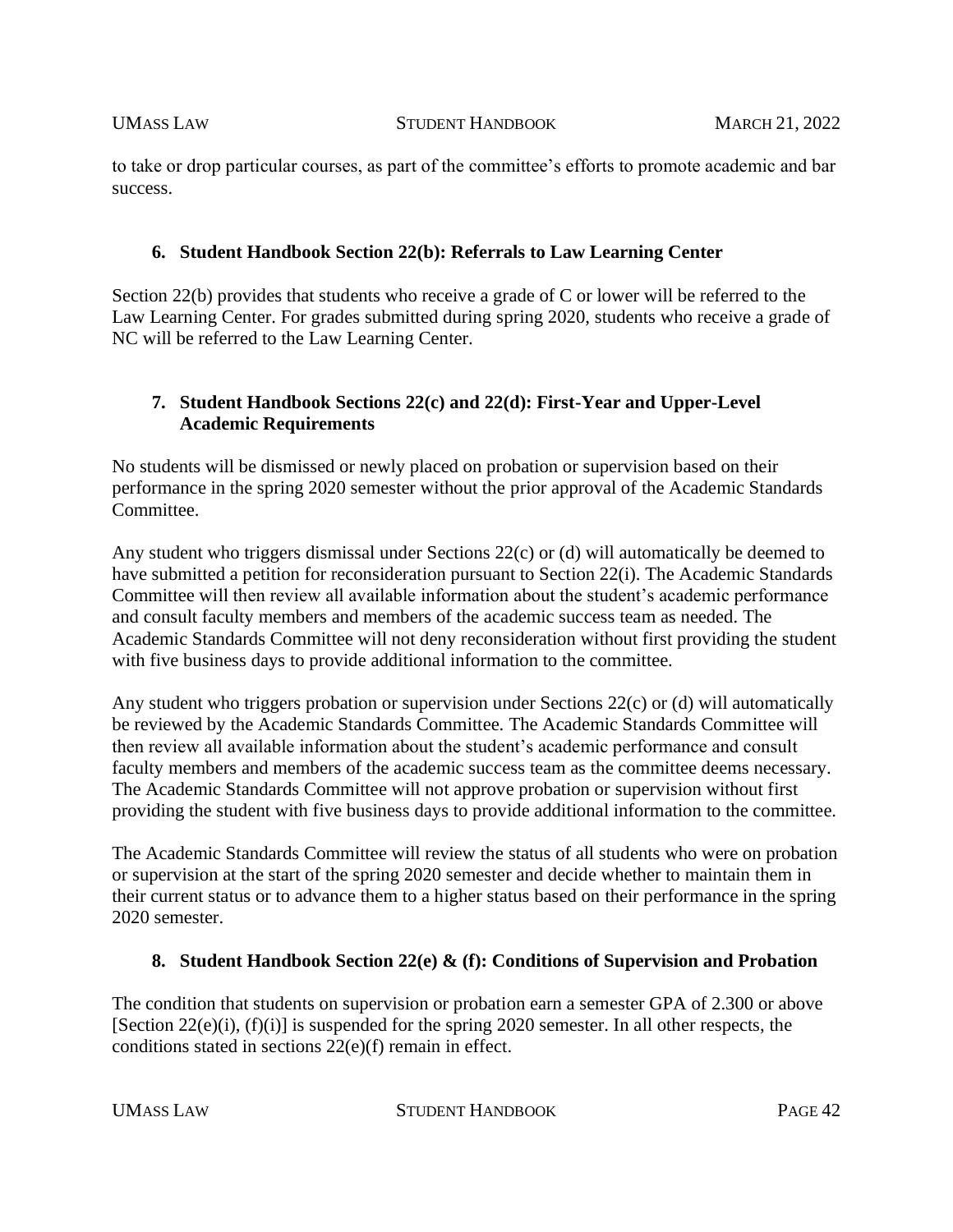# **9. Student Handbook Section 25(b): Upper-Level Writing Requirement**

During spring 2020, the professor must determine that the ULWR paper was of at least B quality, even though the course grading system will be P/NC.